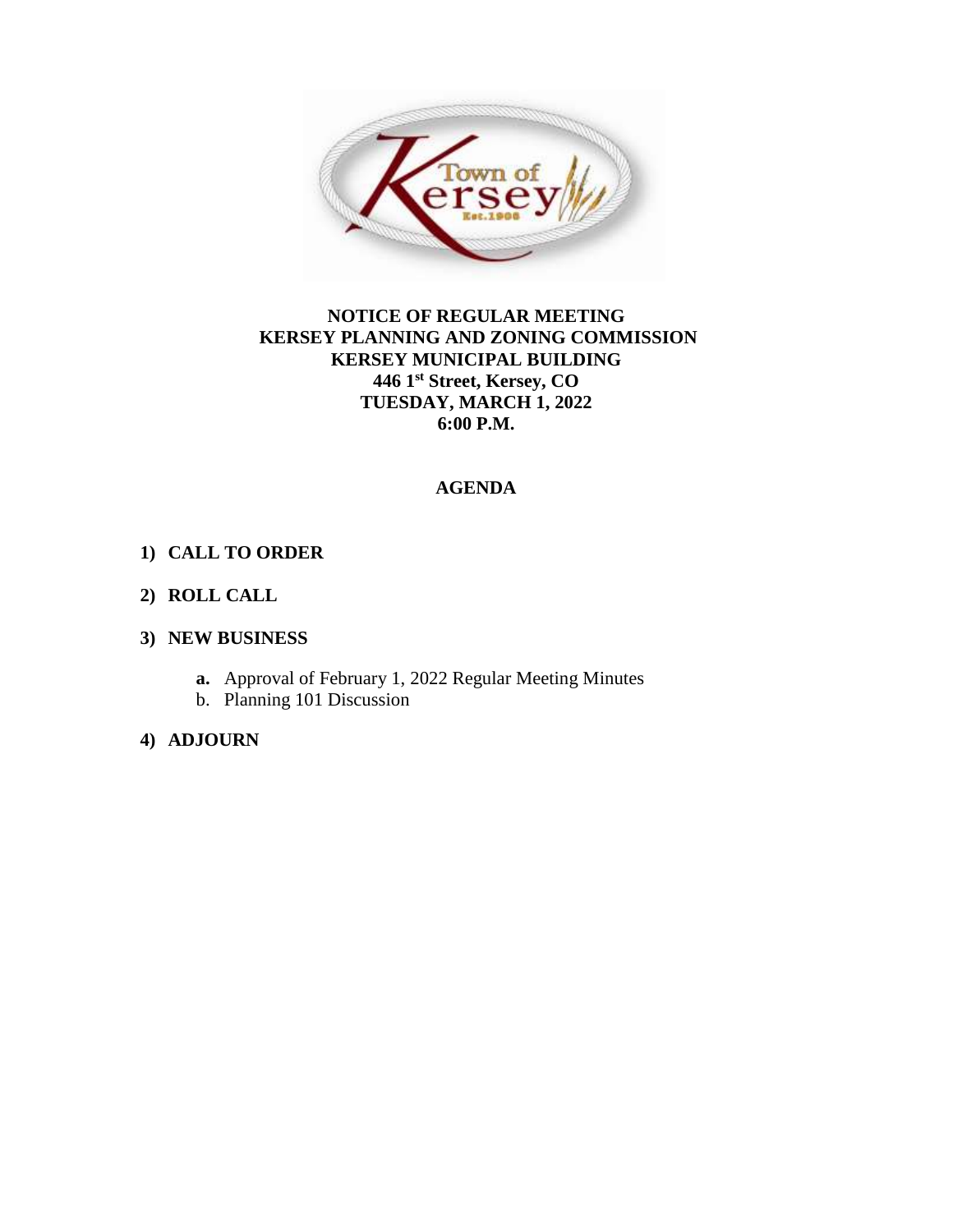### **Town of Kersey P&Z Communication**

| <b>Meeting Date:</b><br>3/01/2022                                                      | Page 1 of 1   | <b>Item:</b> New Business                            |  |  |
|----------------------------------------------------------------------------------------|---------------|------------------------------------------------------|--|--|
| <b>Agenda No:</b><br>3. a.                                                             | Presented by: |                                                      |  |  |
| <b>BACKGROUND:</b>                                                                     |               |                                                      |  |  |
|                                                                                        |               |                                                      |  |  |
|                                                                                        |               | Approval of February 1, 2022 Regular Meeting Minutes |  |  |
|                                                                                        |               |                                                      |  |  |
|                                                                                        |               |                                                      |  |  |
|                                                                                        |               |                                                      |  |  |
|                                                                                        |               |                                                      |  |  |
|                                                                                        |               |                                                      |  |  |
|                                                                                        |               |                                                      |  |  |
|                                                                                        |               |                                                      |  |  |
|                                                                                        |               |                                                      |  |  |
|                                                                                        |               |                                                      |  |  |
|                                                                                        |               |                                                      |  |  |
| RECOMMENDED MOTION: I move to approve the February 1, 2022 Regular Meeting<br>Minutes. |               |                                                      |  |  |
|                                                                                        |               |                                                      |  |  |
|                                                                                        |               |                                                      |  |  |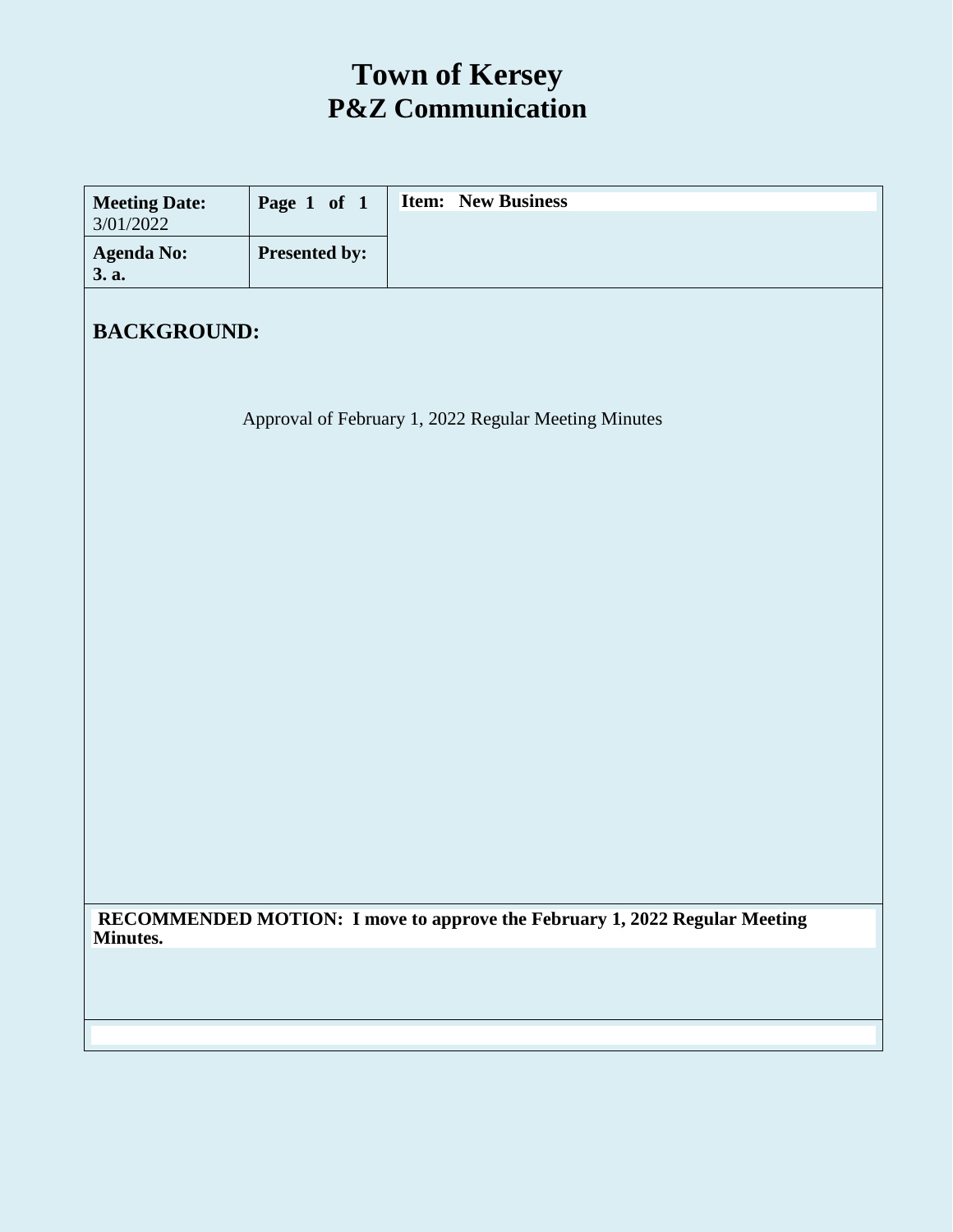### **MINUTES PLANNING AND ZONING COMMISSION KERSEY MUNICIPAL BUILDING REGULAR MEETING/HYBRID MEETING FEBRUARY 2, 2022**

The Kersey Planning and Zoning Commission regular meeting was called to order by Planning Commission Chairman Mary Roth at approximately 6:01 p.m. on February 2, 2022, via hybrid meeting. Commissioners present in person were Coralie Slusher, Raeann Bauer, KJ Dunston, and Betty Hatfield. Present via Webex was Commissioner Bob Kellerhuis and Town Board Liaison, Mayor Gary Lagrimanta. The Planning Commission has a vacancy.

Staff present were Christian Morgan, Town Manager, and Julie Piper, Town Clerk. Present via Webex were Barb Brunk, Town Planner and Rick Zier, town attorney.

Audience present via Webex were Ed Voltolina of Dorsey Development.

#### **NEW BUSINESS:**

1. Approval of September 7, 2021 Regular Meeting Minutes

Motion made by Commissioner Slusher and seconded by Commissioner Breuer to approve the minutes of the September 7, 2021 regular meeting minutes. Motion carried with a 6-0 vote.

2. Public Hearing – Kersey Dollar General Site Plan Review and Exceptions

Commissioner Roth opens the public hearing at approximately 6:04 p.m.

Barb Brunk – Town Planner, states this is a public hearing to review the Site Plan and exceptions for the Kersey Dollar General. The public hearing was published, posted, and referred out. Only four referrals were received back with no conflicts. She presents the site plan map, which shows the proposed Dollar General located between the Family Dollar Store and Cobblestone Inn with an address of 209 Hill Street. Dorsey Development has requested four exceptions with this project: 1. Reduce the number of parking spaces from 54 to 35, 2. Reduce separation from curb cuts from 250' to adjacent for the driveway access location, 3. Reducing the Highway 34 setback from 50' to 31', and 4. Reduce the south side setback for the Parking Lot from 30' to 5' along Hill Street. Barb Brunk reviews the maps and slides and the design of the building. Staff and Dorsey Development worked together regarding different options for access and this one near the Family Dollar access is the only option. Staff also reviewed and approved the two different setback variances and states with the landscaping and parking situation, these setbacks will work. The engineer reviewed the retention and detention and reviewed the Drainage Report as well. Barb Brunk does state this meets the requirements in the Community Design standards as mentioned in the staff report. She also states the applicant will need to provide a water demand analysis to determine the amount of water needed to serve the proposed use. The applicant will enter into a Site Plan Agreement with the Town as well.

Ed Voltolina with Dorsey Development states they have built several Dollar General Stores in Colorado and thanks the Kersey staff for their help in navigating the process. He reviews the variance requests. He states parking studies throughout Colorado sites shows that not more than 35 parking spots are needed and this site is tight to fit anymore; staff and Dorsey worked and tried to come up with different access but to get the trucks in and out, need to use this access; the Highway 34 setback needed changed to fit the store and landscaping and this store will line up with the Family Dollar store along the Highway 34 side; and the setback on the south side is to accommodate the drainage and landscaping and sidewalk.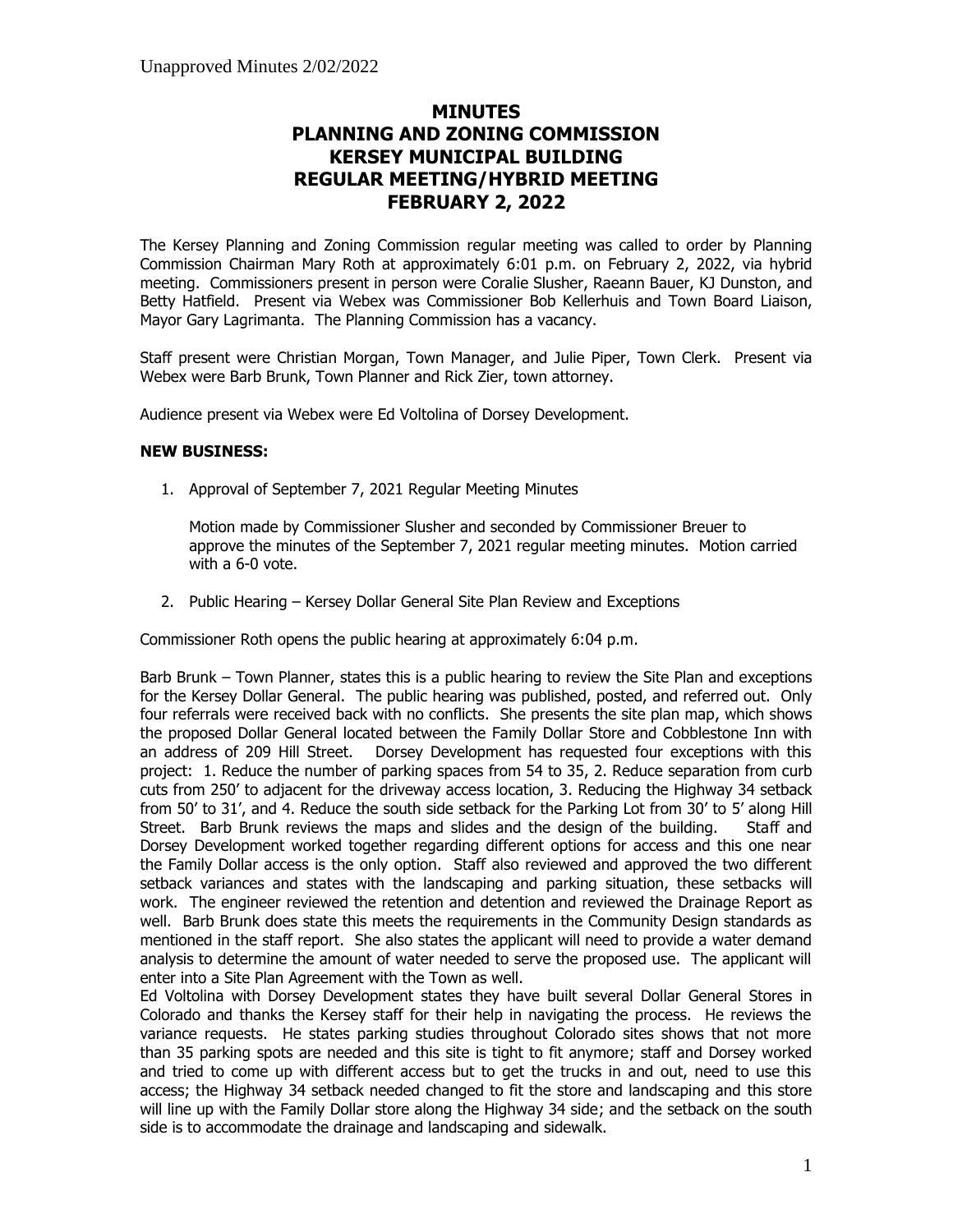### Unapproved Minutes 2/02/2022

Commissioner Dunston asks how trucks will get in to drop loads.

Ed states they pull in and back into the loading dock.

Commissioner Kellerhuis asks about boundary between Dollar General and Family Dollar.

Ed states it is a five-foot wide landscaped and curbed area with drip irrigation.

Commissioner Kellerhuis also states he is very happy that Dollar General wants to come to Kersey but asks how both stores can survive right next to each other.

Ed states that they are competitive nationwide and several locations are either next door or across the street and do survive. This store will have fresh produce. Further discussion regarding locations, produce, and competition with the stores.

Commissioner Dunston asks how many employees will be hired.

Ed states generally 10-13 employees with 3 per shift and two shifts per day.

Commissioner Slusher asks about hours open.

Ed states they are open 8:00 am to 10:00 pm.

Commissioner Kellerhuis asks about an access from Family Dollar to this store other than the sidewalk along Hill Street. Further discussion regarding different options, traffic flow, pedestrian versus traffic, etc. Discussion will be had with Family Dollar regarding a pedestrian access in the middle of the landscaped area between the stores.

Mayor Gary Lagrimanta states a storm water study was recently done there are potentially recommendations for this area.

Barb Brunk states that our engineer, Gene MacDonald, spoke with their engineers and they will install a 42" concrete drainage pipe to replace the current 2" corrugated metal pipe along their site and under the Cobblestone Inn access.

Commissioner Kellerhuis asks if the drainage pipe will be changed down at Kramer's as well.

Christian Morgan states not now, that would be a different project but that something needs done eventually.

No public comment.

Commissioner Roth closes the public hearing at approximately 6:51 p.m.

Commissioner Kellerhuis makes the motion to send this application to the Board of Trustees with the variances requested as approved and a strong suggestion of a sidewalk access between this store and the Family Dollar. Motion seconded by Commissioner Dunston and carries with a 6-0 vote.

Commissioner Kellerhuis asks when construction will begin. Ed Voltolina states early to mid-April and completed in August. Ed states he will be flying in to attend the Board of Trustees meeting next week.

#### **ADJOURNMENT**

By unanimous vote, the meeting was adjourned at approximately 6:58 p.m.

Respectfully Submitted,

Julie Piper, Town Clerk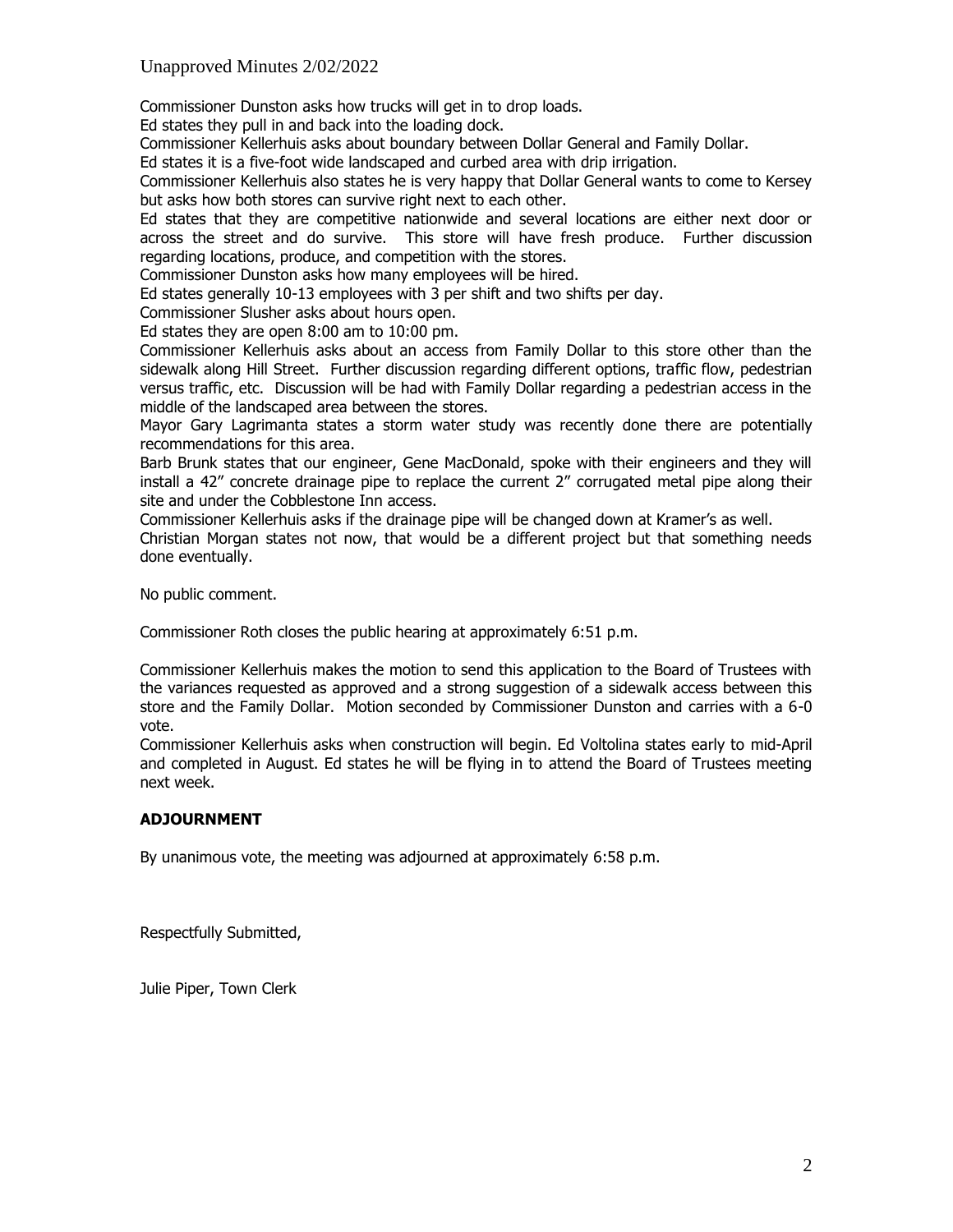### **Town of Kersey P&Z Communication**

| <b>Meeting Date:</b><br>3/01/2022                                                            | Page 1 of 1                                       | <b>Item:</b> New Business |  |  |
|----------------------------------------------------------------------------------------------|---------------------------------------------------|---------------------------|--|--|
| <b>Agenda No:</b><br>3.b.                                                                    | Presented by:<br>Christian &<br><b>Barb Brunk</b> |                           |  |  |
| <b>BACKGROUND:</b>                                                                           |                                                   |                           |  |  |
| Planning 101 (information needed for performing duties as a<br><b>Planning Commissioner)</b> |                                                   |                           |  |  |
|                                                                                              |                                                   |                           |  |  |
|                                                                                              |                                                   |                           |  |  |
|                                                                                              |                                                   |                           |  |  |
|                                                                                              |                                                   |                           |  |  |
|                                                                                              |                                                   |                           |  |  |
| <b>RECOMMENDED MOTION:</b>                                                                   |                                                   |                           |  |  |
|                                                                                              |                                                   |                           |  |  |
|                                                                                              |                                                   |                           |  |  |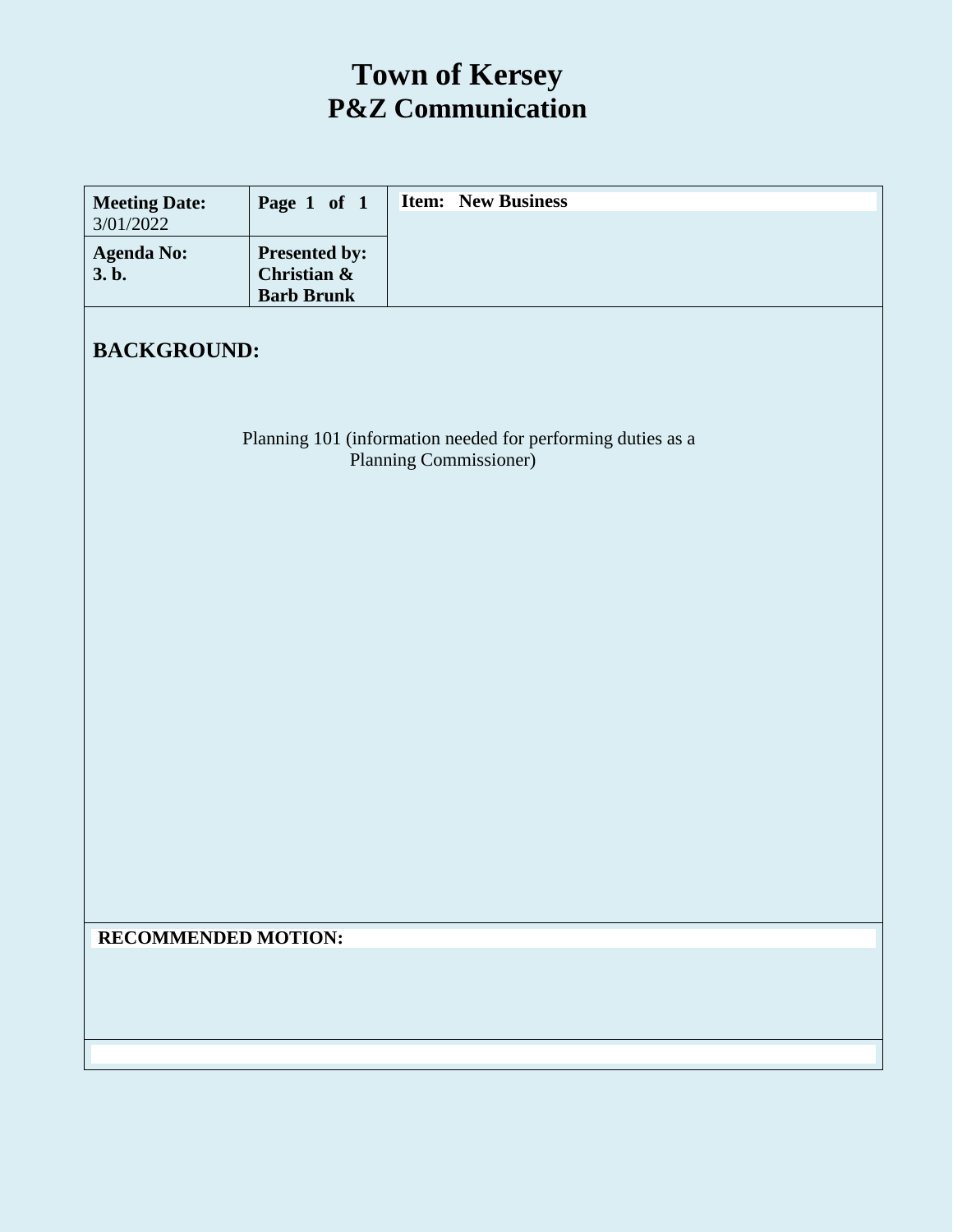### **KERSEY PLANNING COMMISSION March 1, 2022**



### **Subject: Planning Commission 101**

### **Presenter:** Town Planner, Barb Brunk

**Background:** Staff has prepared a basic primer and explanation of the role of the Planning Commission in the Town of Kersey and the framework for Planning Commission review of land use applications. The information below is excerpted from the Town of Kersey Municipal Code and the attached information is a summary of the Town of Kersey land use review process and associated adopted documents. We have also attached information provided by the Colorado Division of Local Governments regarding the legal framework for Land Use Authority and insight into the decision making process for Planning Commissioners. The goal is to provide information for newly appointed members and a refresher for the rest of the Commission and have a discussion with the Commission.

### **SPECIFIC PURPOSE OF THE PLANNING COMMISSION AS SET FORTH IN THE TOWN OF KERSEY MUNICIPAL CODE**

### **Sec. 2-162. Purpose.**

The Planning Commission is created for the following purposes:

- (1) To prepare and maintain, subject to periodic revision as necessary, a master plan as described by state statutes.
- (2) To implement the provisions of chapters 16 and 17, and to perform all functions and powers referred to in said chapters where reference is made.
- (3) To study and recommend to the Board of Trustees amendments to the zoning map of the town.
- (4) To study and recommend appropriate zoning classifications for all annexations to the town.
- (5) To exchange information with the various governmental agencies charged with planning and zoning responsibilities and with the board of adjustment of the town.
- (6) To have all other duties and powers incidental to the above and any and all powers and duties set out by state statute, except that nothing herein shall permit the Planning Commission to make amendments to changes in the zoning of the town, such powers expressly being reserved by the board of trustees.

### **PLANNING COMMISSION REVIEW OF LAND USE APLICATIONS**

Each land use application process has specific review criteria. Two samples of specific criteria in the Municipal Code and Land Use Code are included below. The Duties of the Planning Commission described **in Section 16-436 of the Kersey Municipal Code** below are specific to *special review permits.* The Review Criteria for as outlined in **Article 4, Section 4.12.C of the Kersey Land Use Code** is for *site plan review* . Staff reports for each application presented to the Commission contain an analysis of the review criteria specific to the application under review. However, all applications presented to Planning Commission are subject to the following basic review criteria:

- (1) That the proposal is consistent with the comprehensive plan.
- (2) That the proposal is consistent with the intent of the zoning district in which the use is proposed to be located.
- (3) That the use will be compatible with the existing surrounding land uses.
- (4) That there is adequate provision for the protection of the health, safety, and welfare of the inhabitants of the neighborhood and the Town.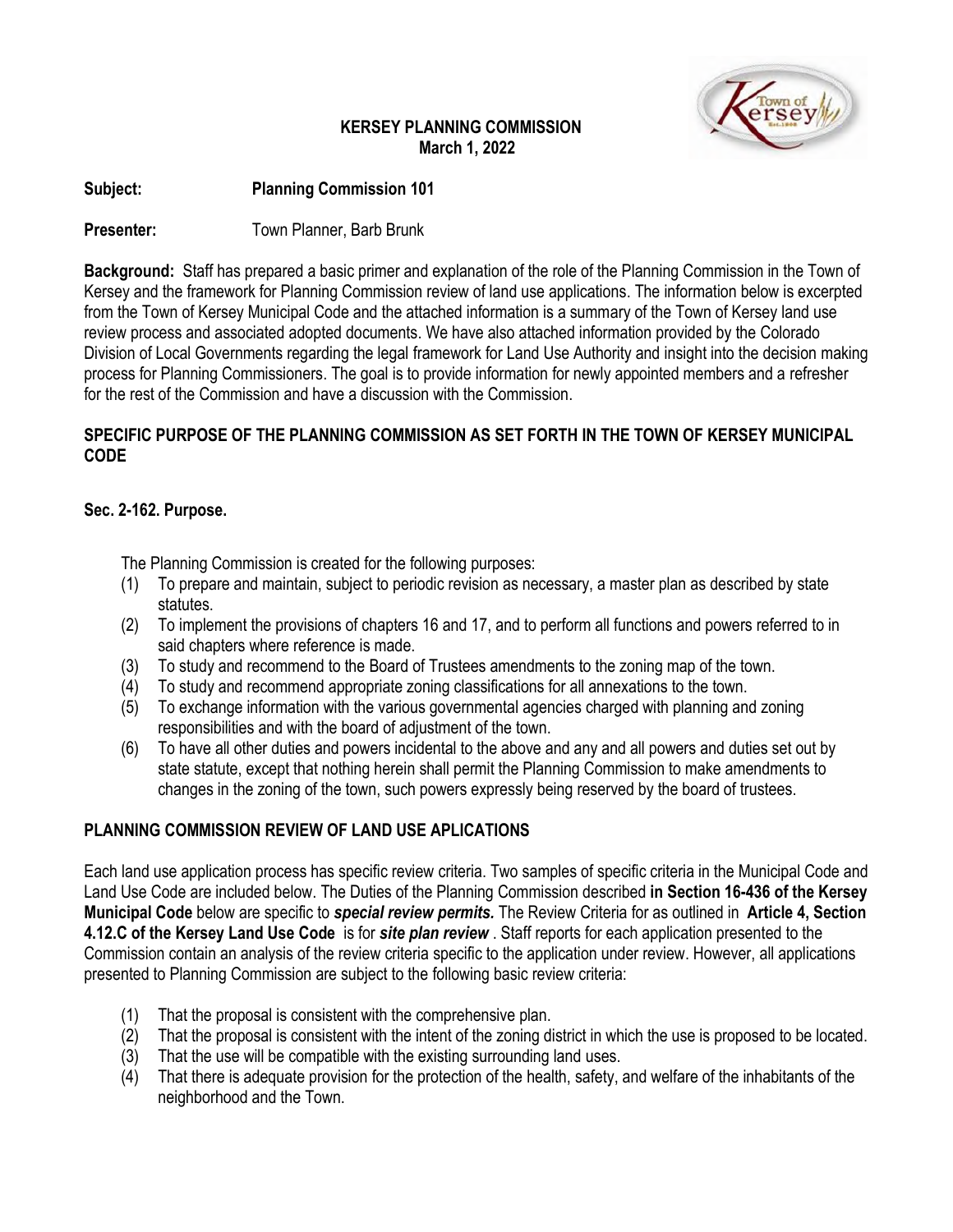### **Sec. 16-432. Duties of the Planning Commission.**

- (a) The Planning Commission shall hold a public hearing to consider the application for the *special review*  **permit.** The Planning Commission shall provide recommendations to the Board of Trustees concerning the disposition of the requested permit. The Planning Commission shall recommend approval of the special review permit unless it finds that the applicant has not met one or more of the standards or conditions set forth in this article. The applicant has the burden of proof to show that the standards and conditions of this article have been met. The applicant shall demonstrate:
	- (1) That the proposal is consistent with the comprehensive plan.
	- (2) That the proposal is consistent with the intent of the zoning district in which the use is proposed to be located.
	- (3) That the uses which would be permitted will be compatible with the existing surrounding land uses.
	- (4) That the uses which would be permitted will be compatible with future development of the surrounding area as permitted by the existing zoning and with the future development as projected by the comprehensive plan.
	- (5) That there is adequate provision for the protection of the health, safety, and welfare of the inhabitants of the neighborhood and the town.
- (b) The secretary of the Planning Commission shall forward the official recommendation of the Planning Commission to the board of trustees. The official recommendation shall include the information contained in the official record and the case file. The information shall be forwarded to the board of trustees within ten days of its having been made.
- (c) If the Planning Commission recommendation is conditioned upon the applicant submitting specific items prior to publication of the notice for hearing by the board of trustees, then the ten-day period shall commence upon submission of the items by the applicant.

### **ARTICLE 4, Section 4.12.C** - *Site Plan Review Criteria*.

The site plan must meet the following review criteria:

- 1. All of the information required on a site plan is shown.
- 2. The lot size and lot dimensions are consistent with what is shown on the approved final plat.
- 3. No buildings or structures infringe on any easements.
- 4. The proposed site grading is consistent with the requirements of the Town's adopted storm drainage criteria or master drainage plans.
- 5. The density and dimensions shown conform with the Kersey Zoning Code Density and Dimensional Standards (Section 3.6) or the approved PUD requirements.
- 6. The applicable Community Design Principles and Development Standards have been adequately addressed and the proposed improvements conform with Article 2.

Planning Commission is the reviewing body for all land use applications in the Town of Kersey. The Commission is charged with reviewing the applications and making recommendations to the Board of Trustees. The Planning Commission is charged by State Statute with approval of the Comprehensive Plan. In Kersey, the Commission approves the Comprehensive and the Town Board adopts the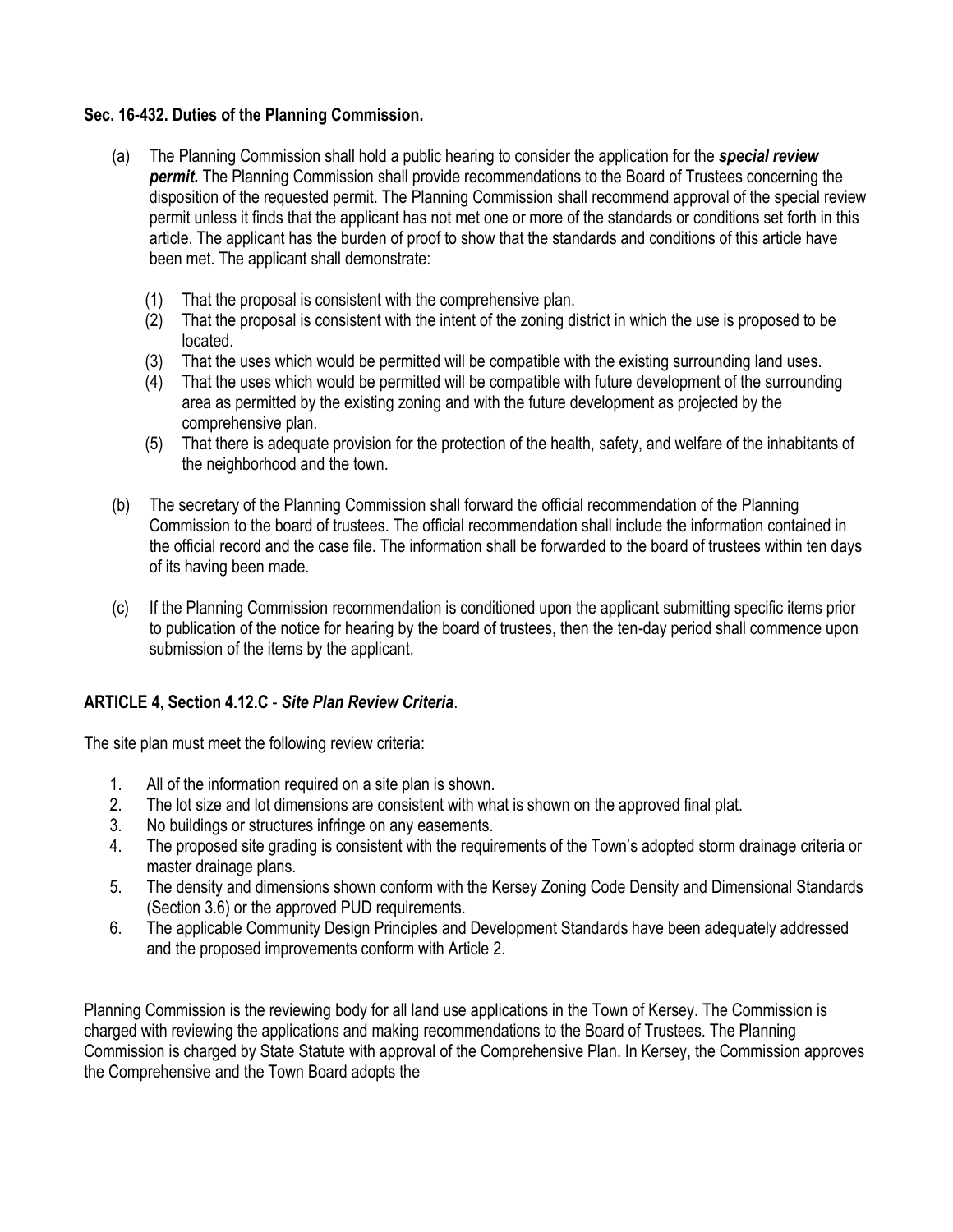# Town of Kersey, Planning 101 March 1, 2022

- What is planning
- Why do local governments plan
- Local government Land Use Control
- Kersey's Regulatory Framework
- Kersey's Land Use Review process
- Role of the Planning Commission and Town Board
- Defensible Decisions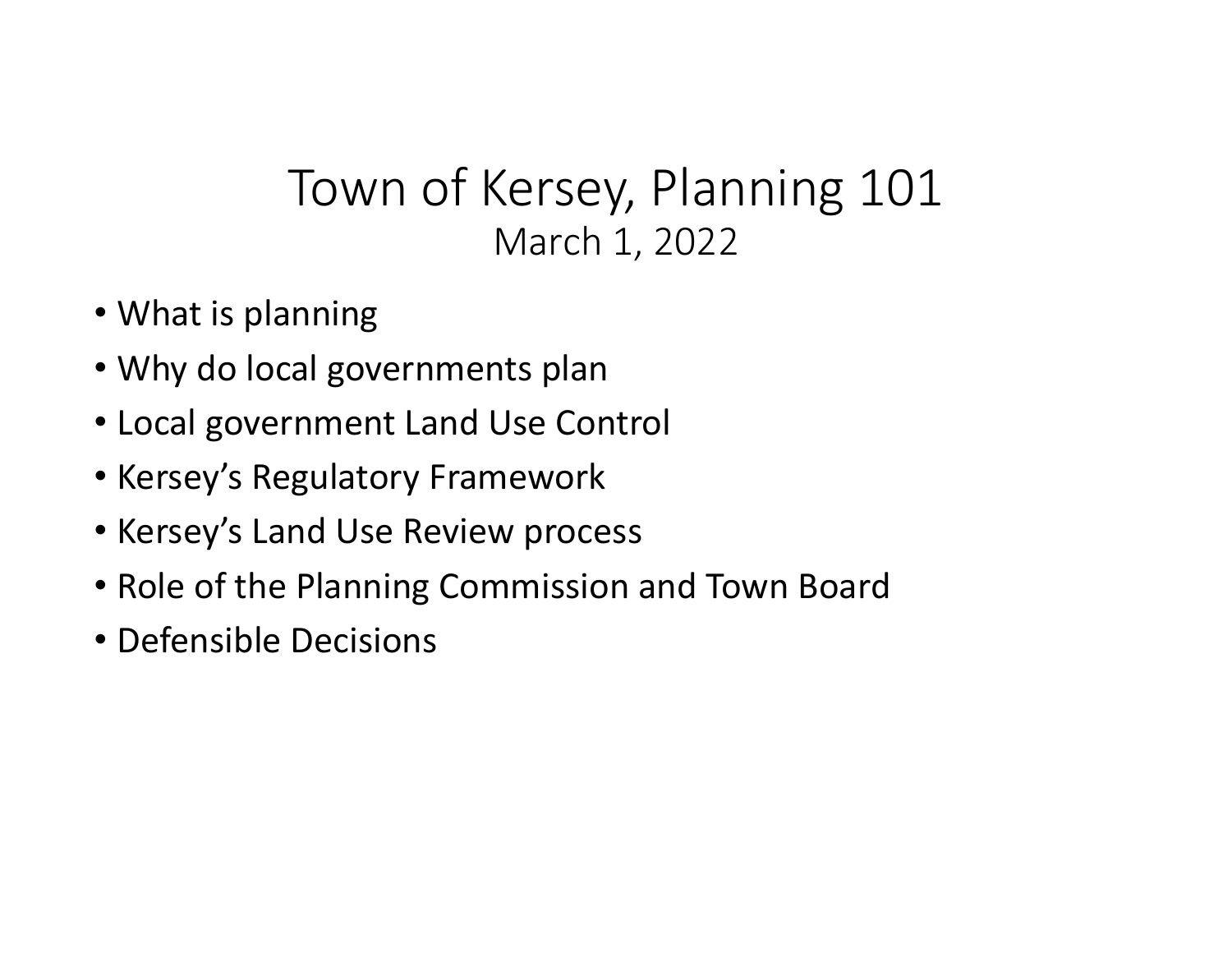# **WHAT IS PLANNING**

- Planning is a basic function and power of local government in Colorado.
- Master plans and land use regulations such as zoning, building codes, design standards and sign codes are, for the most part, locally designated.
- Planning Commissions and local Elected Officials prepare plans in order to preserve the **public health, safety and welfare**.
- Effective planning ensures the orderly development of land within the planning jurisdiction.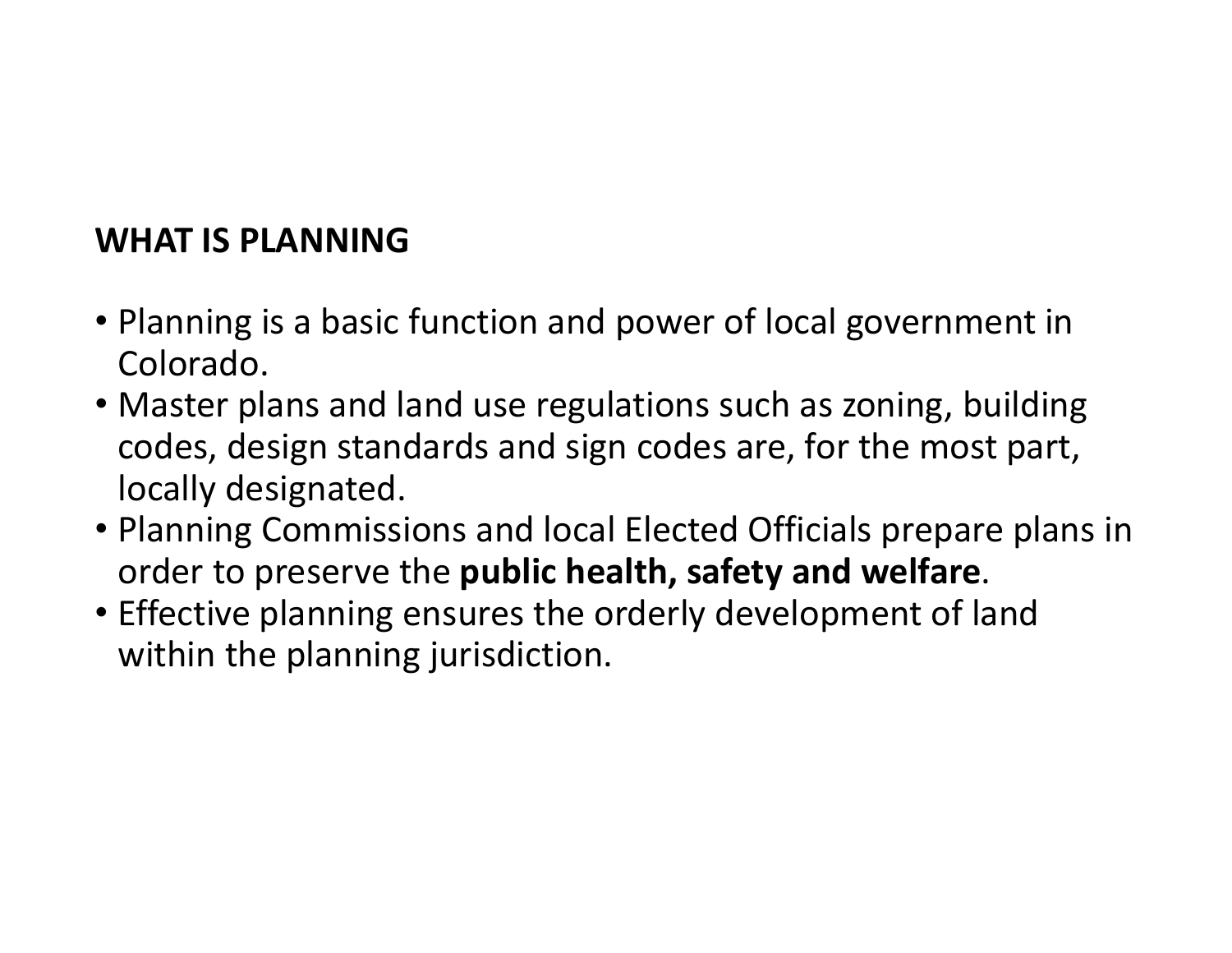# **LOCAL GOVERNMENTS PLAN FOR A VARIETY OF REASONS:**

- **To protect the public and preserve quality of life.**
- **To develop community vision and achieve goals**.
- **To protect private property rights**. *While regulations like zoning may place limits on an individual landowner's ability to utilize his or her*  land, they are, at their core, intended to protect the property rights of *all landowners in a planning jurisdiction. Striking the balance between individual liberties and the public good is critical to every planning effort.*
- **To encourage/continue economic development**.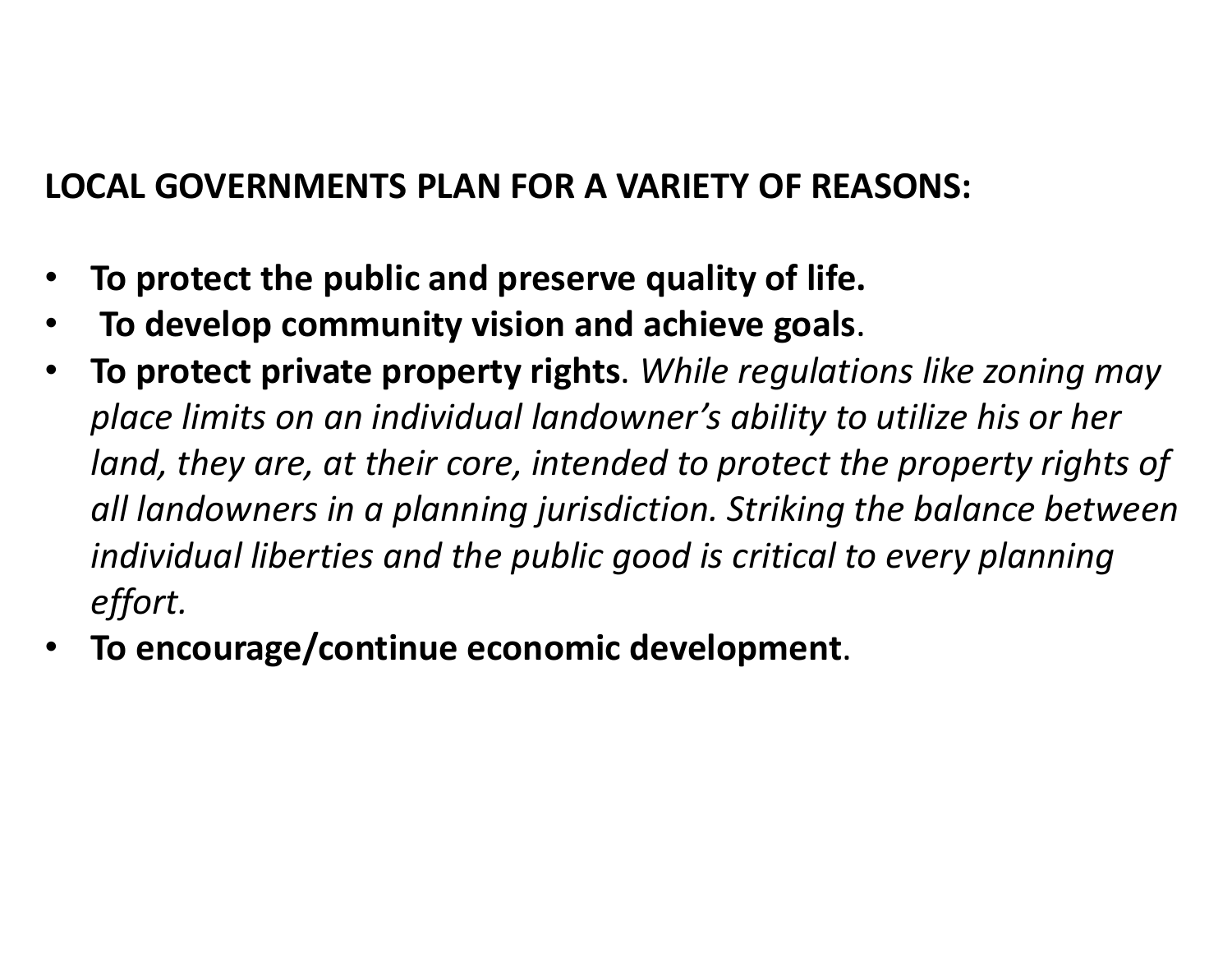# **LOCAL GOVERNMENT LAND USE CONTROL**

**Kersey is a Statutory Town.** Statutory governments only have powers given to them through State Statute. If there is no grant of power for a certain activity within the statute, the government cannot engage in that Activity.

The Local Government Land Use Control Enabling Act grants counties and municipalities broad authority to plan for and regulate the use of land. Each local government is authorized to plan for and regulate the use of land within its respective jurisdiction by:

- Regulating development and activities in hazardous areas;
- Protecting lands from activities which would cause immediate or foreseeable material danger to significant wildlife habitat and would endanger a wildlife species;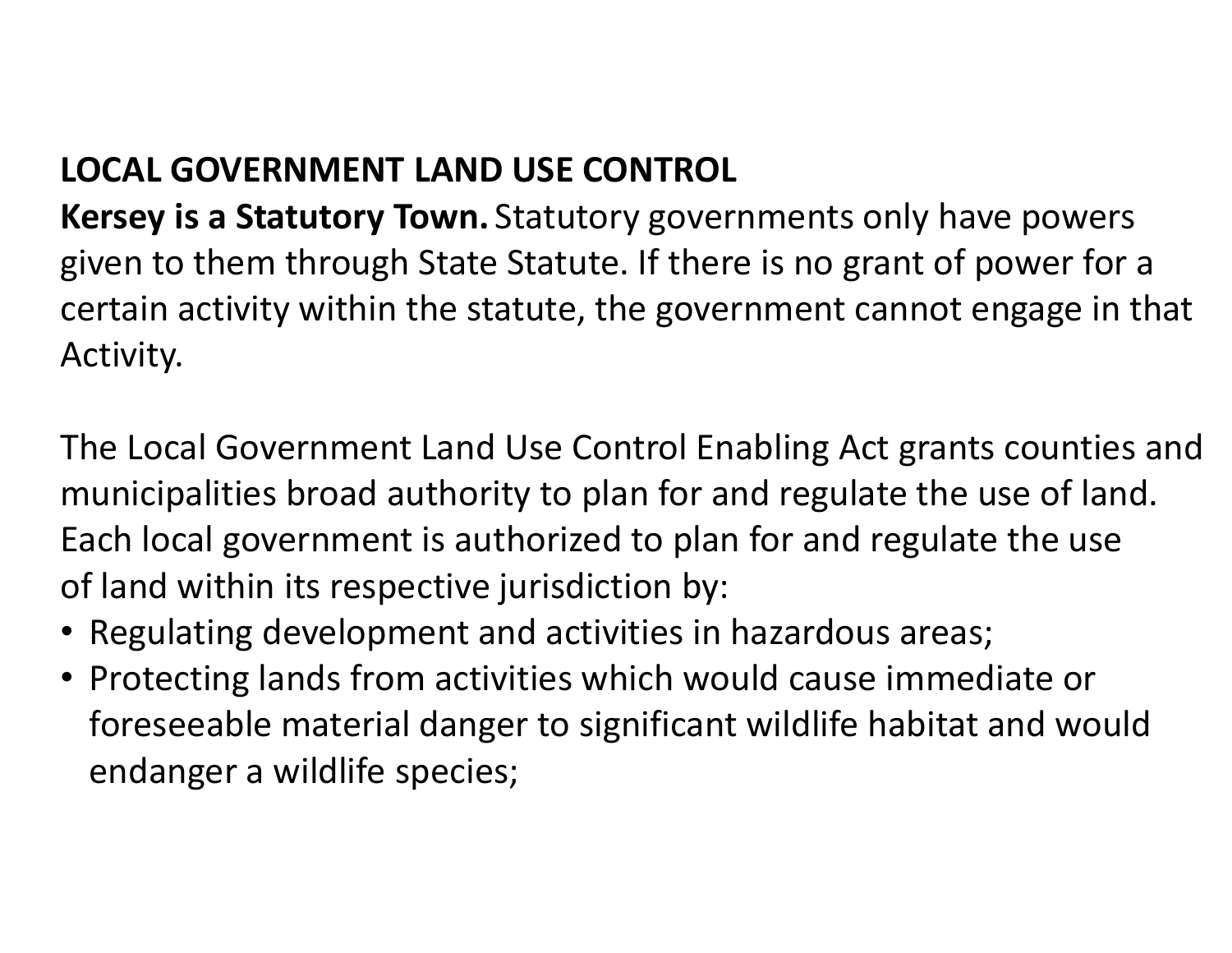- Preserving areas of historical and archaeological importance;
- Regulating the establishment of road and public lands administered by the federal government (including authority to regulate public right-ofway, but not on roads authorized for mining claim purposes or under specific permit or lease granted by the federal government);
- Regulating the location of activities and developments which may result in significant changes in population density;
- Providing for phased development of services and facilities;
- Regulating land use on the basis of the impact thereof on the community or surrounding areas;
- Otherwise planning for and regulating the use of land so as to provide planned and orderly use of land and protection of the environment in a manner consistent with constitutional rights.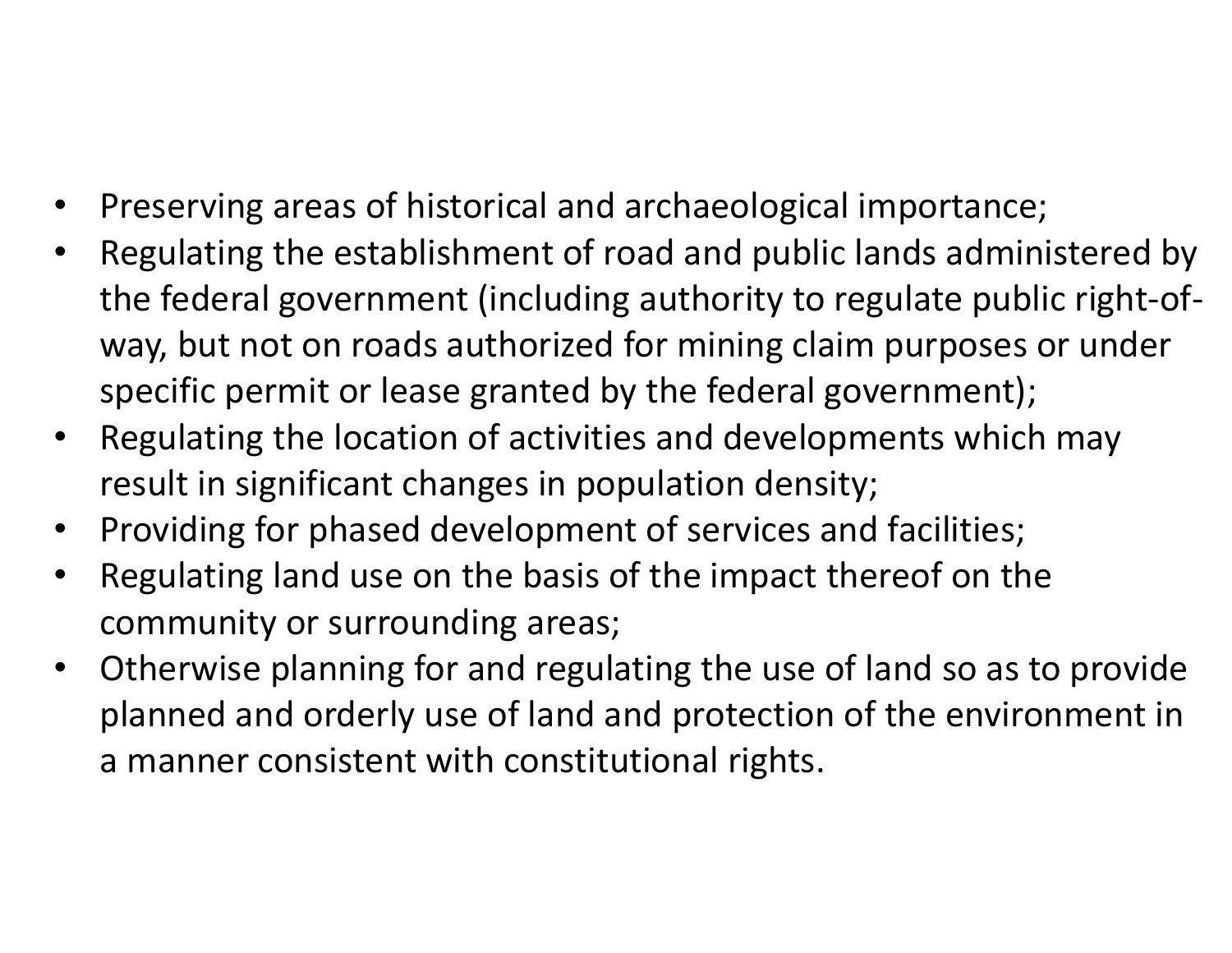# **KERSEY'S REGULATORY FRAMEWORK**

- **Comprehensive Plan**  Kersey's vision for the future, adopted in 2016.
- **Town of Kersey Municipal Code** local governing law for the community. May be amended from time to time through the review process as approved and adopted by the Town Board.
- **Land Use Code**  additional detail about the process and standard for developing property within the community.
- **Building Code**  adopted by reference in the Municipal Code regulates how structures are built.
- **Policies** Standards established and updated by the Board to give direction regarding specific activities. (i.e.: Special Districts)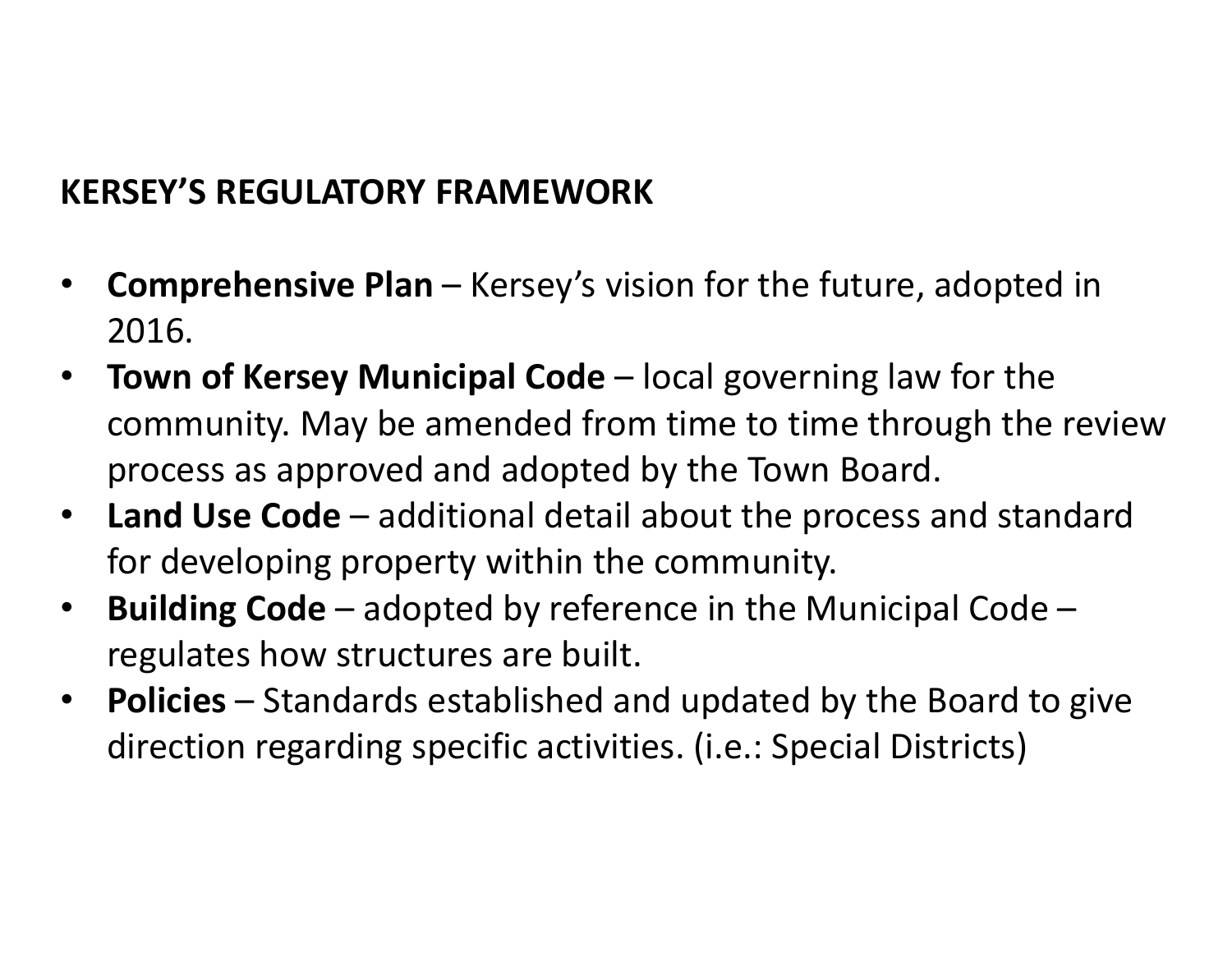# **COMPREHENSIVE PLAN:**

The comprehensive plan, is a framework and guide for accomplishing the community's vision. It states goals, policies and action items to guide courses of action for future growth and development of land, public facilities and services and environmental protection.

# **USING THE COMPREHENSIVE PLAN**

- 1.A basis for regulatory actions;
- 2.A basis for community programs and decision making;
- 3.A source for planning studies;
- 4.A standard for review at the County and State level;
- 5.A source of information; and
- 6.A long-term guide.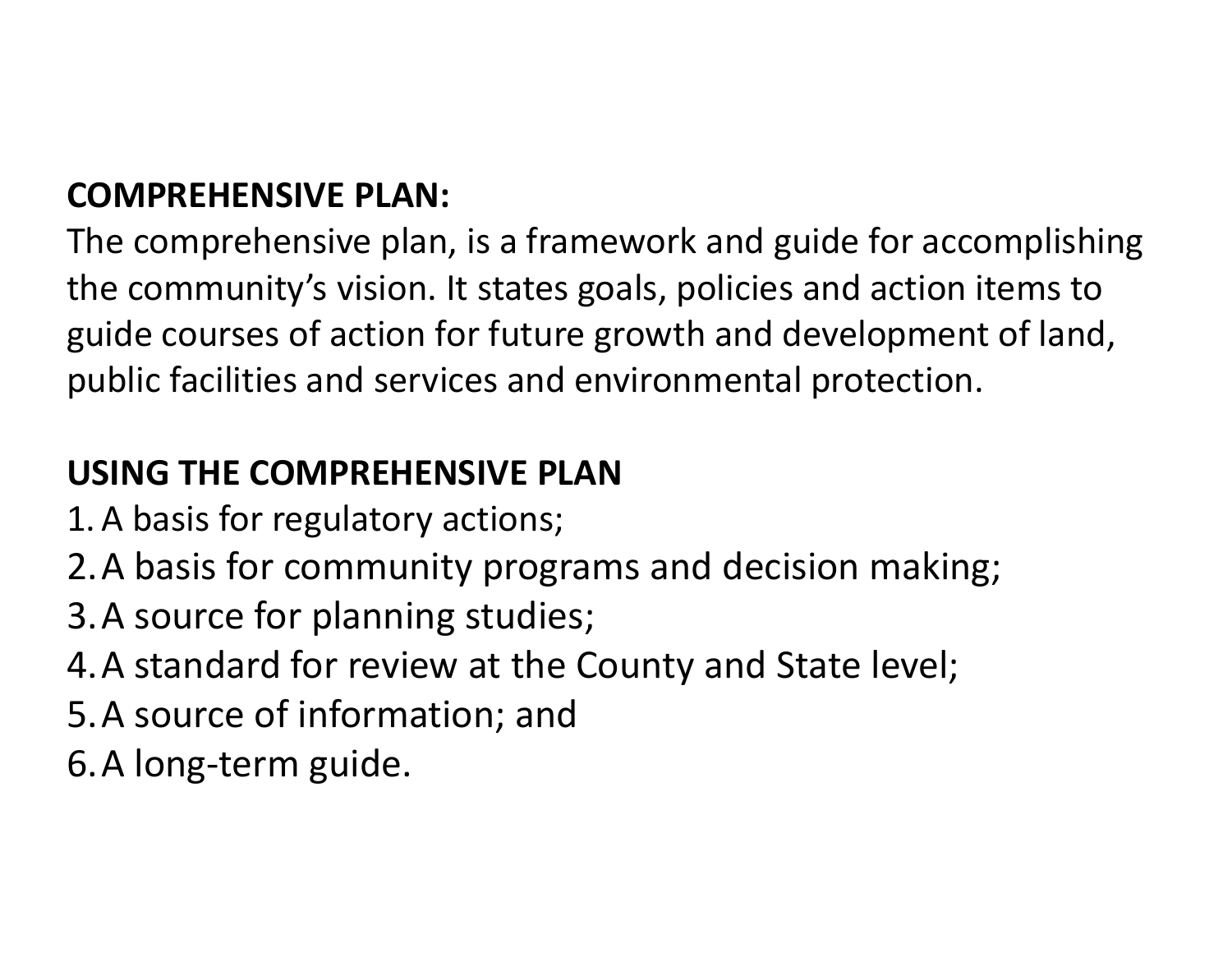# **KERSEY MUNICIPAL CODE**

The Municipal Code is the governing framework of laws for the Town. The portions of the Code that are most relevant to Planning are the Annexation Regulations, Subdivision Regulations, Zoning Code and Floodplain regulations. They set forth the specific rules and review process for land use decisions.

# **USING THE MUNICIPAL CODE – use the Code to:**

- 1. Determine if a specific activity is allowed in Kersey;
- 2. Determine locations for different activities;
- 3. Define the process to obtain permission to develop property within the Town; and
- 4. Set forth specific standards for each type of request.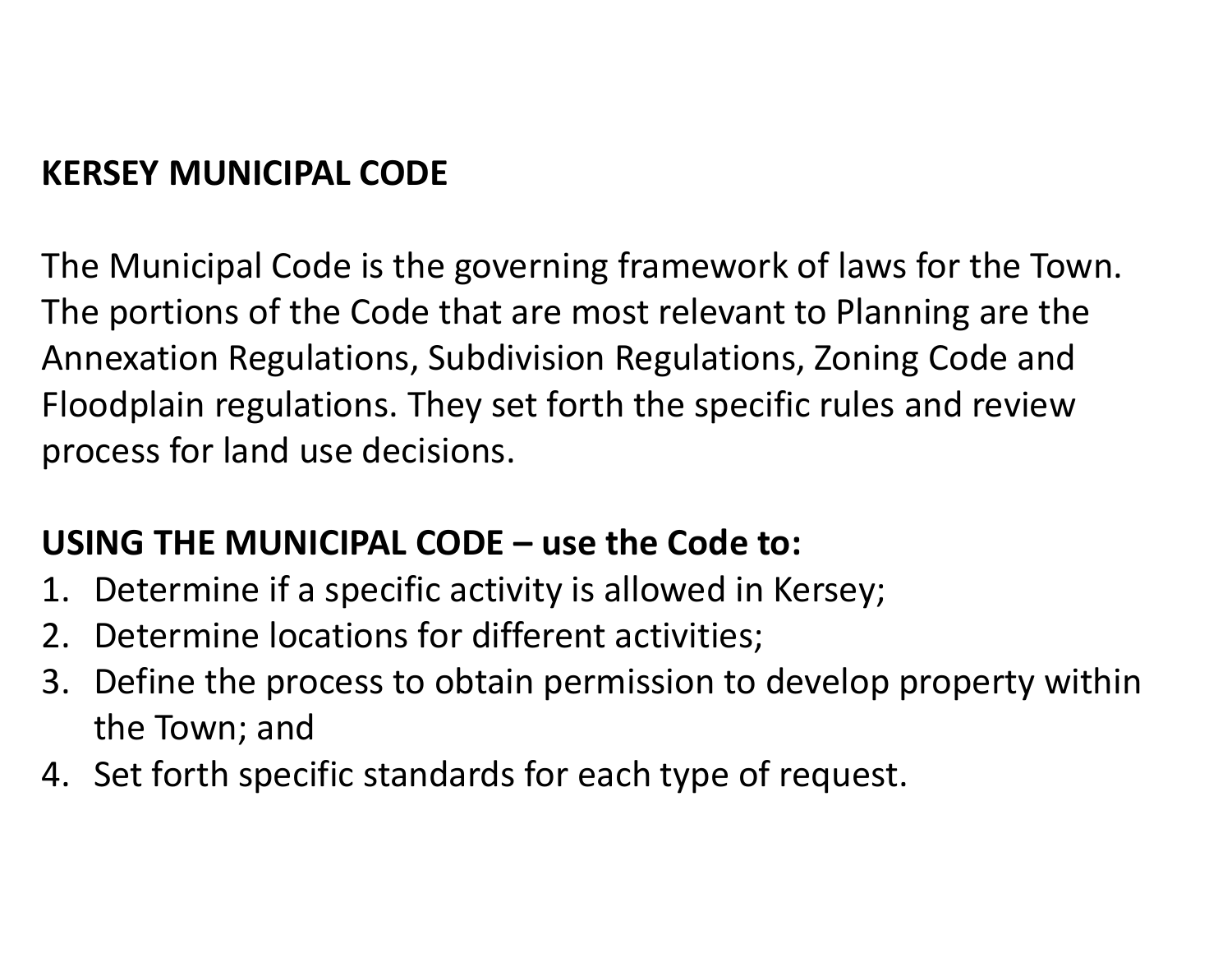# **LAND USE CODE**

The Land Use Code gives additional detail specific to land development. Community Design Standards are the framework for how development looks and furthers the community vision established in the Comprehensive Plan.

**USING THE LAND USE CODE –** used together with the Municipal Code:

- 1. To set specific community Design principles and development standards (i.e.: architecture, streets, landscape, parks and open space requirements, signs);
- 2. Give additional detail about specific development review standards (i.e.: Annexation, subdivision, site plans, signs); and
- 3. Enforcement of Development permits.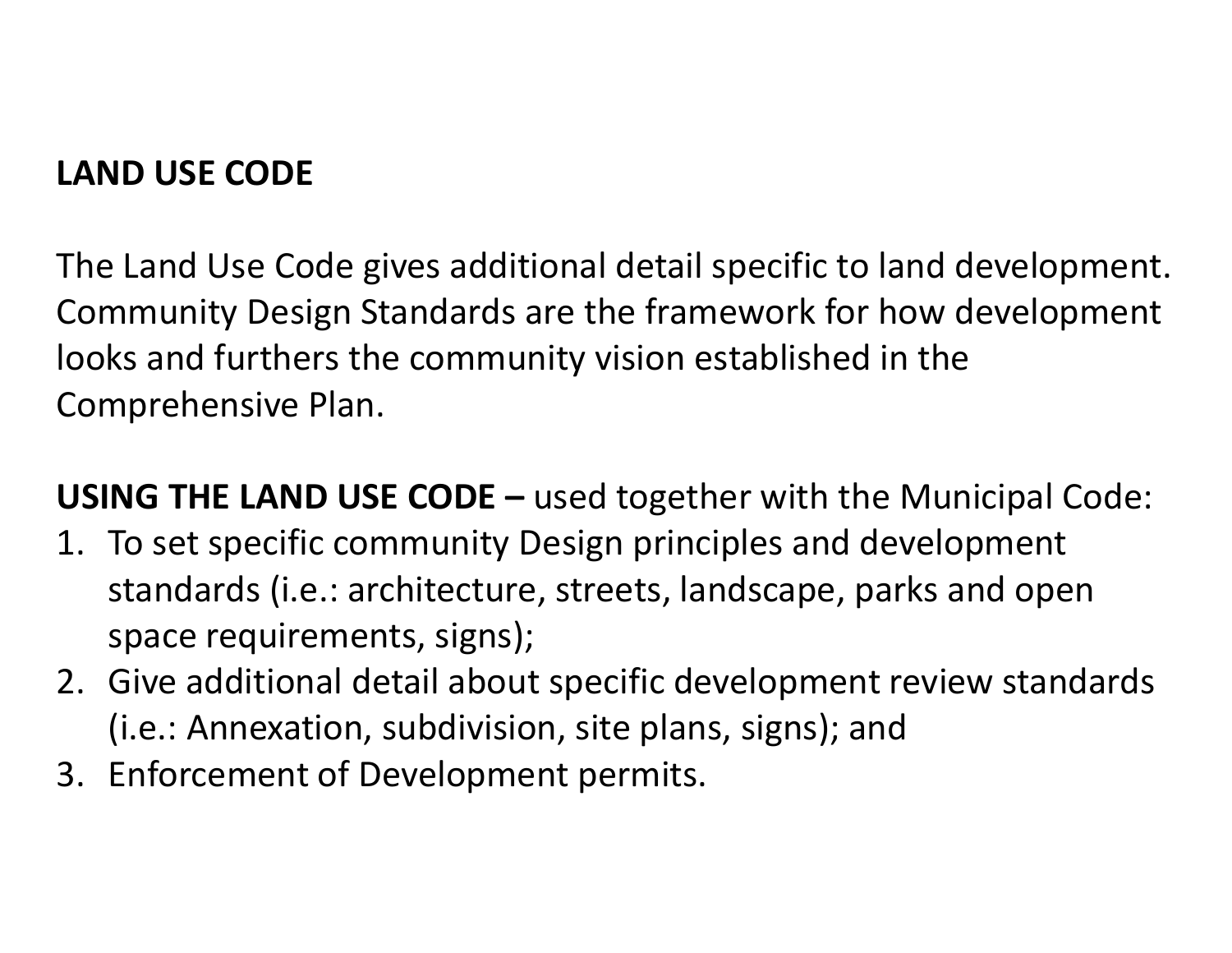# **BUILDING CODE**

Building Regulations are adopted in the Town of Kersey Municipal Code. Current standards in the Town of Kersey are governed by the 2018 Editions of: International Building Code; International Residential Code; International Mechanical Code; International Fuel Gas Code; International Property Maintenance Code; International Fire Code; and the 2012 Edition of the International Energy Code. Specific provisions of each of the codes are modified as outlined in Chapter 18 of the Kersey Municipal Code. The building Codes regulate how structures are built. The Town contracts with SafeBuilt to review plans prior to Town issuance of Building Permits and perform inspections as things are constructed prior to Town issuance of a Certificate of Occupancy.

### **POLICIES**

Used by Staff to guide actions regarding specific activities and the Board to guide decisions (i.e.: Special Districts)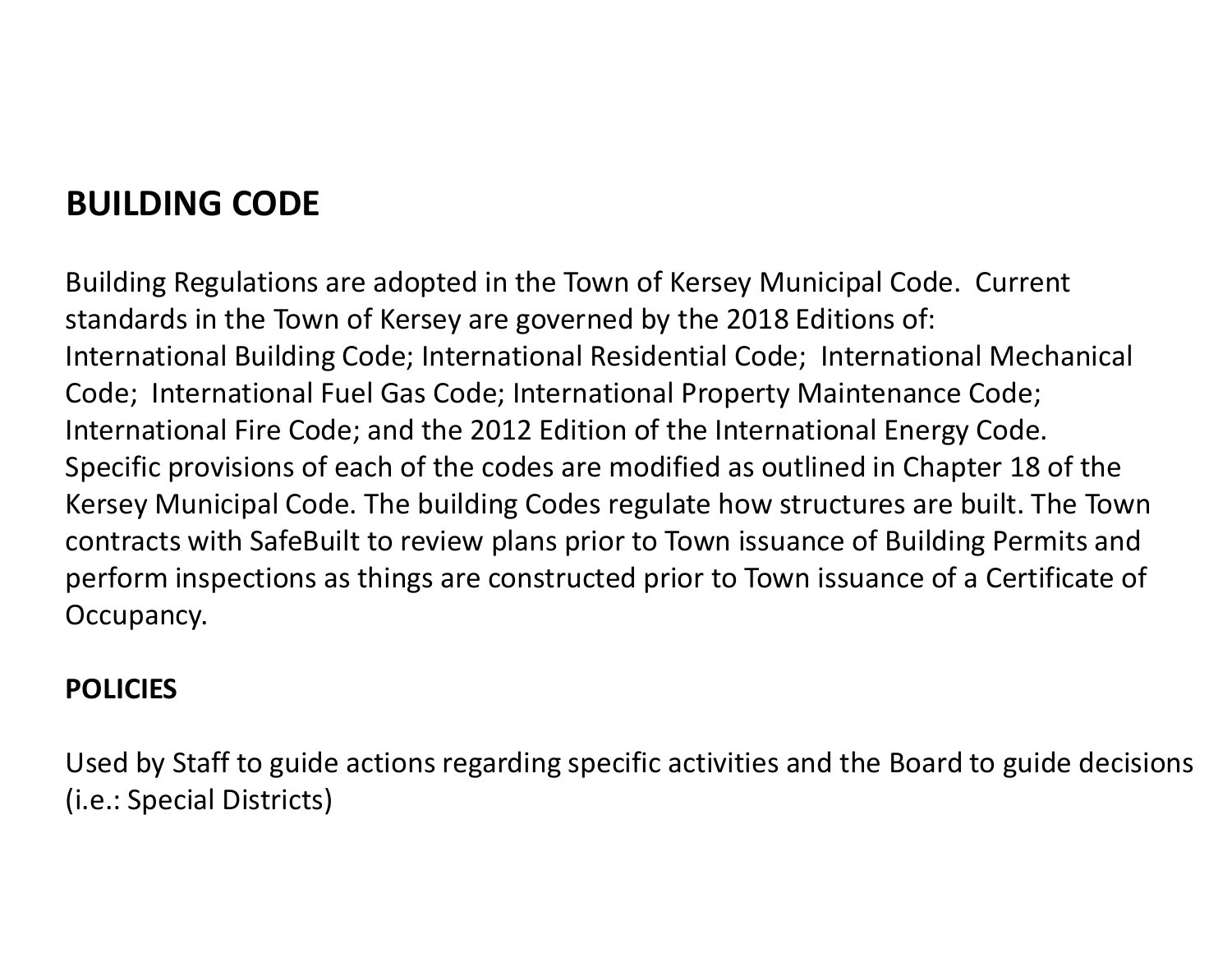# **REVIEW PROCESS IN KERSEY**

- 1. Applicant meets with staff to review the request and process;
- 2. Applicant submits the required information;
- 3. Staff reviews the materials for compliance with the Comprehensive Plan, Town Policies, Municipal Code, Land Use Code, and development standards and prepares a report about the application;
- 4. Planning Commission reviews the materials at a public hearing and makes a recommendation to the Town Board; and
- 5. Town Board reviews the request at a public hearing and takes action to approve or deny the request.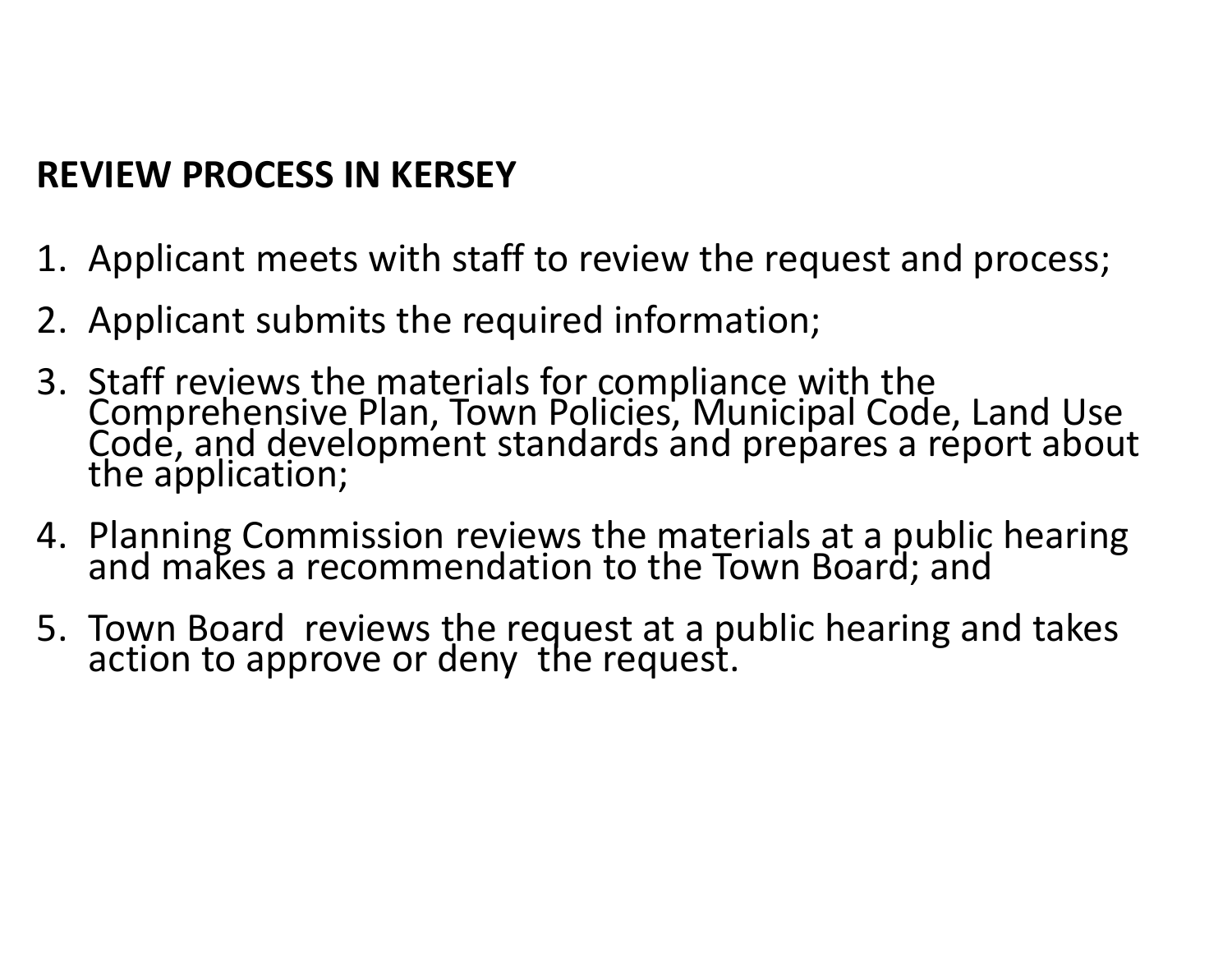# **ROLE OF THE PLANNING COMMISSION AND TOWN BOARD PLANNING COMMISSION:**

Planning Commission is the recommending body on most land use decisions. They review land use applications for compliance with the Comprehensive Plan, Municipal Code and Land Use Code. They make recommendations to the Town Board regarding their action on the application. Planning Commission can recommend Approval, Approval with Conditions or Denial.

# **TOWN BOARD:**

The Town Board sets Policy regarding Land Use and acts as the the decision making body for land use applications.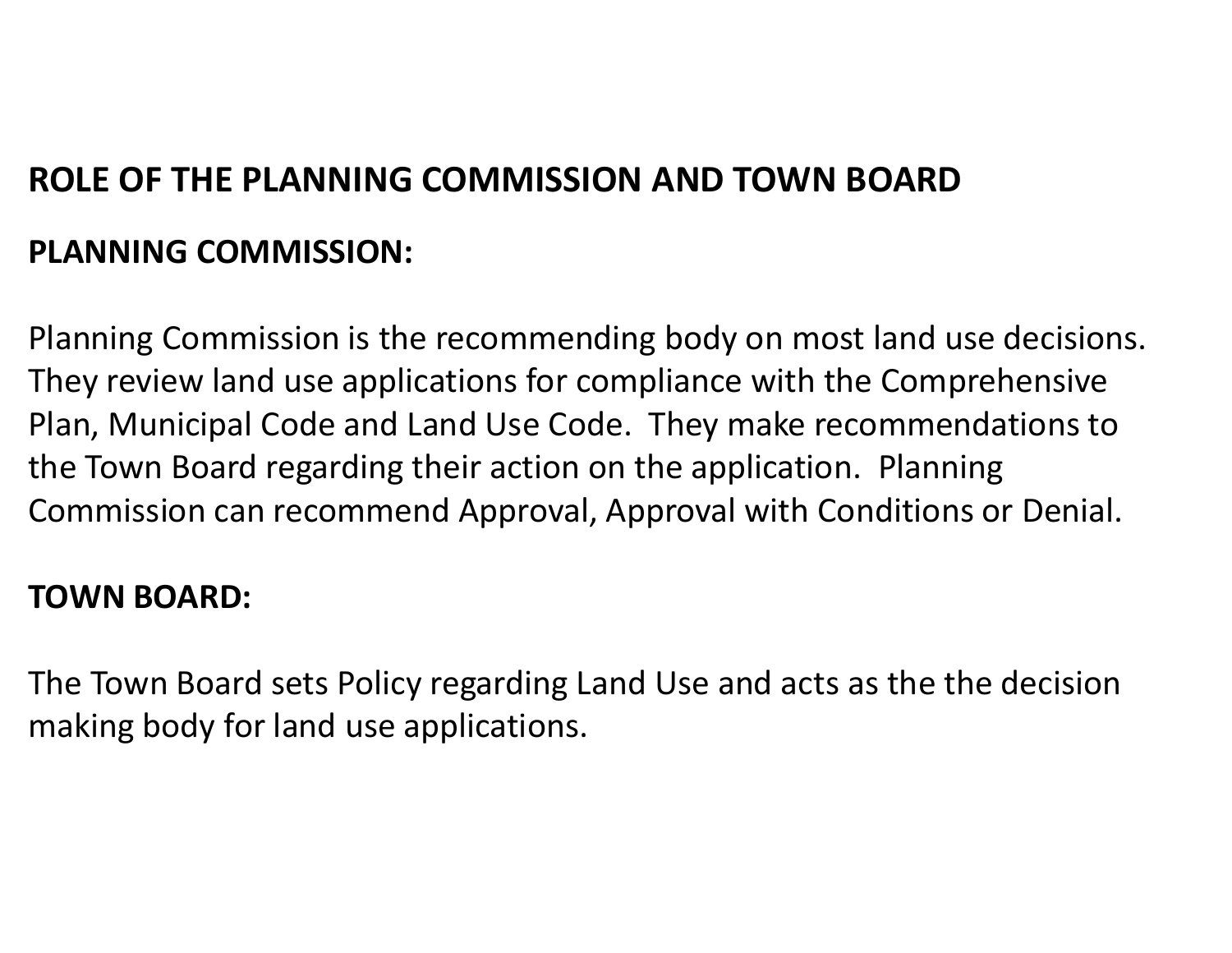# **ELEMENTS OF DEFENSIBLE DECISIONS: QUESTIONS TO CONSIDER**

# 1) **DOES THE REGULATION ADVANCE A LEGITIMATE PUBLIC INTEREST?**

Review regulations to ensure they have the intent and effect of accomplishing results that are legitimate public policy objectives.

# 2) **IS THE REGULATION A REASONABLE WAY TO ACCOMPLISH THAT PUBLIC INTEREST?**

There may be many ways to accomplish a certain objective, but one must balance public interest and private interest. The particular regulatory approach should be reasonable in light of this balancing.

# 3) **CAN THE RELATIONSHIP BETWEEN THE REGULATION AND PUBLIC INTEREST BE DOCUMENTED?**

A regulatory body should be able to show how the particular zoning regulation advances the public interest. Typically, this is best accomplished by ensuring that zoning decisions are made in accordance with a land use plan.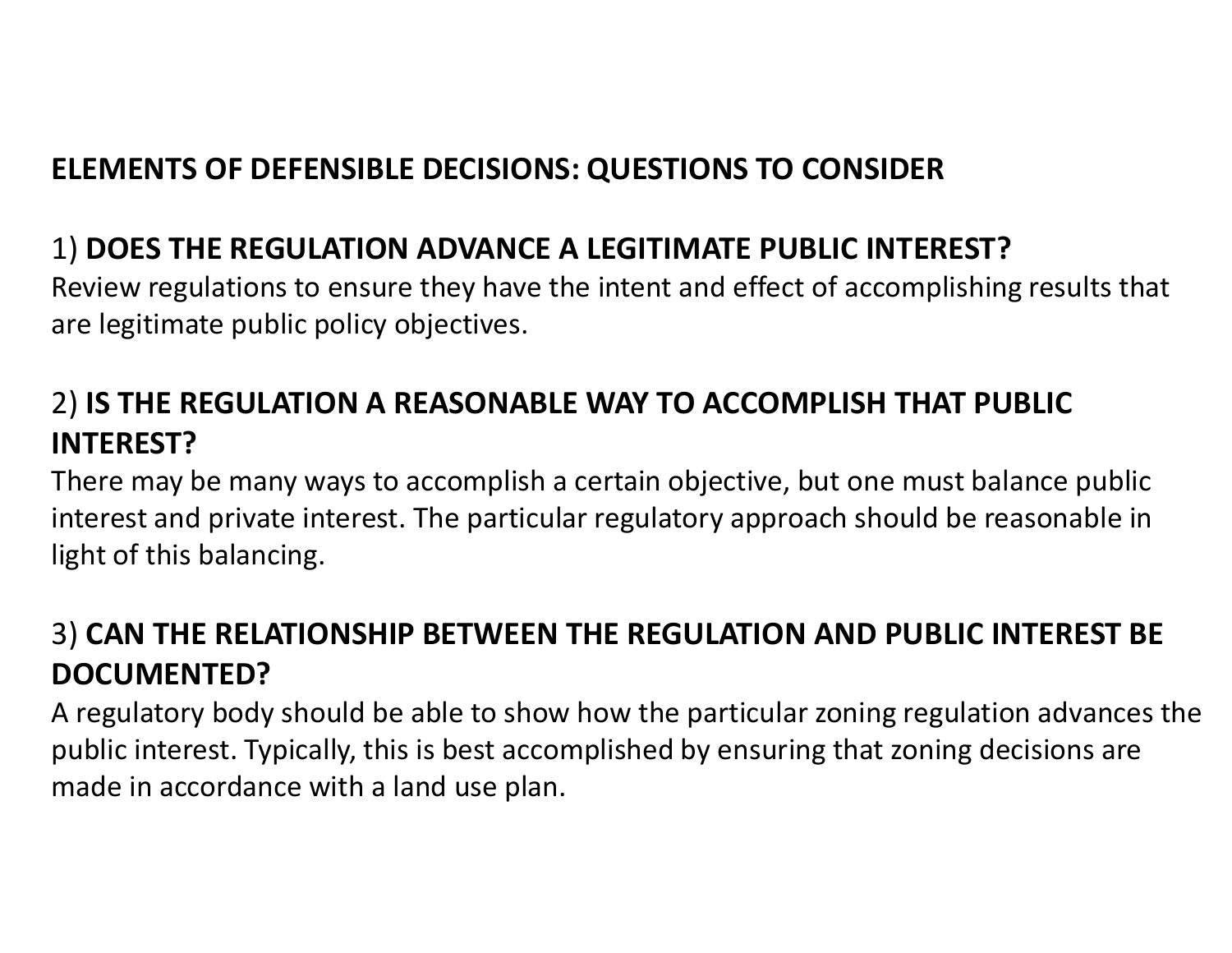# 4) **DOES THE REGULATION ALLOW A REASONABLE ECONOMIC USE OF PROPERT**Y?

The public interest being served by the regulation must be balanced with the private interests such that there is some reasonable use of the property under the zoning regulation.

# 5**) IS THE REGULATION FAIRLY APPLIED?**

Generally speaking, similarly situated property should be regulated equally. If not, care should be taken to document legitimate reasons as to why this is not the case.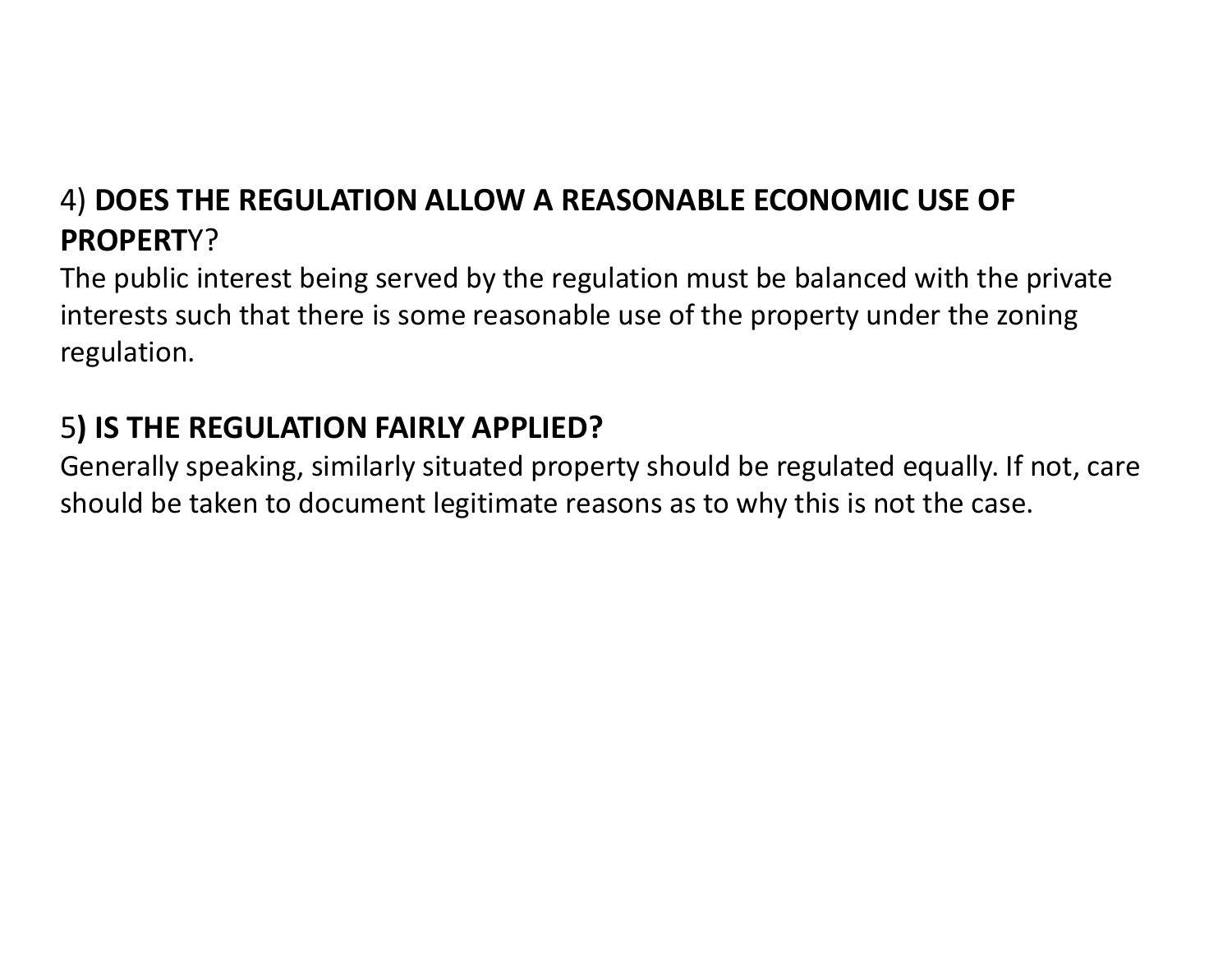# **FINDINGS OF FACT - WHAT ARE THEY?**

Findings of fact are a citation of specific facts about the application that the approval body finds to be true and which led to its conclusion that the application conforms or fails to conform to one or more applicable approval criteria. They are:

- Legal footprints
- Findings of fact and conclusions of law
- Factual foundations for your conclusions as to whether your standards are met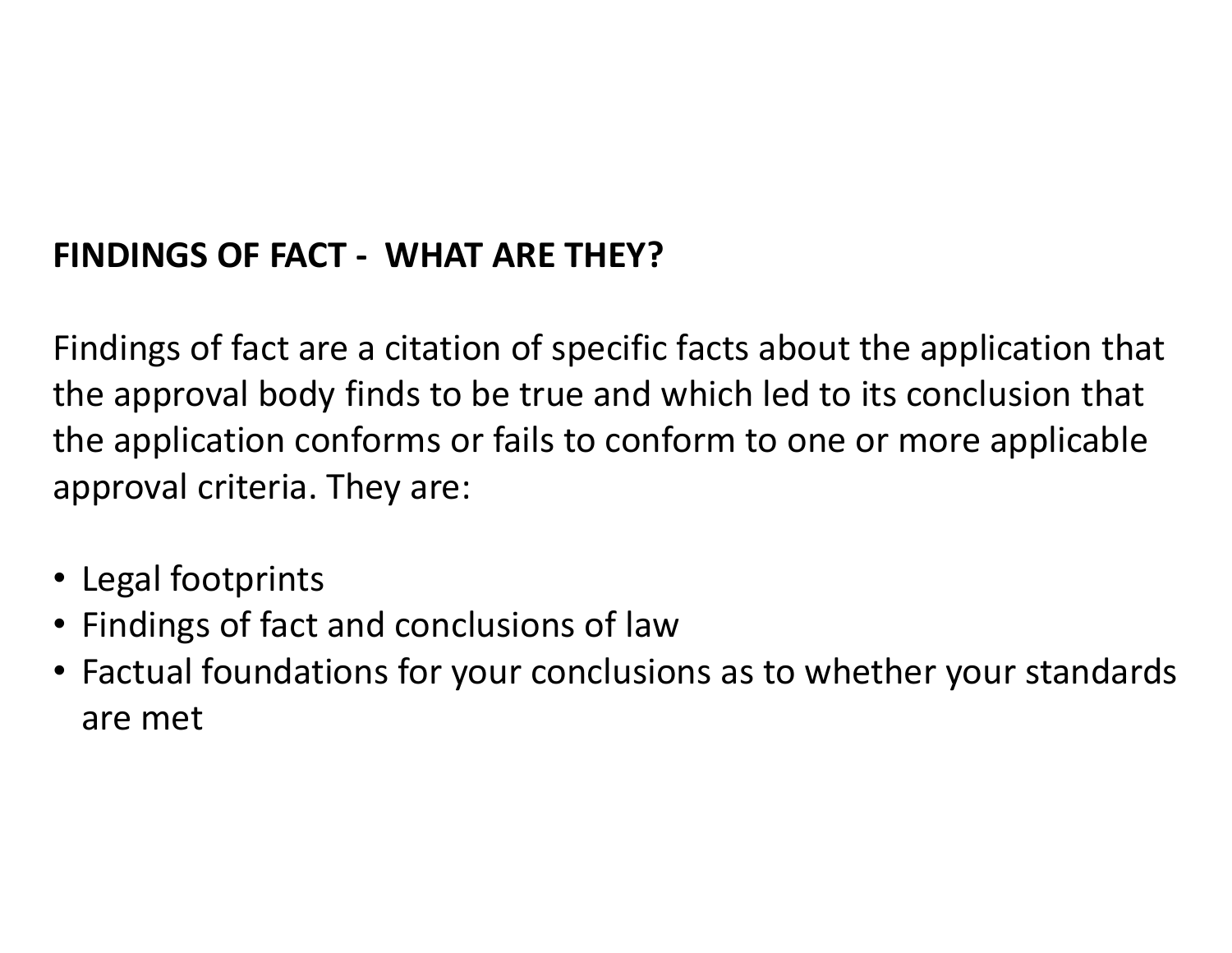# **PRINCIPLES OF FINDINGS**

- Your decisions must be based on facts
- The facts must address the standards
- The burden of proof is on the applicant
- Information is not the same things as "facts"
- Weighing of the evidence is your responsibility
- You do not have to believe everything you hear
- Opinions without a factual basis are without merit
- Public sentiment is not a basis for decisions
- You can rely on personal knowledge, but make it a part of the record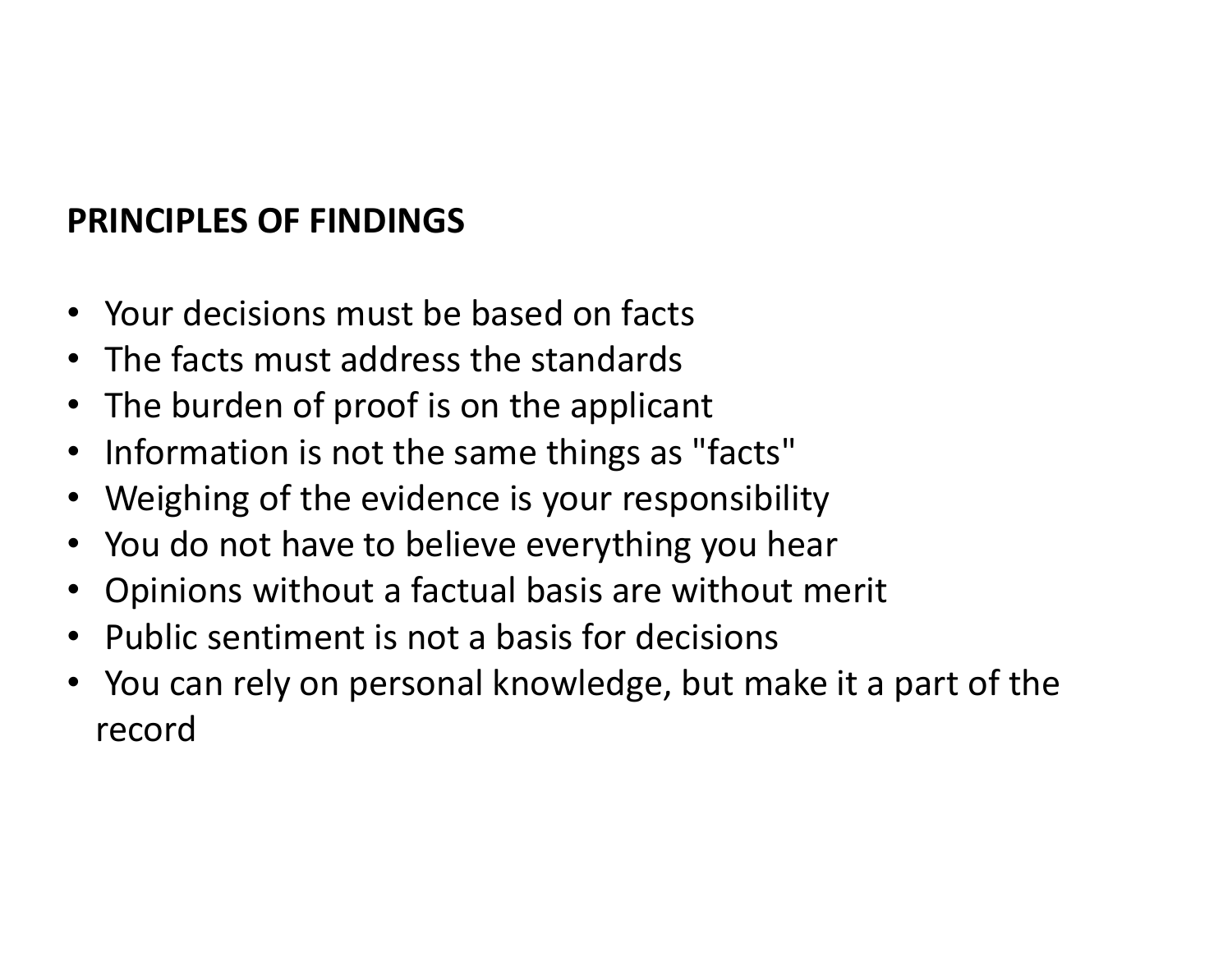# **LEGISLATIVE V. QUASI-JUDICIAL ACTIONS.**

**Legislation action** is usually reflective of some public policy relating to matters of a permanent or general character, is not normally restricted to identifiable persons or groups, and is usually prospective in nature.

**Quasi-judicial action**, generally involves a determination of the rights, duties, or obligations of specific individuals on the basis of the application of presently existing legal standards or policy considerations to past or present facts developed at a hearing conducted for the purpose of resolving the particular interests in question.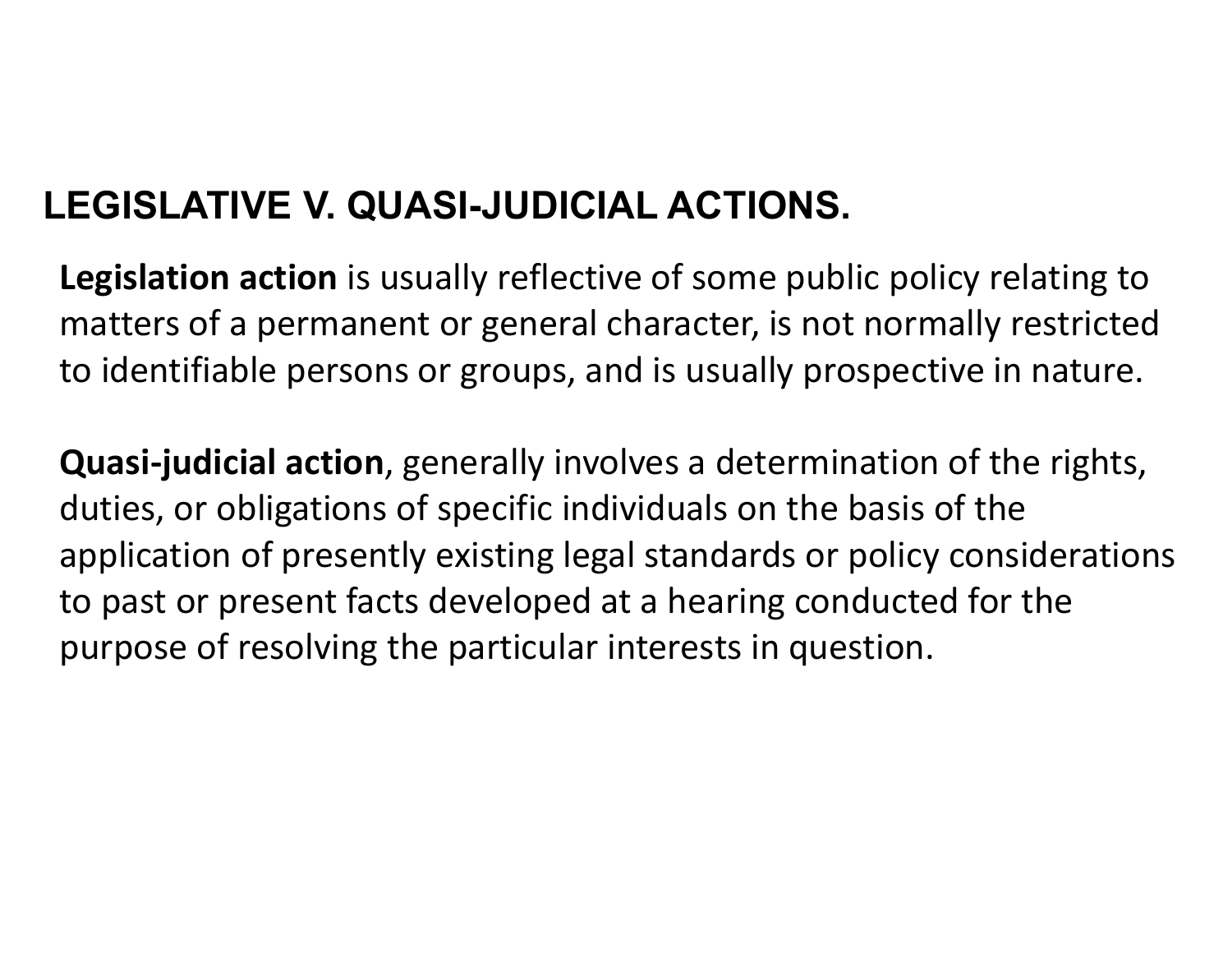# **EX PARTE CONTACTS AND QUASI-JUDICIAL DECISIONS**

An ex parte contact is any written or verbal communication initiated outside of a regularly noticed public hearing between an official with decision-making authority and one or more of the parties. An ex parte contact may include discussing an upcoming hearing or decision with the staff.

### **Why are ex parte contacts before making a quasi-judicial decision improper?**

- 1. All parties are entitled to have the matter heard by an impartial person or body.
- 2. Every quasi-judicial decision must be supported by findings of fact, and the findings of fact must be based solely upon the evidence as it appears in the record of the proceeding.
- 3. In some instances, the parties have the right of cross-examination of the opposing side. They cannot cross-examine an ex-parte contact.
- 4. In the event one party challenges the final decision, you can be sure any ex parte communications will be included as one of the grounds for reversing the decision.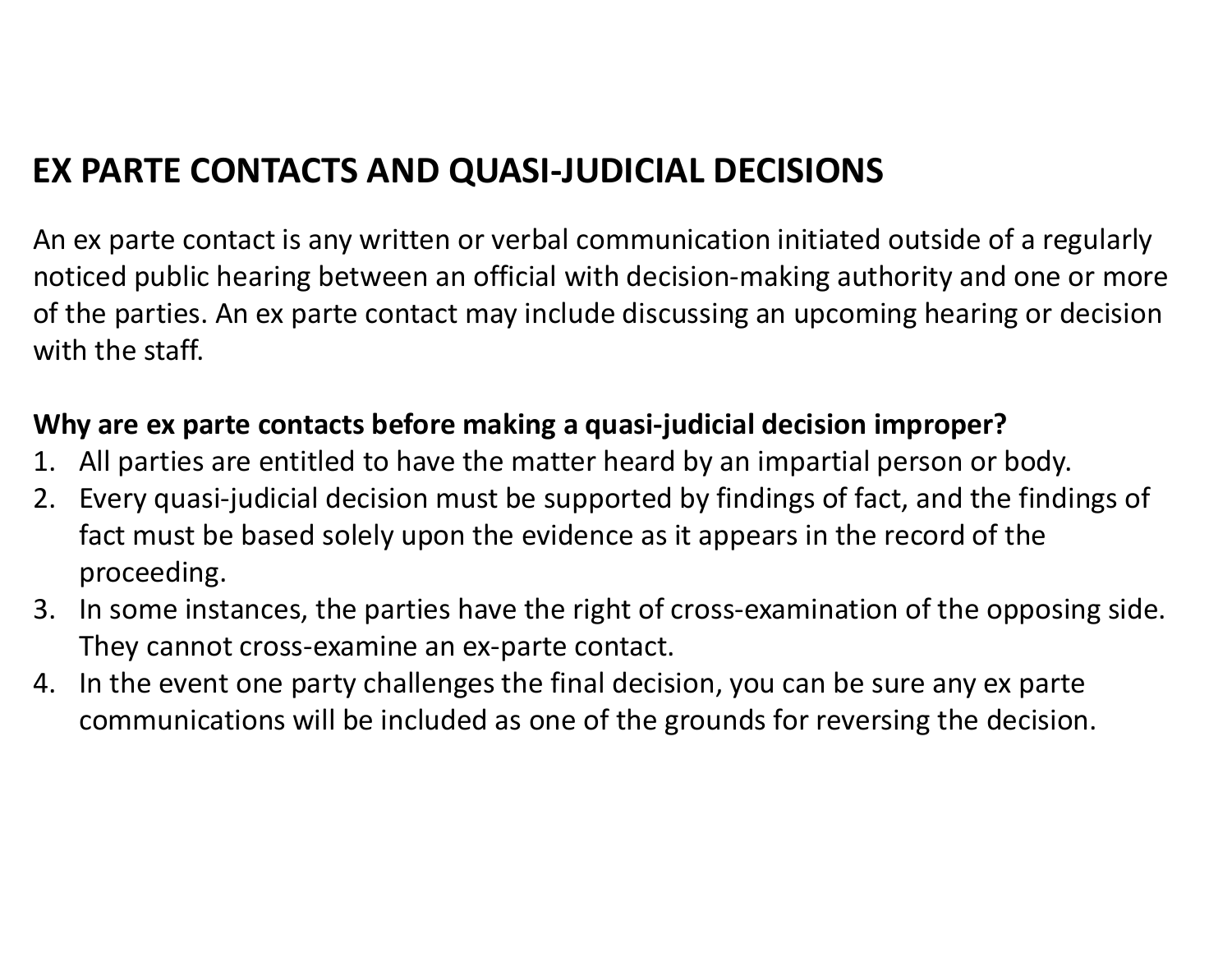# **What do I do if someone attempts to contact me before a hearing?**

- **1. Stop the Person**. Advise the person that you cannot listen to or review anything about the issue prior to the hearing.
- **2. Disclose the Contact**. At the next public meeting or prior to the hearing on the public record, advise the remaining members of the board and the parties of the contact.
- **3. Consider Whether the Ex Parte Contact Requires Abstention**. An ex parte contact, by itself, is usually not enough to reverse the final decision or require you to abstain from voting on the issue. Determine whether it creates a conflict such that you cannot participate in the decision-making process, or "fairness" of due process in the decision making proceedings.
- **4. Consider Adopting Formal Procedures**. Constituents are often unable to understand why they cannot speak about particular issues to those who have been elected or appointed to represent those constituents. It may help to have a formal procedure in place that you can reference when someone tries to contact you about an upcoming decision.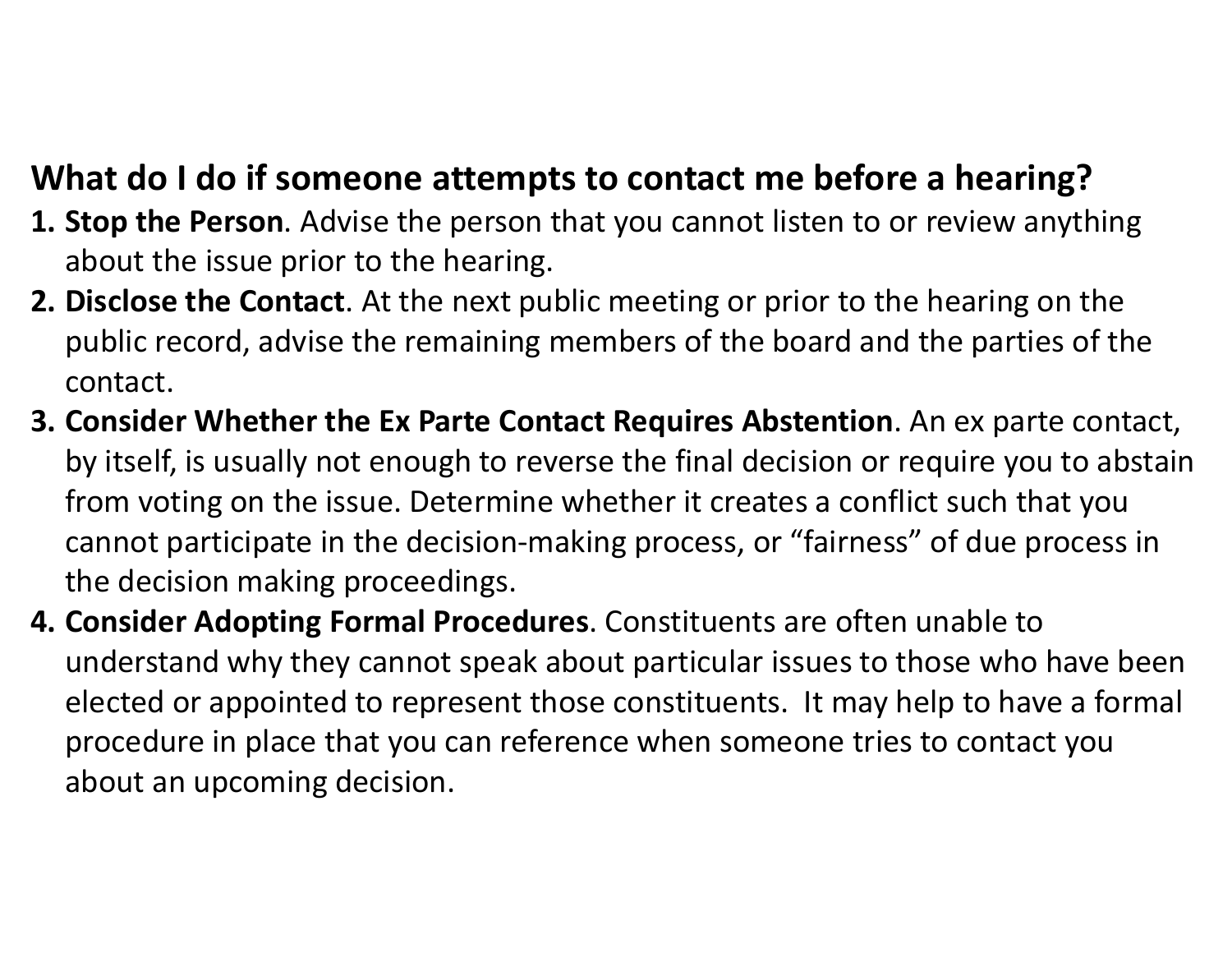# **CONFLICTS OF INTEREST**

Premise: It is not a conflict of interest to have an opinion! It is only a conflict of interest when you act on that opinion for personal pecuniary gain, rather than in the general public interest.

**Statutory Provisions** - Most of these deal with having a direct financial interest in a contract being awarded or other decisions being made. Municipalities have more limitations than other local governments.

a. Any member of the governing body of any city or town who has a personal or private interest in any matter proposed or pending before the governing body shall disclose such interest to the governing body and shall not vote thereon, and shall refrain from attempting to influence the decision of the other members of the governing body in voting on the matter.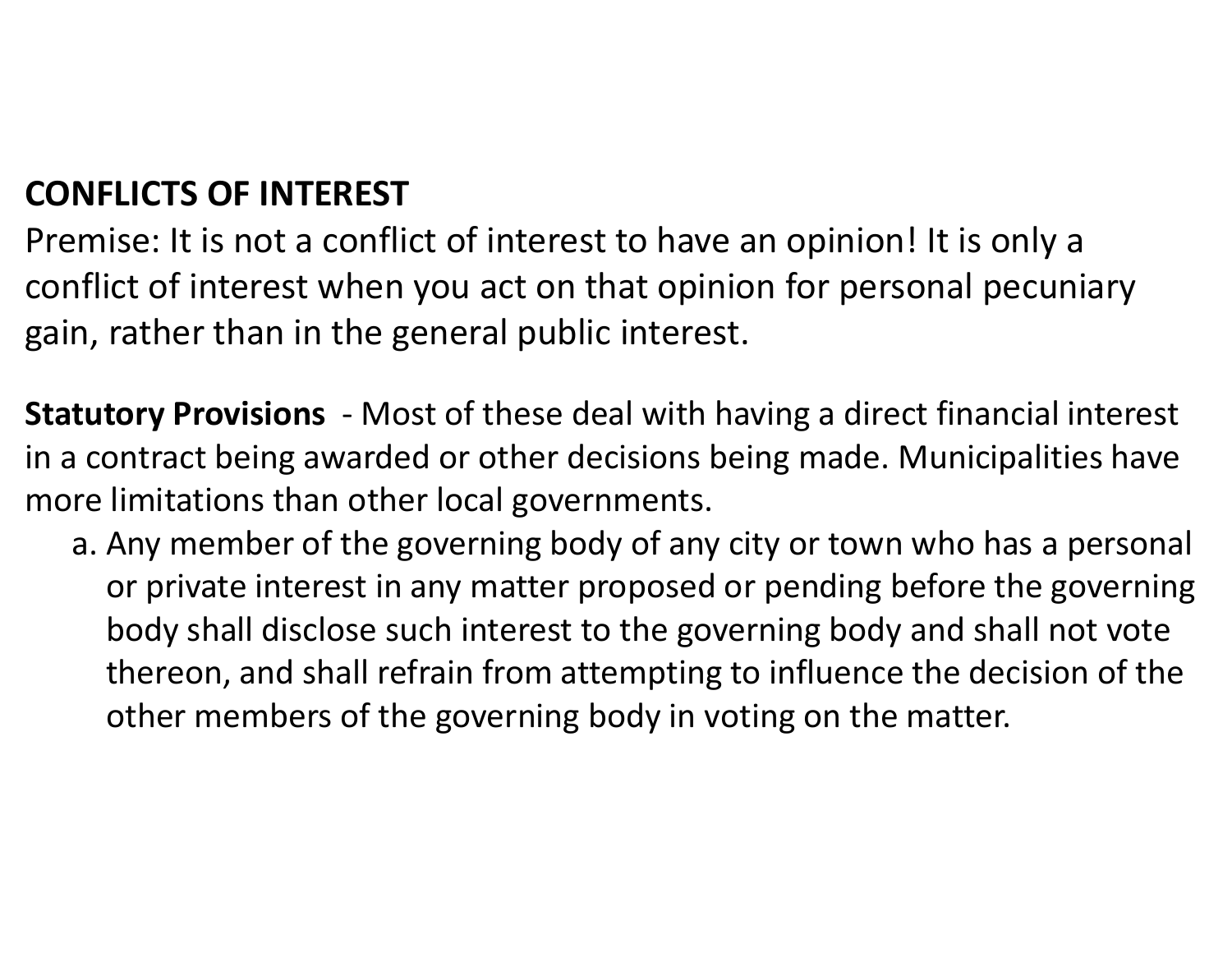- b. A local government official or local government employee shall not:
	- i. engage in a substantial financial transaction for his private business proposes with a person whom he inspects or supervises in the course of his official duties; or
	- ii. perform an official act directly and substantially affecting to its economic benefit a business or other undertaking in which he either has a substantial financial interest or is engaged as counsel, consultant, representative, or agent.

# **What to do if you have a conflict**

- a. Disclose
- b. Abstain from voting (except if necessary for quorum)
- c. Do not participate in the process (you cannot lobby your fellow board members or speak as a regular citizen)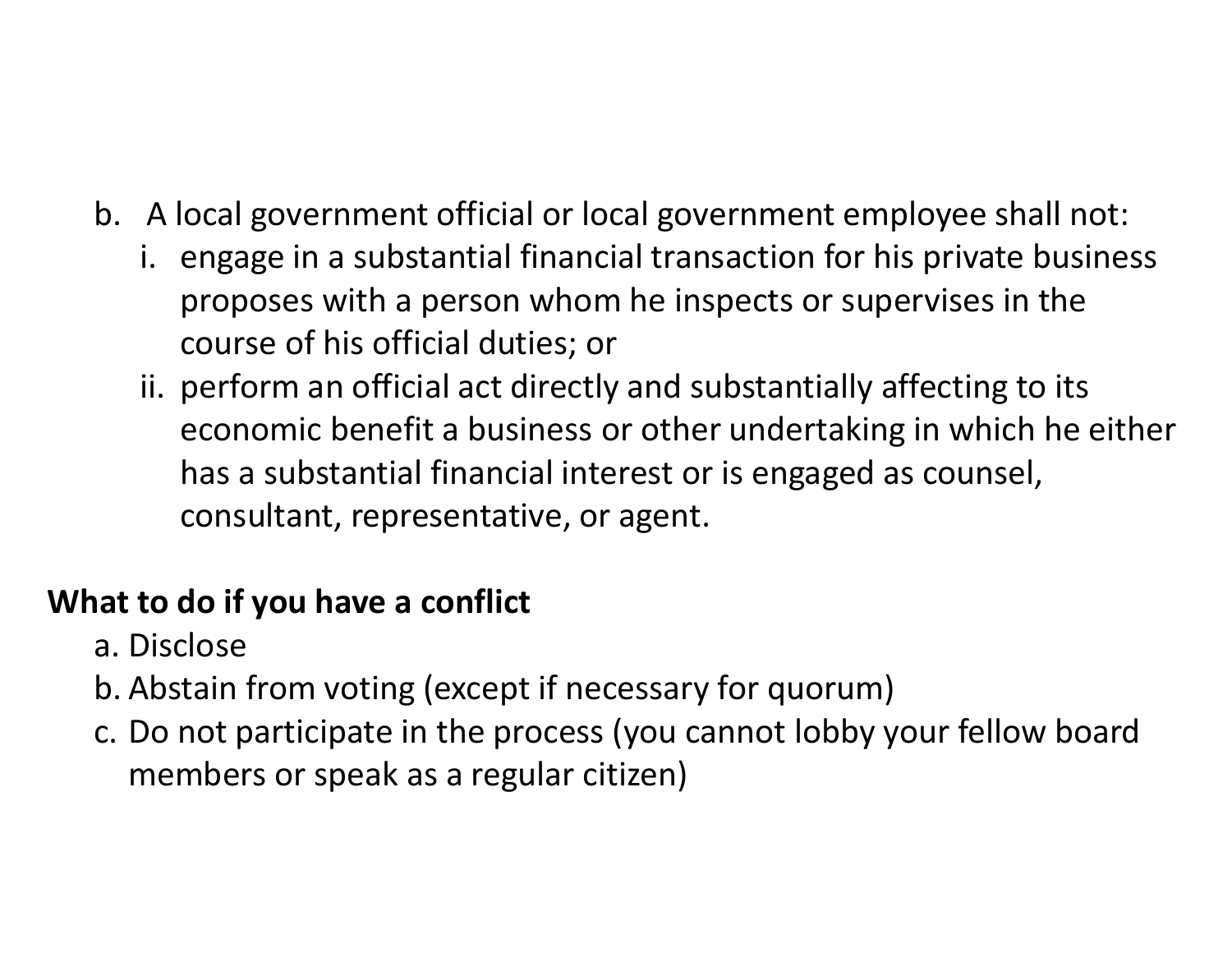

### **WHAT IS PLANNING AND WHY SHOULD A COMMUNITY PLAN?**

Planning is a basic function and power of local government in Colorado. Unlike some other states, Colorado does not have a statewide land use plan. Master plans and land use regulations such as zoning, building codes, design standards and sign codes are, for the most part, locally designated. Planning commissions and local elected officials prepare plans in order to preserve the public health, safety and welfare. Effective planning ensures the orderly development of land within the planning jurisdiction.

Local governments plan for a variety of reasons:

**To protect the public and preserve quality of life** 

Planning can provide a wide number of benefits to a community. Effective planning can reduce problems such as school overcrowding and road congestion and prevent development in high-risk areas like flood plains and steep slopes. It can also ensure that open space and viable agricultural lands are protected from development – an issue that is paramount to communities struggling to preserve their quality of life in the face of rapid growth.

### **To develop community vision and achieve goals**

The creation and adoption of a master plan provides the blueprint a community needs to realize its shared vision for the future. An effective planning process will engage the public and build on the strengths of the community. The master plan is more than just a list of goals and values, however. It is also a roadmap that allows the community to achieve these goals through specific land use policies and actions.

### **To protect private property rights**

Too often, planning is seen as infringing on, rather than enhancing, private property rights. While regulations like zoning may place limits on an individual landowner's ability to utilize his or her land, they are, at their core, intended to *protect* the property rights of *all* landowners in a planning jurisdiction. Striking the balance between individual liberties and the public good is critical to every planning effort.

### **To encourage/continue economic development**

Orderly planning provides the kind of certainty and predictability that developers, lending institutions and business owners seek. Planning can help outline the future capital improvements and infrastructure a community will require to grow, and identify the means to finance these infrastructure needs. Good planning can also ensure that sufficient land is available for employee housing and new business development.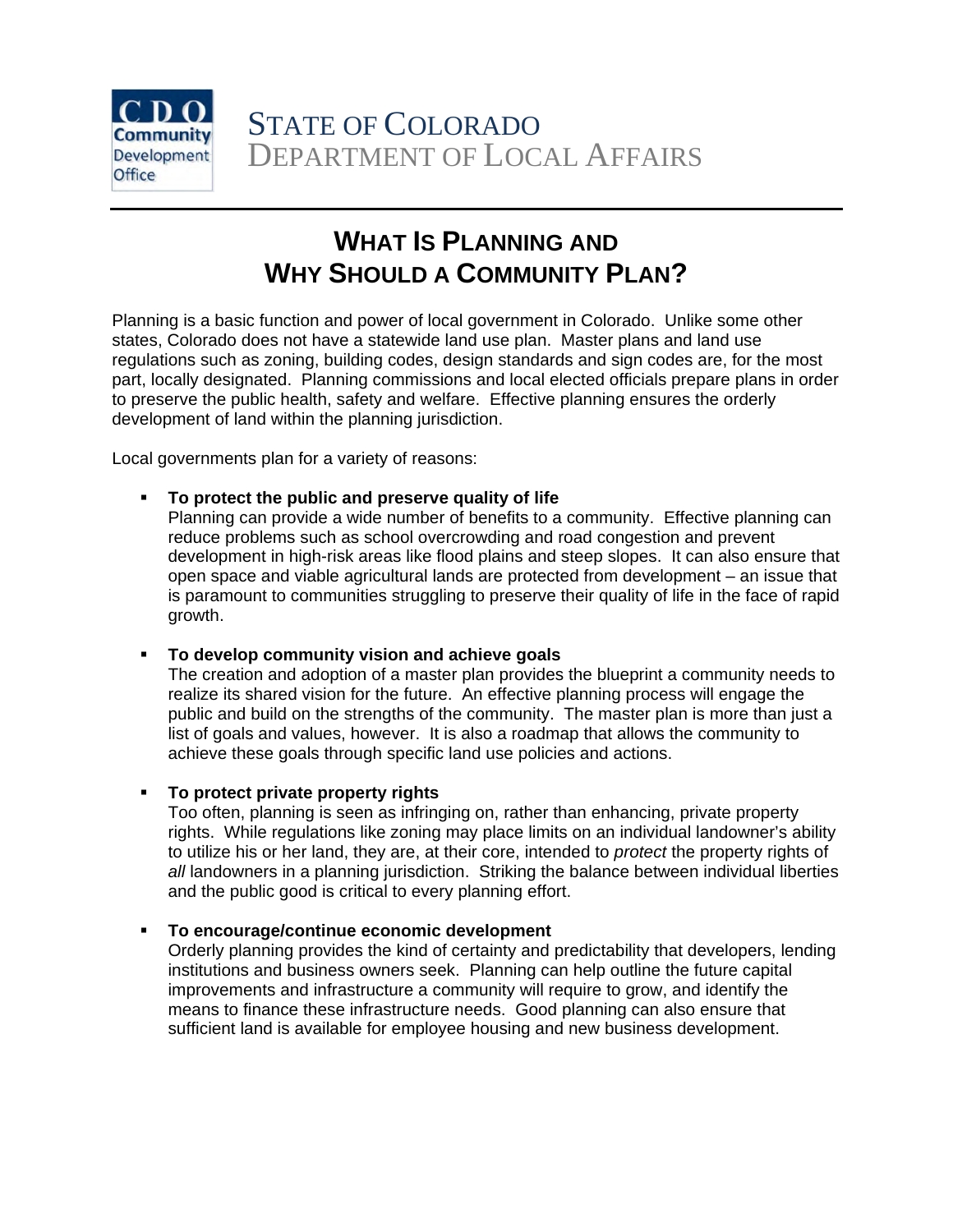# **TABLE OF CONTENTS**

| Land Use Enactment by Colorado General Assembly1 |  |  |  |
|--------------------------------------------------|--|--|--|
|                                                  |  |  |  |
|                                                  |  |  |  |
|                                                  |  |  |  |
|                                                  |  |  |  |
|                                                  |  |  |  |
|                                                  |  |  |  |
|                                                  |  |  |  |
|                                                  |  |  |  |
|                                                  |  |  |  |
|                                                  |  |  |  |
|                                                  |  |  |  |
|                                                  |  |  |  |
|                                                  |  |  |  |
|                                                  |  |  |  |
|                                                  |  |  |  |

# **NOTE:**

The following information is intended to provide a general overview of legislative enabling *authority for local government land use planning in Colorado. Any local government considering*  using any of the land use powers cited here should carefully review the relevant statutes and *case law. This is not a complete review of all Colorado land use law, and is not to be construed as legal advice. All statutory citations refer to the Colorado Revised Statutes (CRS), as amended, through 2012.* 

For further information on any of these topics, we recommend consulting Colorado Land *Planning and Development Law, edited by Don Elliott. The resource was used as a reference in creating this document in addition to state statutes.*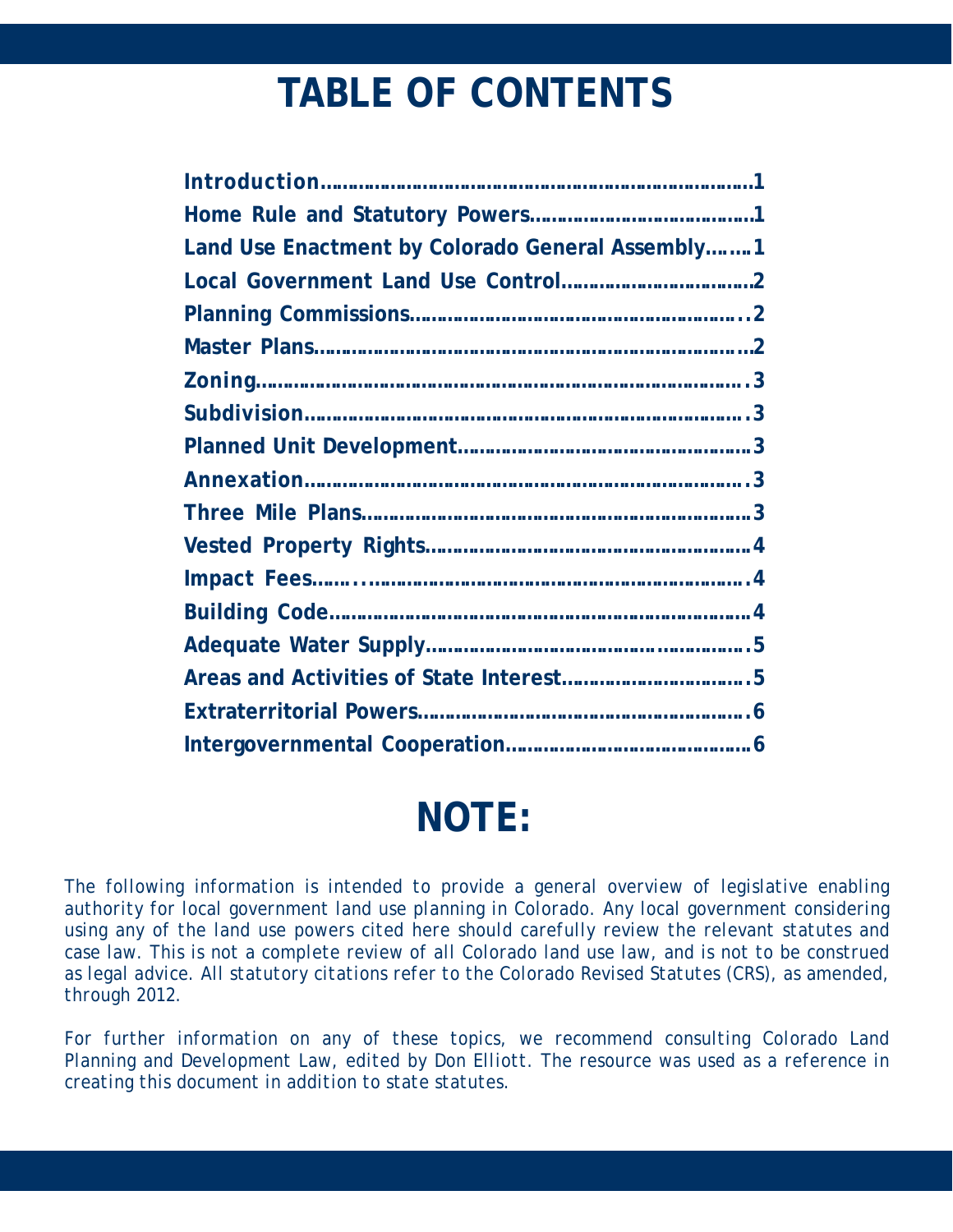### **To facilitate decision-making on land use**

Decision making by local governments is made in accordance with master (or comprehensive) plans, zoning and/or other land use regulations. Good land use planning is proactive in nature and helps prevent accusations that land use decisions have been made in an arbitrary or capricious manner. In the absence of planning, land use decisions can often be made haphazardly or by default. Without planning, the impacts of land use decisions are still felt and their costs are borne by the entire community. Good planning leads to sound decision-making.

> *"Successful communities don't just happen; they must be continually shaped and guided. A community must actively manage its growth and respond to changing circumstances if it is to meet the needs of its residents and retain the quality of life that initially attracted those residents to the community."*

*(Growth Plan, City of Grand Junction)* 

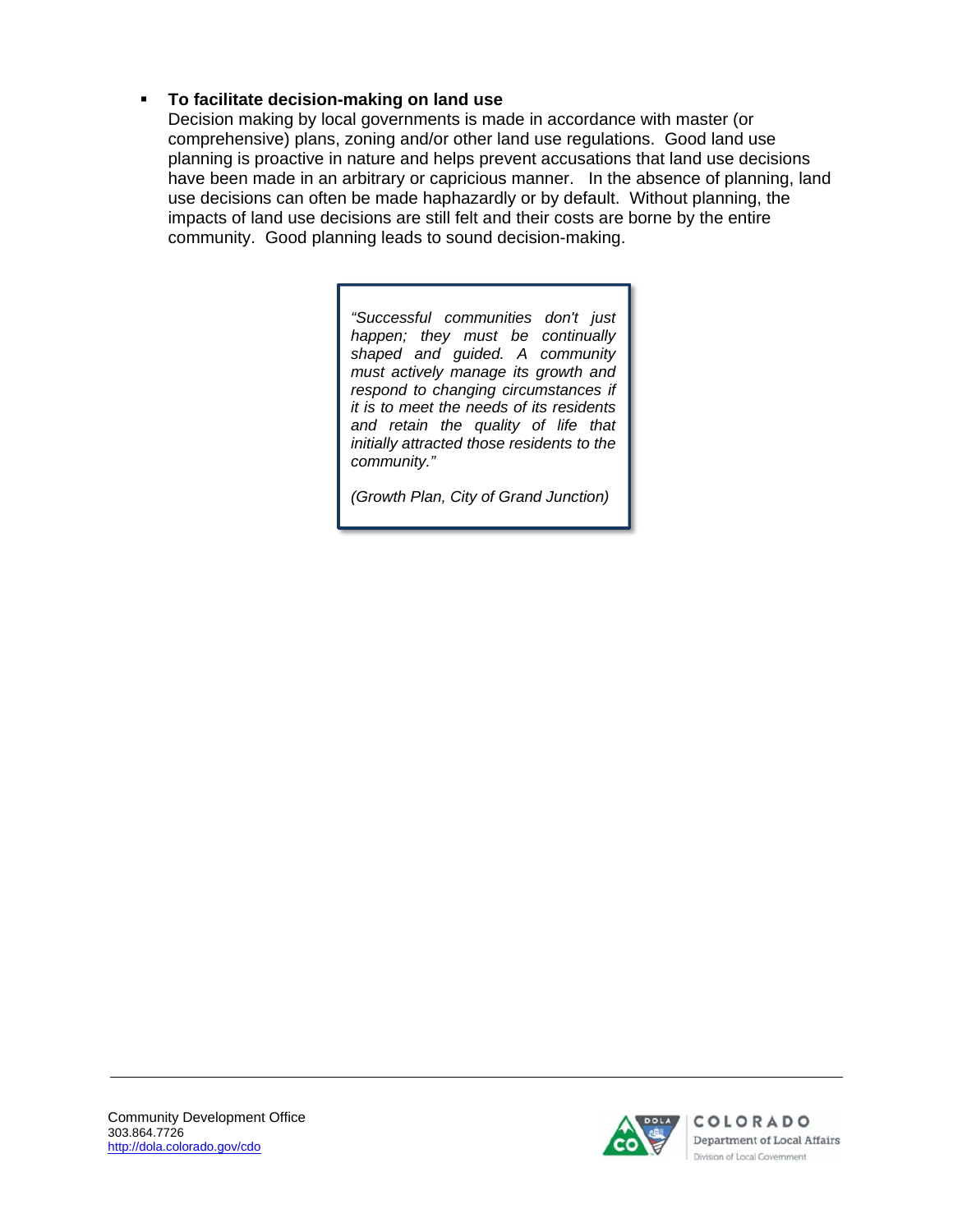

STATE OF COLORADO DEPARTMENT OF LOCAL AFFAIRS

### **THREE-MILE PLAN**

### **BACKGROUND**

In 1987, the Colorado legislature made substantial changes to the state's annexation law. One of the more significant changes limited municipal annexations to no more than three-miles beyond a current boundary line in any given year, except under special circumstances. The legislature also required that a municipality adopt an annexation master plan for the three-mile area (or three-mile plan, as they are commonly known) prior to the completion of any annexation.

### **BEFORE YOU ANNEX**

Prior to the final adoption of an annexation ordinance within the three-mile area, the municipality must have in place a three-mile plan. This plan must be updated at least once a year.

### **WHAT IS A THREE-MILE PLAN?**

The three-mile plan is a long range planning opportunity for municipalities to consider where they want to annex, how they will provide service in the newly annexed areas, and how they will sustain adequate levels of service throughout the rest of the municipality. It ensures that the municipality will annex land only when it is consistent with pre-existing plans for the surrounding area.

The failure to plan specifically for the physical growth of a municipality can result in haphazard annexations that prove expensive to the municipality annexing the land, the county in which the land is located and the neighboring communities.

The statute requires a three-mile plan to generally describe the proposed location, character and extent of future public utilities and infrastructure (e.g., streets, bridges, parks, playgrounds, aviation fields, waterways, open spaces and other public grounds) as well as proposed land uses for the area. The master or comprehensive plan takes into account all land that is functionally related to the growth of the municipality, not just land within three miles of the municipal boundary. If the master or comprehensive plan covers these elements required for a three-mile plan, it will suffice as the three-mile plan, and many municipalities have adopted it as such. As noted above, the three-mile plan must be reviewed and updated annually.

In contrast to an annexation impact report, which is site specific to individual annexations, the three-mile plan takes a broader approach to the annexation and development of land. No plat of a subdivision of land within such an area may be filed or recorded until approved by the municipal planning commission. A proposed annexation should be consistent with the municipality's master plan and three-mile plan, in addition to other policies.

On a separate, more political point, when citizens hear the term "three-mile plan," some may jump to the conclusion that the municipality is intending to force everyone within three miles to annex. It is important to educate the citizens of the municipality but also the citizens in the county on this point. Generally speaking, municipalities cannot force landowners to annex, nor can landowners force municipalities to annex them.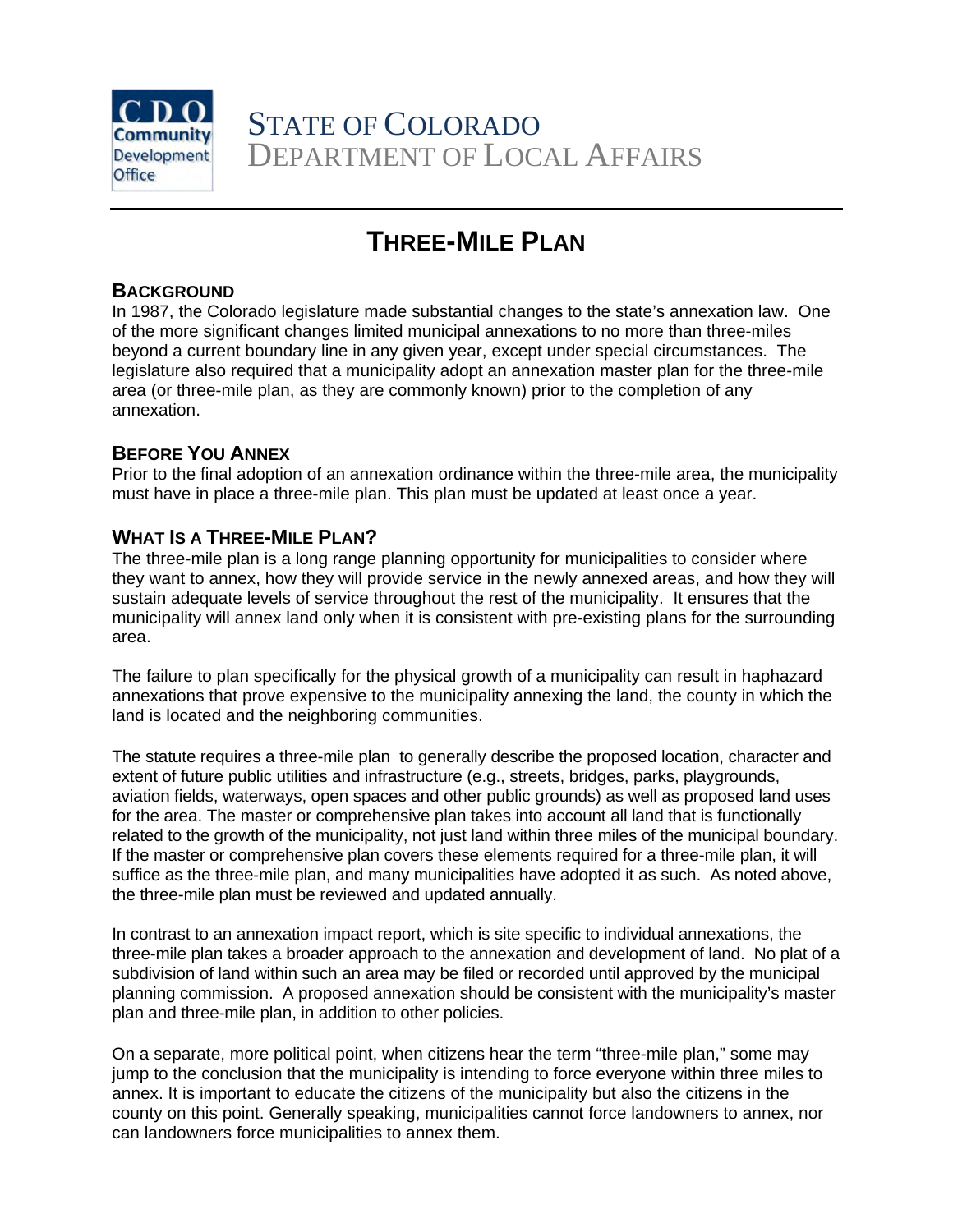### **WHAT IF WE DON'T HAVE AN UPDATED THREE-MILE PLAN?**

The failure to have a plan prior to the completion of an annexation could open a municipality up to litigation. Colorado law limits those who have a right to challenge annexations to property owners within the annexed area, the county(ies) in which the land is located and neighboring municipalities within one mile. In areas with growth pressures, it is increasingly likely that these three groups will use the lack of a plan as grounds for invalidating the annexation.

State law does not specifically state that an annexation must be in compliance or conformity with a municipality's three-mile plan, though it is likely that a court would require a legislative finding that such compliance or conformity exists. If the annexation is accompanied by a proposed planned unit development, the PUD must be in general conformity with the municipality's master plan, irrespective of the three-mile plan (CRS §24-67-104(1)(f)). Neighbors of the project have the right to challenge the PUD, even though they might, in turn, challenge the annexation.

### **STATUTES FOR REFERENCE**

**Three-Mile Plan:** 31-12-105(e) **Municipal Annexation Act of 1965:** 31-12-101, et seq. **Annexation Impact Report:** 31-12-108.5

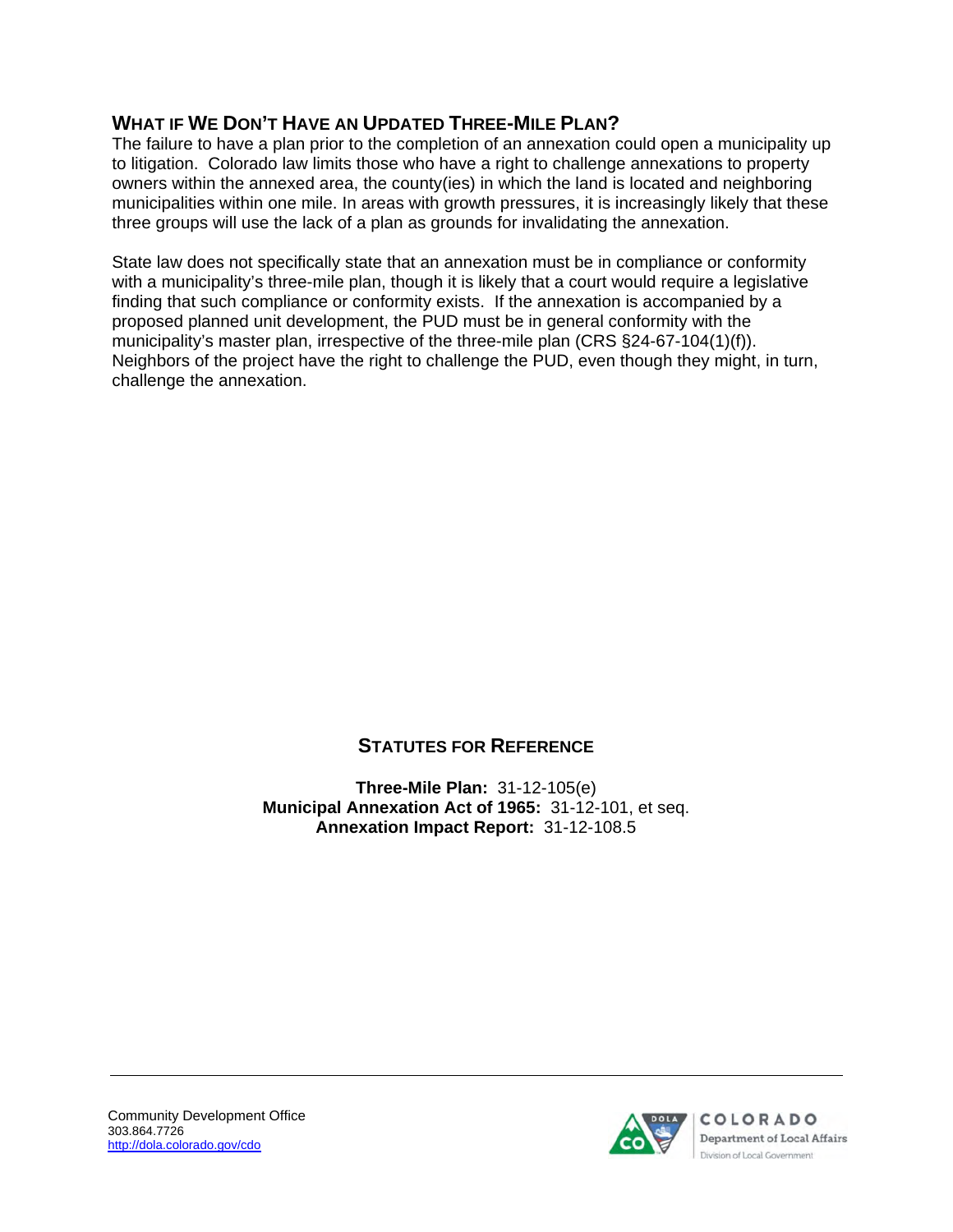

### **MASTER PLAN PRIMER**

### **MASTER PLAN – GENERAL DESCRIPTION**

The master plan, sometimes referred to as a comprehensive plan, is a framework and guide for accomplishing community aspirations and intentions. It states goals and objectives and recommends courses of action for future growth and development of land, public facilities and services and environmental protection.

### **PLAN ELEMENTS THAT MAY BE INCLUDED**

- Statement of Objectives, Policies and Programs
- Relationship of Plan to the Trends/Plans of the Region
- Land Use
- Transportation
- Utility and Facility Plan
- Urban Influence Area
- Housing
- Cultural/Historical/Social Setting
- Educational Facilities
- Energy
- Environment
- Recreation and Tourism<sup>\*</sup>

\*the only plan element required by statutes (see C.R.S. 30-28-106 and 31-23-206)

### **BASIS/BACKGROUND FOR PLAN INFORMATION**

The plan is based on inventories, studies, surveys, analysis of current trends and must consider social and economic consequences of the plan and existing and projected population.

### **GOALS AND OBJECTIVES OF THE PLAN**

The principal purpose for a master plan is to be a guide for the achievement of community goals. A plan will also:

- 1. State and promote broad community values in the plan goals, objectives, policies and programs.
- 2. Establish a planning process for orderly growth and development, and economic health.
- 3. Balance competing interests and demands.
- 4. Provide for coordination and coherence in the pattern of development.
- 5. Provide for a balance between the natural and built environment.
- 6. Reflect regional conditions and consider regional impacts.
- 7. Address both current and long-term needs.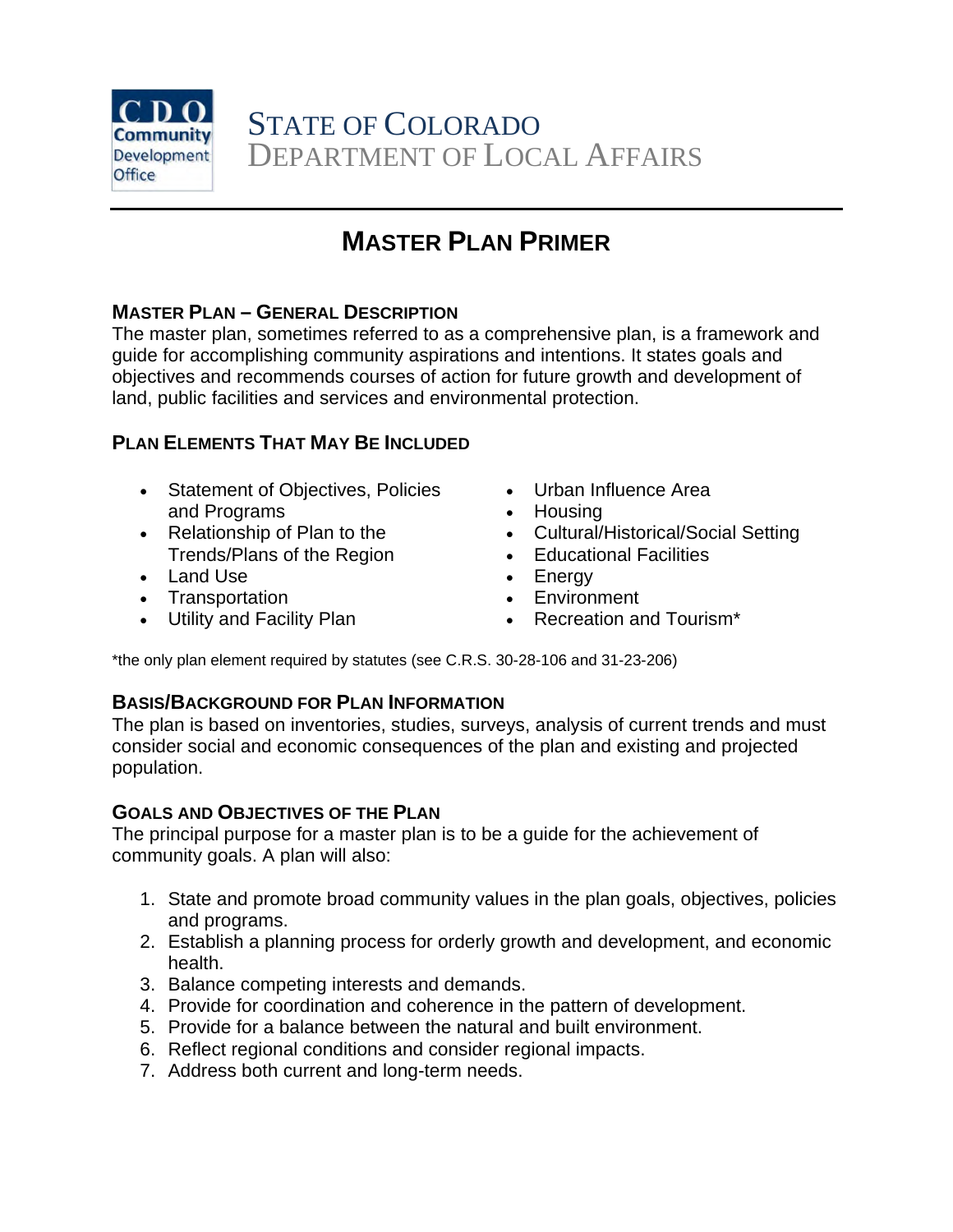### **USING THE PLAN**

The adopted plan has the potential for many uses and will define the way it is to be used in its implementation section. Among the uses of the plan are the following:

- 1. **A basis for regulatory actions**: The plan serves as a foundation and guide for the provisions of the zoning regulations, subdivision regulations, the land use map, flood hazard regulations, annexation decisions and other decisions made under these regulations.
- 2. **A basis for community programs and decision making**: The plan is a guide and resource for the recommendations contained in a capital budget and program, for a community development program, and for direction and content of other local initiatives, such as water protection, recreation or open space land acquisition and housing.
- 3. **A source for planning studies**: Few plans can address every issue in sufficient detail. Therefore, many plans will recommend further studies to develop courses of action on a specific need.
- 4. **A standard for review at the County and State level**: Other regulatory processes identify the municipal plan as a standard for review of applications. Master plans are important to the development of regional plans or intermunicipal programs, i.e., a regional trail network or area transit program.
- 5. **A source of information**: The plan is a valuable source of information for local boards, commissions, organizations, citizens and business.
- 6. **A long-term guide**: The plan is a long-term guide by which to measure and evaluate public and private proposals that affect the physical, social and economic environment of the community.

### **RESPONSIBILITY FOR PREPARATION AND ADOPTION OF THE PLAN**

The planning commission is responsible for preparing the plan, distributing the plan, holding public hearings on the plan, and adopting the plan.

### **PUBLIC INVOLVEMENT**

Citizen participation helps to guide the planning commission in making decisions and in promoting community understanding of planning needs and issues. At least one public hearing must be held by the planning commission and by the legislative body before the plan is adopted. To generate support, understanding, and active participation in planning, however, more community involvement is usually needed. Citizens who are not well informed can present obstacles to the implementation of the plan by not supporting or participating in local programs.

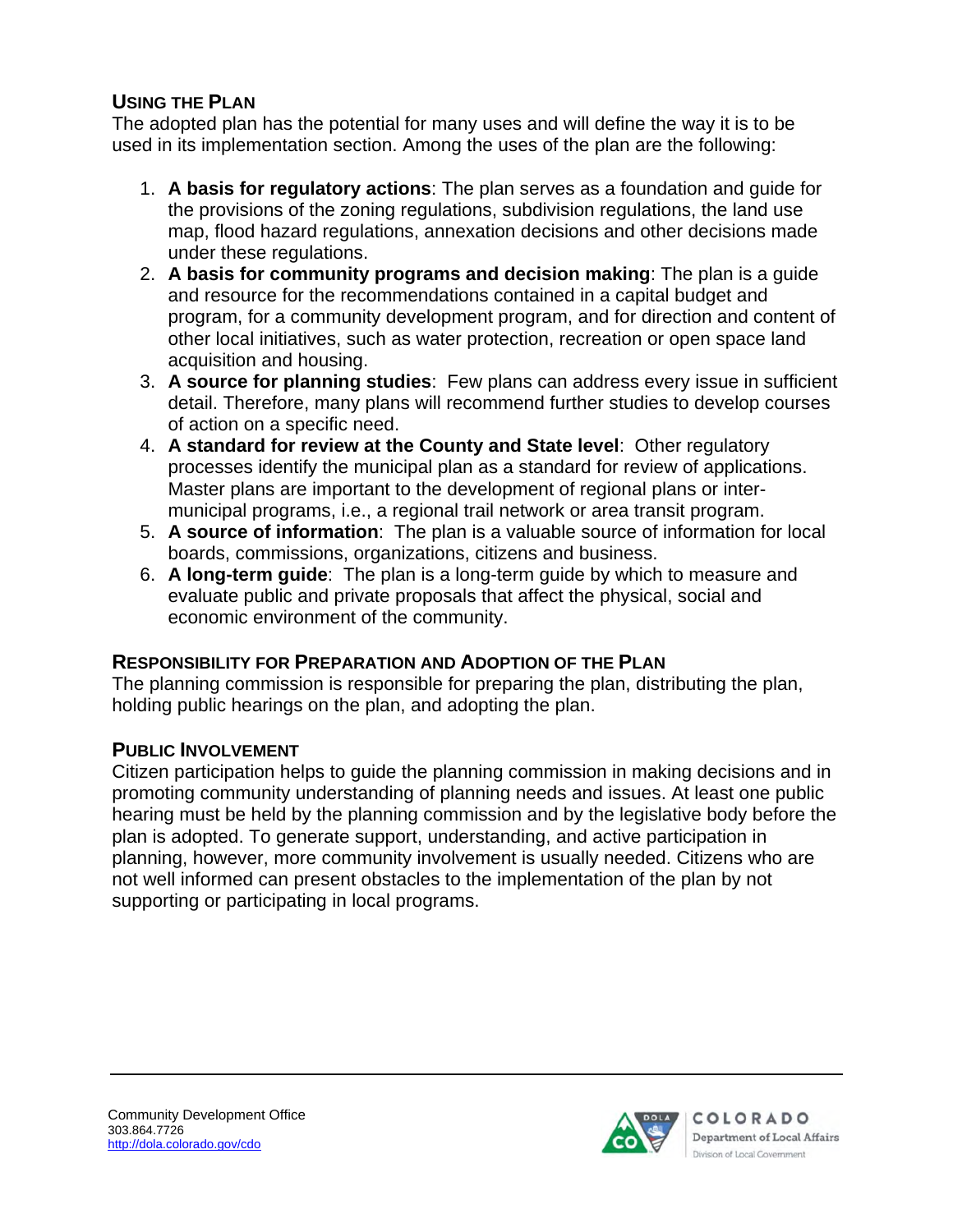# **Local Government Land Use Authority in Colorado**



COLORADO **Department of Local Affairs** Division of Local Government

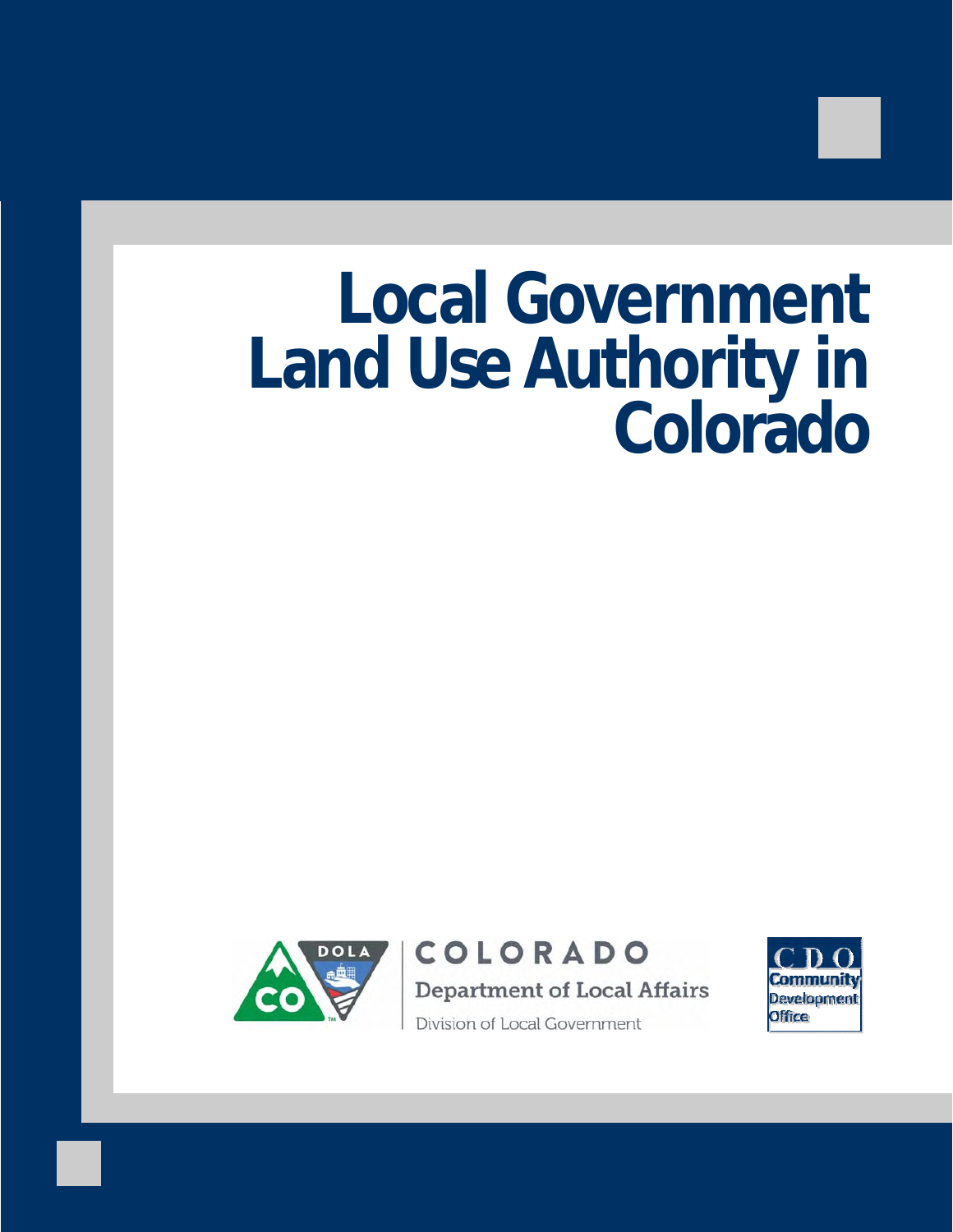### **INTRODUCTION**

Colorado has a strong tradition of local government control with respect to land use planning. Unlike some other states, Colorado does not have a statewide land use plan. Land use planning regulations like zoning, sign codes, and building codes are, for the most part, locally designated.

The state delegates land use regulatory authority to local governments through enabling legislation. The exercise of this authority, whether in the enactment of land use controls or in decisions enforcing such regulations, must always bear a rational relationship to the health, safety, and welfare of the community. This police power must be exercised in a manner consistent with federal and state constitutional rights.

# **HOME RULE AND STATUTORY POWERS**

Local government land use authority depends on the government's classification. There are 271 incorporated municipalities in Colorado. Ninety-eight (98) of these are home rule municipalities, 12 are statutory cities, 160 are statutory towns, and 1 is a territorial charter city. There are 64 counties in Colorado, 60 of which are statutory counties. Two counties, Pitkin and Weld, are home rule counties. Two others, Denver and Broomfield, are constitutional home rule counties.

Local governments are free to draw upon any and all authority delegated by the General Assembly, and home rule cities or counties derive additional authority from their charters. Home rule municipality authority is found in Article XX of the Colorado Constitution and home rule county authority is found in Article XIV.

Each Colorado town, city, or county may choose to become a home rule government. Home rule municipalities have the power to create their own charter, ordinances, and laws including zoning and subdivision. There are three primary limitations. First, a home rule municipality or county only has power to supersede state law where a matter is of local concern. Second, home rule jurisdictions must follow their own procedures and standards. Third, until a home rule jurisdiction adopts a charter or ordinance provision differing from state statute, they are bound by those statutes.

Statutory governments, on the other hand, only have powers given to them through state statute. If there is no grant of power for a certain activity within the statute, the government cannot engage in that activity.

# **LAND USE ENACTMENT BY THE COLORADO GENERAL ASSEMBLY**

The Colorado legislature has passed many bills with implications for land use planning and regulation. It has placed the majority of land use responsibility and control at the local (county and municipal) level of government. The following compilation is primarily limited to those statutes that address land use planning and control directly, although other statutes enable local governments and state agencies to take a variety of actions that indirectly affect land use. All of the statutes listed below, unless otherwise noted, are enabling legislation. This means that these are tools at a local government's disposal but are not mandated or enforced unless otherwise noted.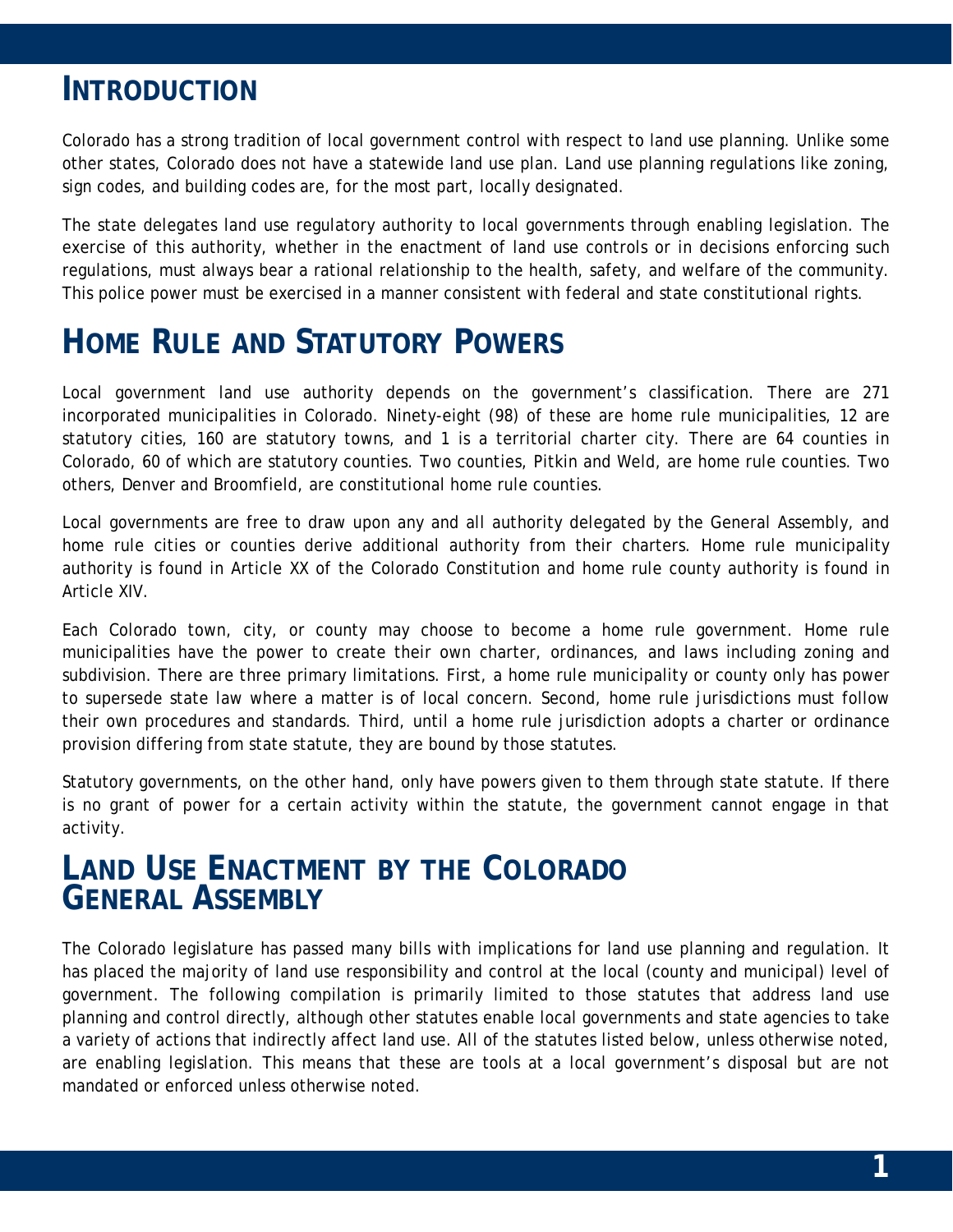# **LOCAL GOVERNMENT LAND USE CONTROL**

The Local Government Land Use Control Enabling Act grants counties and municipalities broad authority to plan for and regulate the use of land. Each local government is authorized to plan for and regulate the use of land within its respective jurisdiction by:

- Regulating development and activities in hazardous areas;
- Protecting lands from activities which would cause immediate or foreseeable material danger to significant wildlife habitat and would endanger a wildlife species;
- Preserving areas of historical and archaeological importance;
- Regulating the establishment of road and public lands administered by the federal government (including authority to regulate public right-of-way, but not on roads authorized for mining claim purposes or under specific permit or lease granted by the federal government);
- Regulating the location of activities and developments which may result in significant changes in population density;
- Providing for phased development of services and facilities;
- Regulating land use on the basis of the impact thereof on the community or surrounding areas;
- **Deap Therwise planning for and regulating the use of land so as to provide planned and orderly use of land** and protection of the environment in a manner consistent with constitutional rights.

(§ 29-20-101, et seq.)

## **PLANNING COMMISSIONS**

Counties (§ 30-28-103) and municipalities (§ 31-23-202) are authorized to appoint a planning commission. However, where the county population is less than 15,000 people, the board of county commissioners may constitute the planning commission or appoint a separate body. (Note: Legislation enacted in 1974 requires all counties to adopt subdivision regulations, and those regulations must be reviewed or adopted by a planning commission, so as a practical matter all counties must have a planning commission.)

# **MASTER PLANS**

Counties and municipalities are authorized to prepare a master plan (often referred to as a comprehensive plan). It is the responsibility of a county (§ 30-28-106) or municipal (§ 31-23-206) planning commission (rather than the governing body) to prepare and adopt a master plan for the physical development of their communities. Adopted master plans must include a recreation and tourism element. Counties are required to have a plan allowing extraction of minerals from the ground, and that plan may be a part of a master plan. In 2002, the more populous and faster growing counties and municipalities were required to formally adopt their master plans within two years (§ 30-23-206(4)).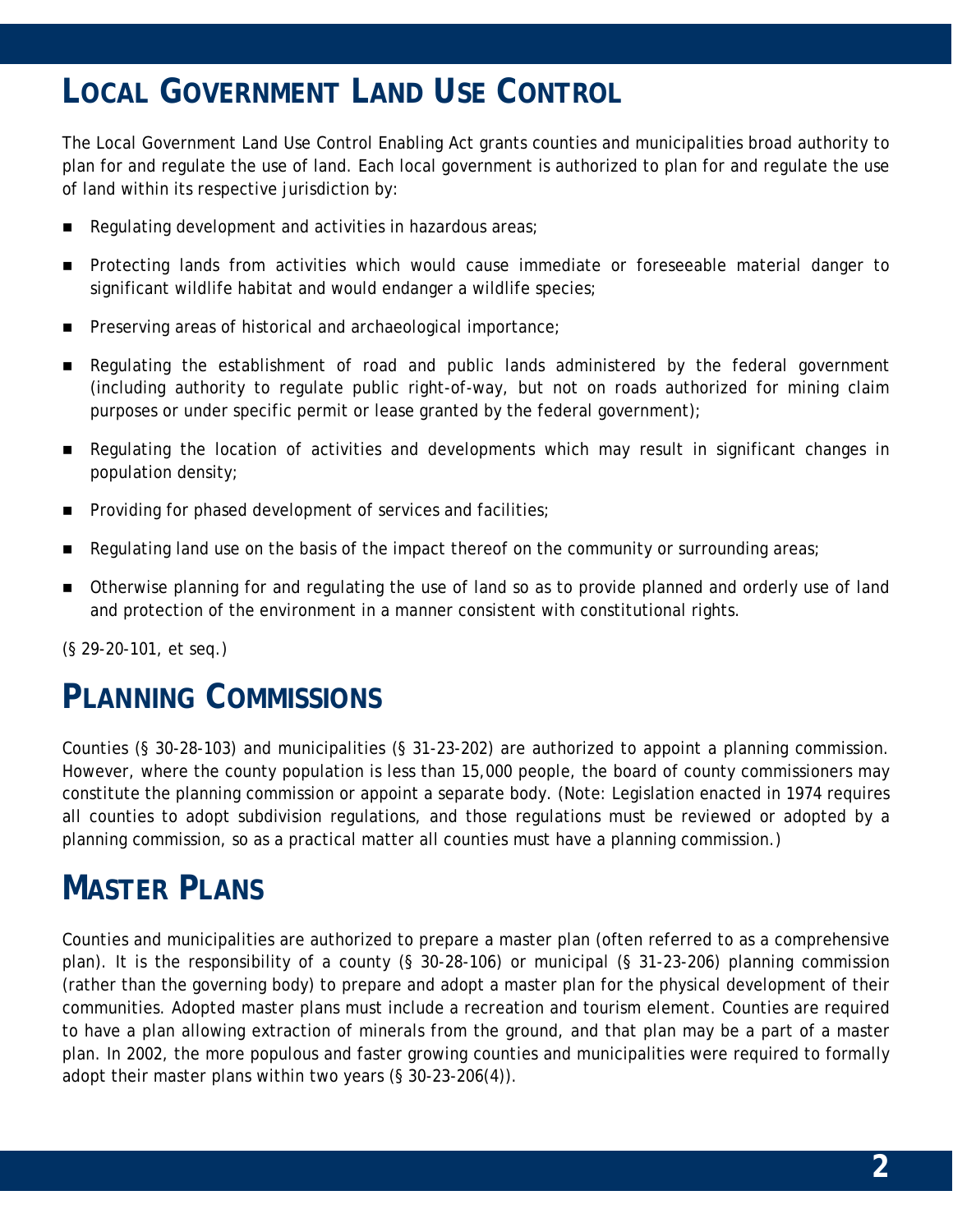### **ZONING**

Municipalities (§ 31-23-301) and counties (§ 30-28-111) have the power to regulate land use through zoning for the purpose of promoting the health, safety, morals, or general welfare. Various federal laws limit local zoning authority with respect to telecommunications devices, group homes, signs, religious institutions, and site accessibility to handicapped individuals.

### **SUBDIVISION**

The adoption of subdivision regulations is authorized for cities and required for counties through detailed enabling legislation (§ 30-28-133 for counties and § 31-23-214 for municipalities). "Subdivision" or "subdivided land" is defined (§ 30-28-101(10) for counties, § 31-23-201(2) for municipalities) as any parcel of land that is to be divided into two or more parcels or is to be used for condominiums, apartments, or any other multiple dwelling units, unless specifically excluded in the same section. Specifically excluded from the definition of subdivision within counties is any division of land where all of the resulting parcels are larger than 35 acres, although other land use regulations may still address development on those parcels.

# **PLANNED UNIT DEVELOPMENT**

Counties and municipalities are authorized to allow planned unit developments (PUDs), areas of land to be developed under a unified plan of development that does not correspond to the existing land use regulations. Local governments authorize PUDs through the adoption of a resolution or ordinance setting forth the general standards for PUDs. After this, they may adopt resolutions or ordinances approving specific PUDs that meet those standards. PUDs are required to be consistent with adopted master plans. (§ 24-67-101 et seq.)

### **ANNEXATION**

The Municipal Annexation Act of 1965 gives municipalities the authority to annex new territory and sets eligibility, procedures, and limitations for annexation. The statute has been amended several times and constitutional amendments that affect certain key aspects of municipal annexation have been adopted. In the statutes, many criteria for annexations exist as well as certain limitations. (§ 31-12-101 et seq.)

# **THREE MILE PLANS**

No annexations may occur that would extend the municipal boundary more than three miles in any direction in a given year. Prior to any annexation within the three mile boundary, municipalities must have a plan for that area, commonly called a "three mile plan." Three mile plans must propose land uses for the area and generally describe the location, character, extent of certain features, and utilities and infrastructure to be provided by the municipality. Three mile plans are required to be updated annually. Commonly, annexation policies and elements of a three mile plan are incorporated as a chapter of the municipal master plan. (§ 31-12-105)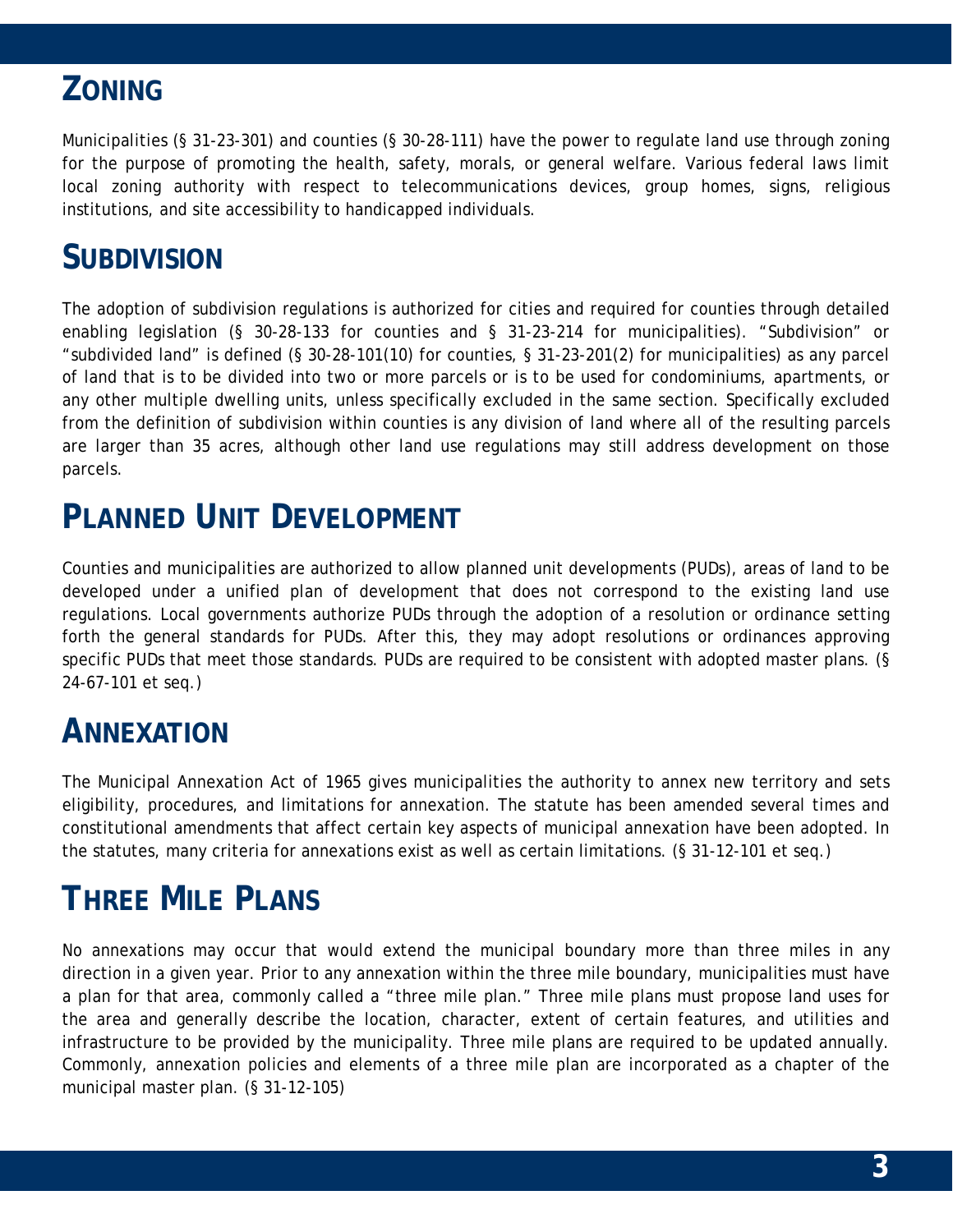# **VESTED PROPERTY RIGHTS**

A vested property right means the right to undertake and complete the development and use of property under the terms and conditions of a site specific development plan that has been approved by the local government. The vested property rights statute allows municipalities and counties to establish a vesting process and determine when vesting occurs in the development review process within a jurisdiction.

If a local government does not adopt an ordinance or resolution to determine when vesting occurs or specify what constitutes a site specific development plan, then rights vest upon approval of any substantially similar plan, plat, drawing, or sketch. A vested property right precludes any zoning or land use action by a local government that would negatively affect or delay the use of property as established in the approved site specific development plan, with a few limited exceptions.

Rights remain vested for three years. Local governments are also authorized to enter into development agreements with landowners providing vested rights for over three years. (§ 24-68-101, et seq.)

### **IMPACT FEES**

Municipalities and counties are authorized to impose impact fees or similar development fees to fund costs for capital facilities necessary to serve new development. Impact fees are generally collected either at the time of subdivision or site plan approval or at the time of building permit issuance. They must be directly related to impacts of the proposed development and must be spent for the purpose for which they were collected within a reasonable period of time. The statutes define procedures that must be followed when impact fee programs are adopted and enforced. (§ 29-20-104.5)

# **BUILDING CODE**

Counties (§ 30-28-201) and municipalities (§ 31-15-601) may adopt ordinances and a building code for the public health, safety, morals, and general welfare and the safety, protection and sanitation of such dwellings, buildings, and structures. If a county or municipality does not have a building code, factorybuilt structures and buildings constructed on site intended for multiple occupancy (motels, hotels, multifamily structures) are subject to building standards set forth by the state Division of Housing. (§ 24-32- 3301, et seq.) Additionally, if a county has enacted a building code, it is also required to adopt and enforce a building energy code that meets or exceeds the standards in the 2003 International Energy Conservation Code. (§ 30-28-201(3))

Local governments are not permitted to adopt or apply building codes to manufactured housing that differ from the requirements of the federal Manufactured Housing Act (42 USC § 5401-5426). In addition, county and municipal building codes do not apply to school construction. Schools are instead subject to building and fire codes adopted by the director of the Division of Fire Prevention and Control in the Department of Public Safety. (§ 22-32-124) Local government building departments may become prequalified to undertake review and inspections of schools. (8 CCR 1507-30-4)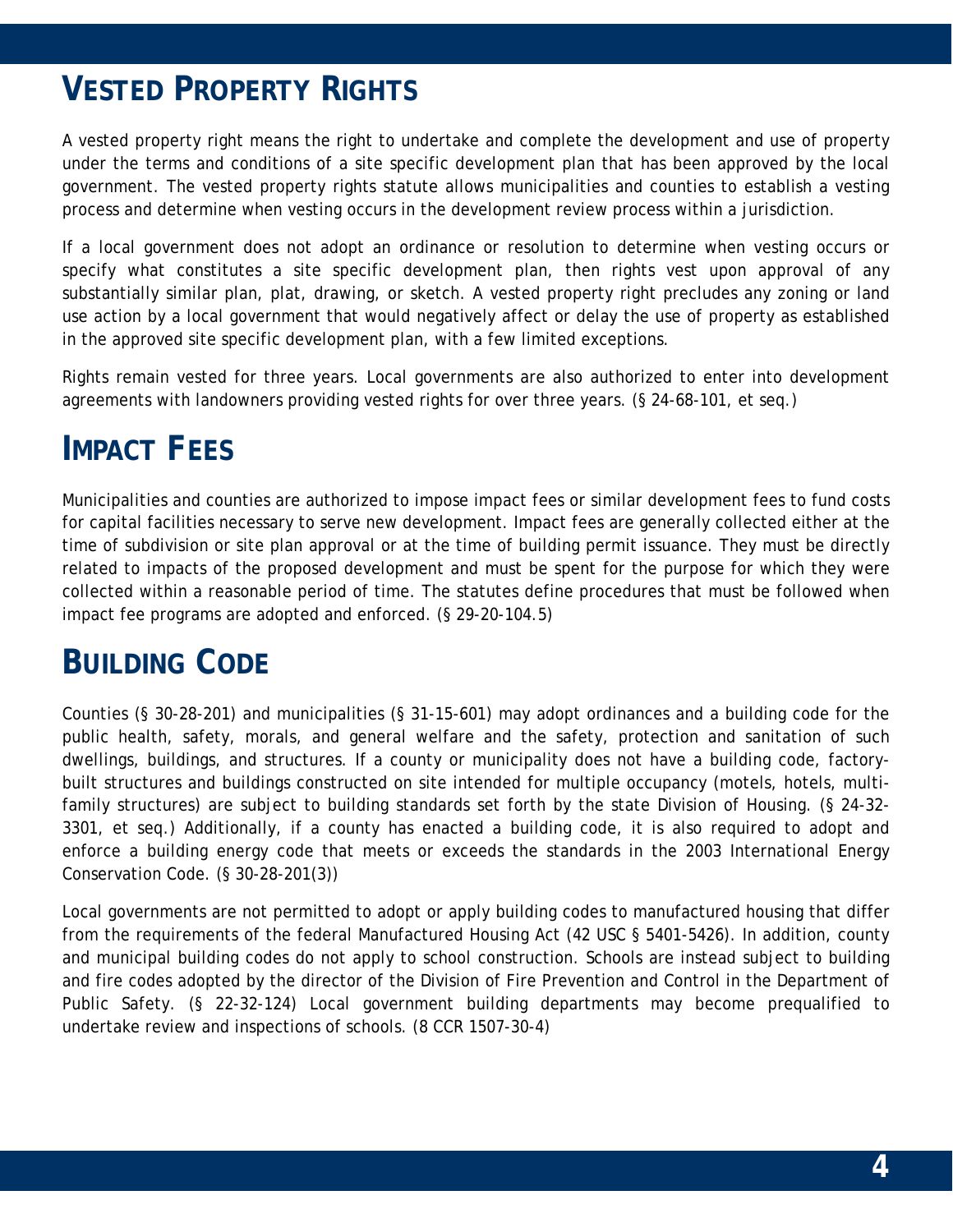# **ADEQUATE WATER SUPPLY**

A local government cannot approve an application for a development permit unless it determines that the applicant has satisfactorily demonstrated that the proposed water supply for the development will be adequate. (§ 29-20-301 et seq.)

## **AREAS AND ACTIVITIES OF STATE INTEREST**

Local governments are authorized to identify, designate, and regulate through guidelines and permitting procedures areas and activities of state interest within their jurisdiction. These are commonly known as "1041 powers" after the House Bill that created them. The statute establishes a system to identify types of projects with impacts beyond their immediate scope and establishes criteria for local governments to use in planning for and regulating such projects. The 1041 powers are intended to allow local governments to retain and increase their control over projects with statewide impacts. (§ 24-65.1-101, et seq.)

The areas and activities are as follows:

### **AREAS:**

- Mineral resource areas
- Natural hazard areas
- Areas containing or having a significant impact upon historical, natural, or archaeological resources of statewide importance
- Areas around certain key facilities, such as airports, major facilities of a public utility, interchanges involving arterial highways, and mass transit facilities

### **ACTIVITIES:**

- Site selection and construction of new or expanded water and sewage treatment systems
- Site selection and development of certain solid waste disposal sites
- Site selection of airports
- **Site selection of rapid or mass transit facilities, terminals, stations, and fixed guideways**
- Site selection of arterial highways and interchanges and collector highways
- Site selection and construction of major facilities of a public utility
- Site selection and development of new communities
- **Efficient utilization of municipal and industrial water projects**
- Conduct of nuclear detonations
- **The use of geothermal resources for the commercial production of electricity**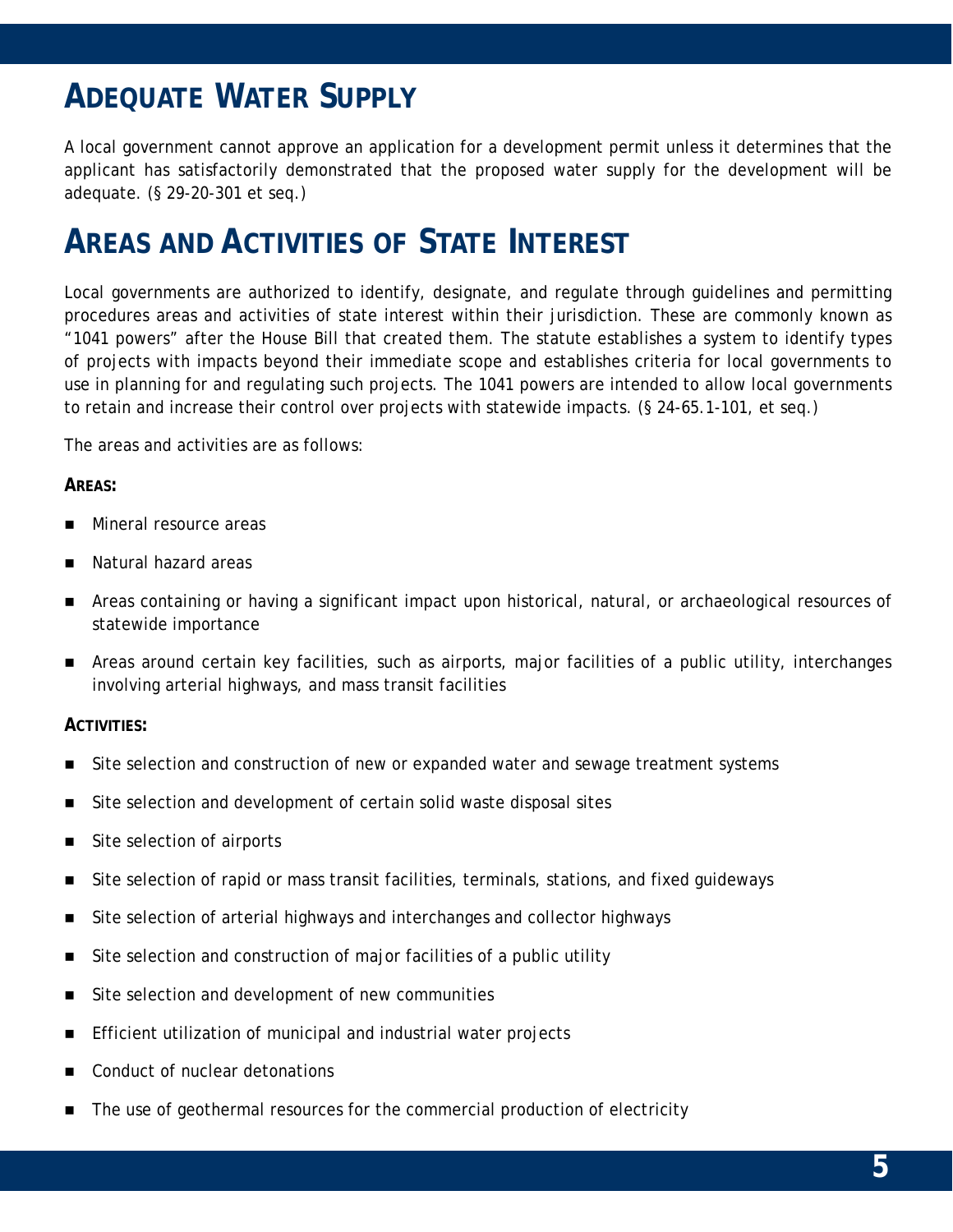## **EXTRATERRITORIAL POWERS**

In some cases, Colorado statutes give one jurisdiction certain powers over land use activities in a different jurisdiction:

- § 31-23-212 and 213 enable a municipality to govern land within its municipal boundaries as well as a major street plan for up to three miles outside its municipal boundary, or halfway to the next city if the land is within five miles of both cities.
- § 31-15-401 and 601 allow a municipality to prohibit or regulate nuisances such as "bawdy and disorderly houses and houses of ill fame or assignation" (adult establishments) within three miles of city limits, as well as the storage of explosives within one mile.
- § 25-7-138(4) allows municipalities to consent to the location of a new land waste application site or new waste impoundment within one mile of its boundaries.
- § 31-15-707(1)(b) allows a municipality to construct or authorize the construction of waterworks outside its boundaries and to protect the waterworks and water supply from pollution (up to five miles above the point from which the water is taken).
- § 31-25-216, 217, 301, and 302 allow a municipality to establish, manage, and protect its park lands, recreation facilities and conservation easements (including the water in those parks) located beyond city limits.
- § 31-23-225 requires a municipality to notify the county and state geologist of a proposed major activity (a subdivision or commercial or industrial activity covering five or more acres of land), prior to approving any zoning change, subdivision, or building permit application associated with that activity.
- § 30-28-136 requires counties to submit a copy of any preliminary plan for a subdivision to many agencies including: counties and municipalities within two miles of the proposal, special and other districts, the Colorado State Forest Service, the State Engineer, the Colorado Geological Survey, and other referral agencies. The statute also requires the county to allow a 21 day review period before taking action.

### **INTERGOVERNMENTAL COOPERATION**

- § 29-20-105 § 29-20-105 through 107 authorizes and encourages local governments to cooperate or contract with other units of government for purposes of planning or regulating the development of land. Through an intergovernmental agreement (IGA), local governments may, after notice and hearing, jointly adopt mutually binding and enforceable comprehensive development plans for areas within their jurisdictions. Local governments may also, pursuant to an IGA, provide for revenue sharing. Parties to an intergovernmental agreement are required to provide notice and a copy of the agreement, as well as a map demonstrating the territory covered by the agreement, to each neighboring jurisdiction. (§ 24-32-3209)
- § 29-1-203 allows local governments to cooperate or contract with one another to provide any function, service, or facility lawfully authorized to each of the cooperating or contracting units. The contract may establish a separate legal entity to do so.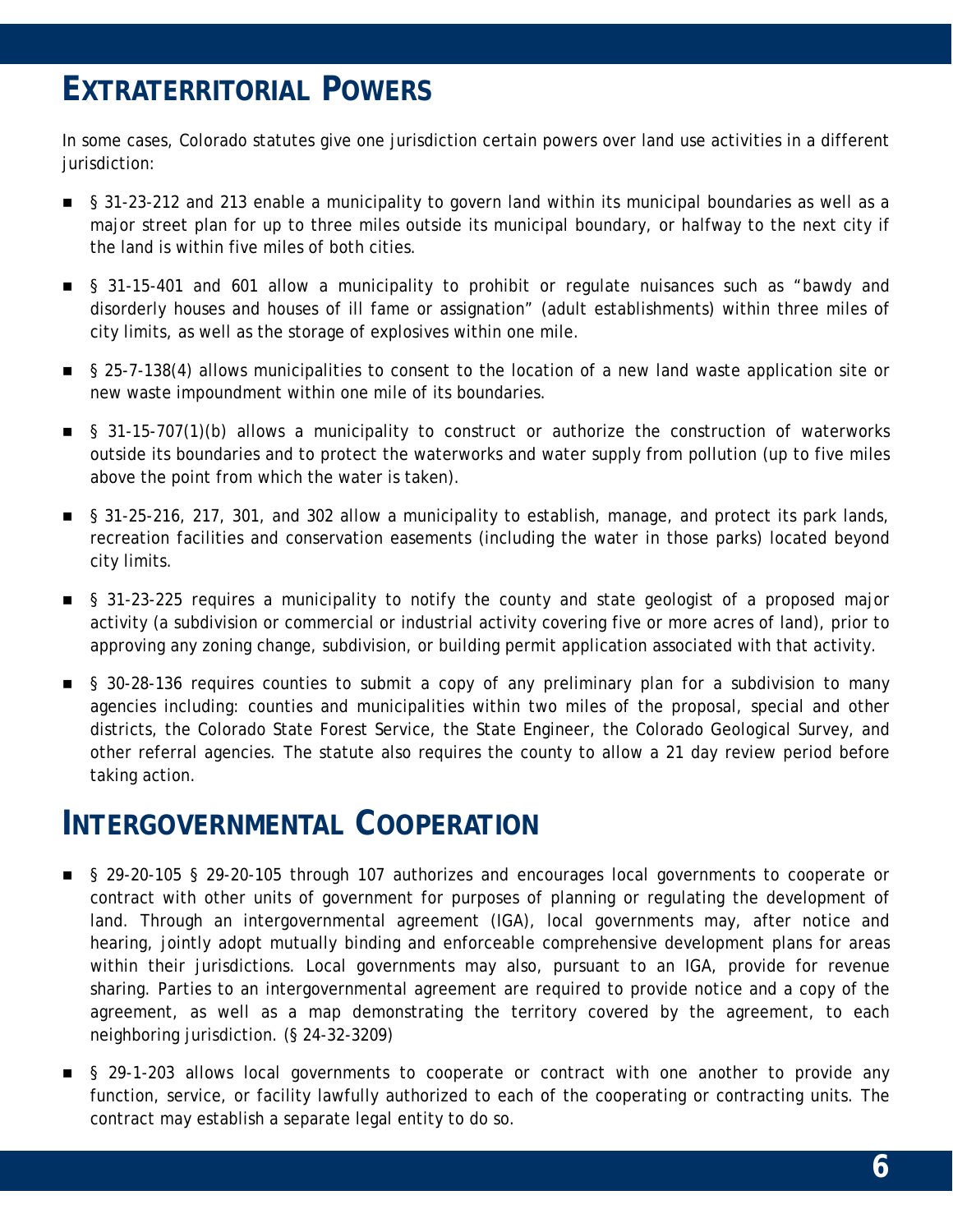- **Deal governments intending to adopt or amend a comprehensive plan are required to give notice of** the proposed plan or amendments to all neighboring jurisdictions for review. The neighboring jurisdictions may file objections to the proposed plan or amendments and may compel the planning jurisdiction to participate in mediation, prior to litigation, in order to settle the dispute over the comprehensive plan or amendments. (§ 24-32-3209) (For more information about alternative dispute resolution see http://dola.colorado.gov/cdo and click on our resource library – land use dispute resolution.)
- § 30-28-105 enables municipalities and counties to form multi-county and joint city/county planning commissions, known as regional planning commissions. These are empowered to perform planning functions similar to those performed by county planning commissions, including making and adopting a regional plan for the physical development of the region. Counties and municipalities are expressly authorized to participate in more than one regional planning commission. Regional zoning boards of adjustment are enabled by § 30-28-117(5).
- § 32-7-101 authorizes at least two counties (upon approval of the electors) to form a regional service authority (RSA) to perform a wide variety of local government services, including joint planning. One available joint planning power is to prepare and adopt a comprehensive development guide for the RSA area to be used to assist local government planning efforts. The purpose of a RSA is to encourage using a single government entity to provide a single service or function when that service transcends local government boundaries.
- **Special districts are quasi-municipal corporations and political subdivisions of the state. Special** districts cannot exercise land use or zoning powers, and most of a special district's activities are subject to the land use controls of the municipality or county in which they were created. In some circumstances, special districts can overrule zoning permit denials by the board of county commissioners when they pertain to their own facilities (based on case law interpretation of § 30-28- 110(1)(c)). However, special districts are subject to local building codes when constructing facilities.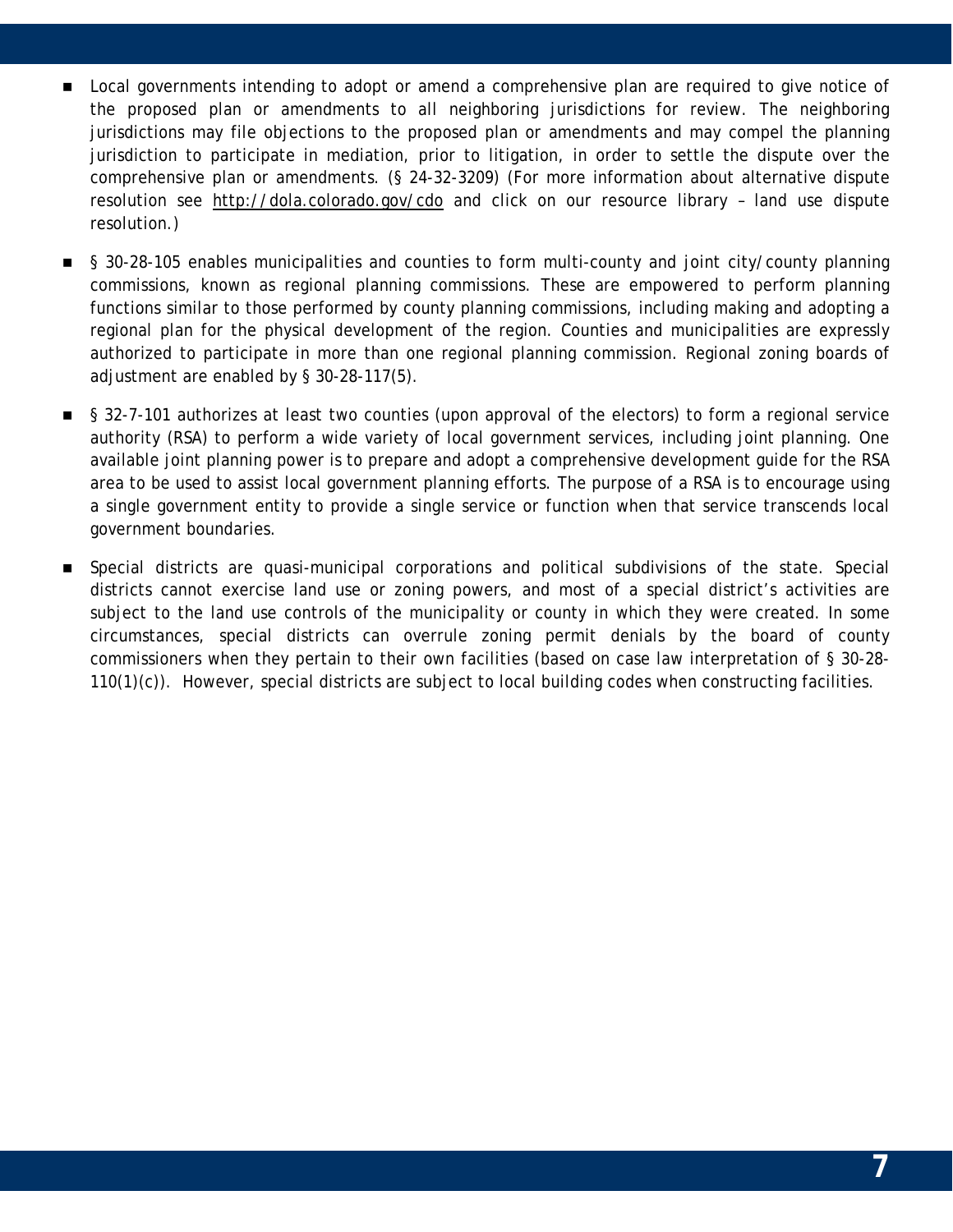### **SOURCES:**

Code of Colorado Regulations (CCR)

Colorado Land Planning and Development Law: Ninth Edition. Edited by Donald Elliott. Denver: Bradford Publishing Company, 2012.

Colorado Revised Statutes, as amended, through 2012.

http://dola.colorado.gov/cdo - Resource library includes land use planning information.

U.S. Code (USC)



### **COLORADO**

**Department of Local Affairs** 

Division of Local Government



**CONTACT: http://dola.colorado.gov/cdo**  1313 Sherman Street, Room 521 Denver, CO 80203 **303-864-7726**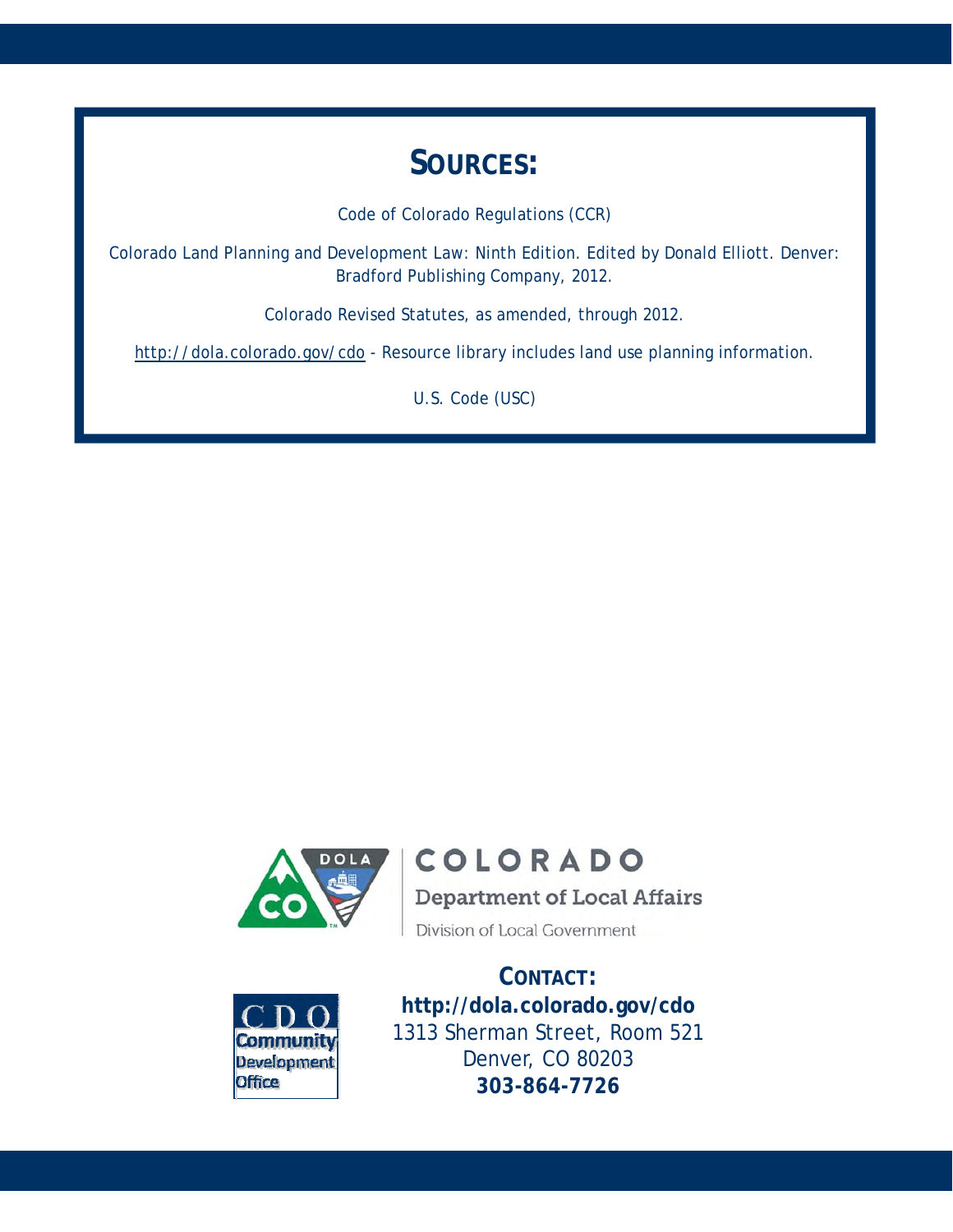

### **PARLIAMENTARY PROCEDURE**

#### **ORDER OF BUSINESS**

- Call to order
- **Approval of minutes**
- **Reports**
- **Old business**
- **New business**
- Adjourn

#### **TIPS FOR THE CHAIR**

- Repeat all motions.
- Call for both "yes" and "no" votes.
- **Don't discuss** motions.
- Be fair.

#### **WHEN YOU WANT THE GROUP TO MAKE A DECISION:**

*You say*, "I move that we\_\_\_\_\_\_\_\_\_\_\_\_\_\_\_\_\_\_\_\_." *(Called a main motion. Only one on floor at a time.) The Chair*—

- Repeats motion and calls for 2nd.
- **Repeats motion and calls for discussion.**
- **Calls upon people who want to discuss.**
- **When discussion ends, repeats motion and calls for a vote.**
- **Announces result of vote.**

#### **WHEN YOU WANT TO MAKE A SMALL CHANGE IN A MOTION:**

*You say*, "I move to amend the motion by \_\_\_\_\_\_\_\_\_\_\_\_." *(e.g. "adding/substituting/striking the words…") The Chair—* 

- Follows the same procedure as above for main motion.
- **EXECUTE:** Amendments are decided before the main motion.
- Once the amendment is decided, return to consideration of main motion.

#### **WHEN YOU VOTED ON THE WINNING SIDE ON A MOTION BUT NOW YOU HAVE CHANGED YOUR MIND:**

*You say,* "I move to reconsider the motion to \_\_\_\_\_\_\_\_\_\_\_\_\_." *(Usually at same meeting.) The Chair—* 

- Needs a second.
- Debatable only if motion to be reconsidered is debatable. May not be amended.
- **If passed, return to discuss and vote on the motion to be reconsidered.**

### **MINOR OR INCIDENTAL MOTIONS:**

#### **YOU THINK THE CHAIR MADE A MISTAKE IN FOLLOWING THE RULES OF PROCEDURE:**

*You say*, "Point of order, Mr./Ms. Chairperson." *(One of few times you may interrupt another speaker, even the Chair.) The Chair—* 

- Says: "State your point."
- Listens to member, decides if correct, corrects mistake, and goes on with meeting.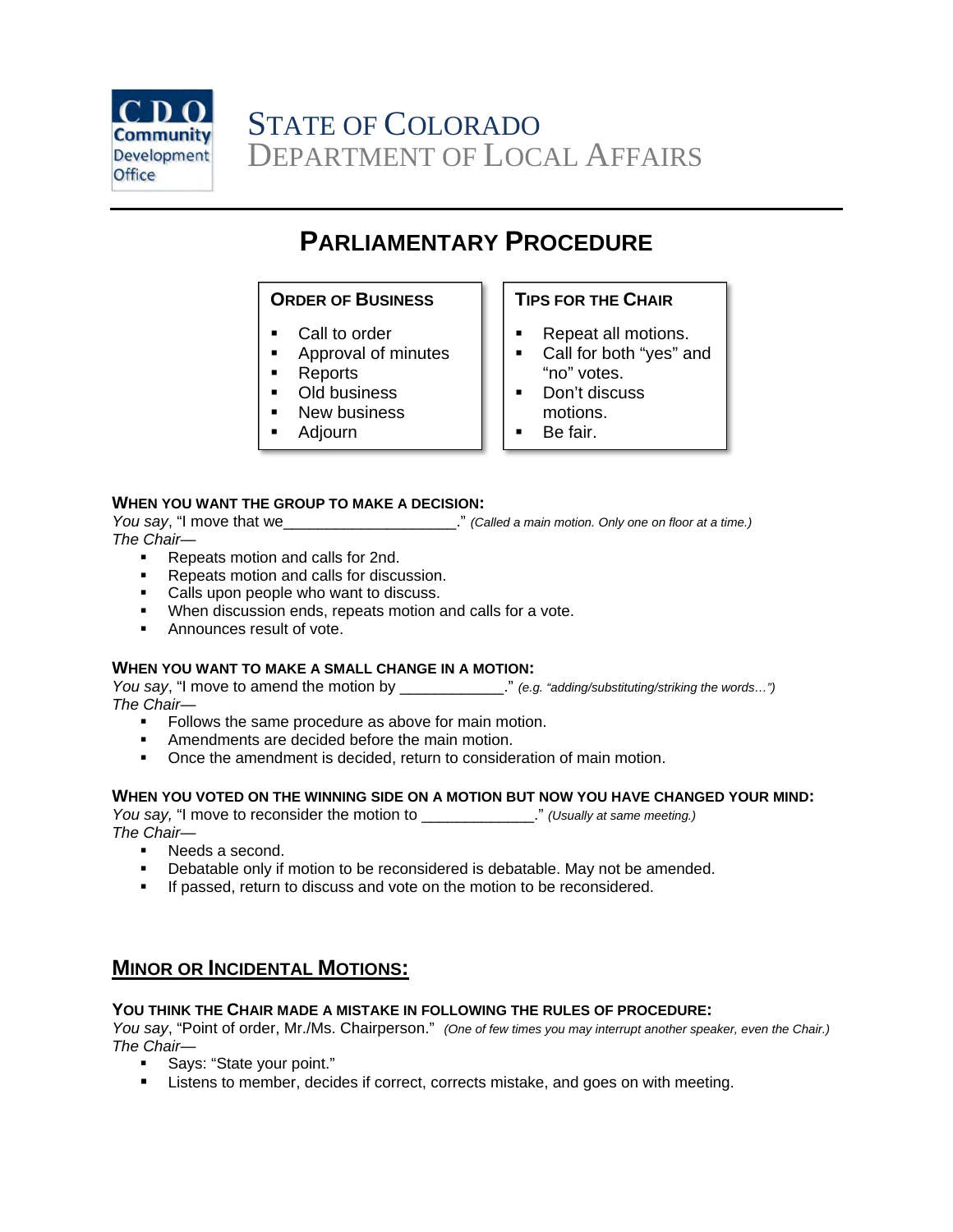#### **GROUP IS BOGGED DOWN ABOUT A MATTER WHICH IS NOT URGENT, OR YOU THINK MORE INFORMATION IS NEEDED BEFORE THE MATTER CAN BE DECIDED:**

*You say,* "I move that we refer the matter to a committee." *The Chair—* 

- Says: "It has been moved that we refer the matter to a committee."
- Handles like a main motion.
- If motion passes, refer matter to an existing committee or appoint a new one.

#### **GROUP IS NOT READY TO MAKE A DECISION, AND WANT TO WAIT UNTIL A LATER MEETING TO DECIDE:**

*You say,* "I move that we postpone this matter until the next meeting (or other meeting)." *The Chair*—

- **Handles like a main motion.**
- May be amended.
- Only needs a majority vote.
- **If passed, put on agenda for a future meeting.**

#### **DEBATE DRAGS ON, YOU ARE SURE THAT EVERYONE HAS MADE UP HIS/HER MIND, AND YOU WANT TO END THE DEBATE:**

*You say,* "I move the previous question." (This is only a vote to vote. If it passes, vote on the main motion. If it fails, continue debate on main motion.)

*The Chair—* 

- Says: "The previous question has been moved."
- Requires a second.
- No debate.
- **Two-thirds vote to pass.**

### **MOTIONS WHICH CAN BE MADE AT ANY TIME:**

### **WHEN YOU WANT THE GROUP TO TAKE A SHORT BREAK:**

*You say*, "I move that we recess until \_\_\_\_\_\_ (time)." *The Chair—* 

- Requires a second.
- May be amended but no debate.
- Majority needed to pass.

### **WHEN YOU WANT THE MEETING TO END:**

*You say*, "I move that we adjourn." *The Chair—* 

- Requires a second.
- No debate.
- **Majority needed to pass.**

### **TIME-SAVER TIPS:**

- **Post or distribute a handout at hearings that explains the procedures and expectations of public** hearings, manages public testimony, etc.
- After presentation of the minutes (minutes do not have to be read), the chair says, "If there are no additions or corrections, the minutes will stand approved as printed."
- When there is no new business: "If there is no further business, the meeting is adjourned."

*Taken from William Baird's "Parliamentary Procedure in a Nutshell," 1974.* 

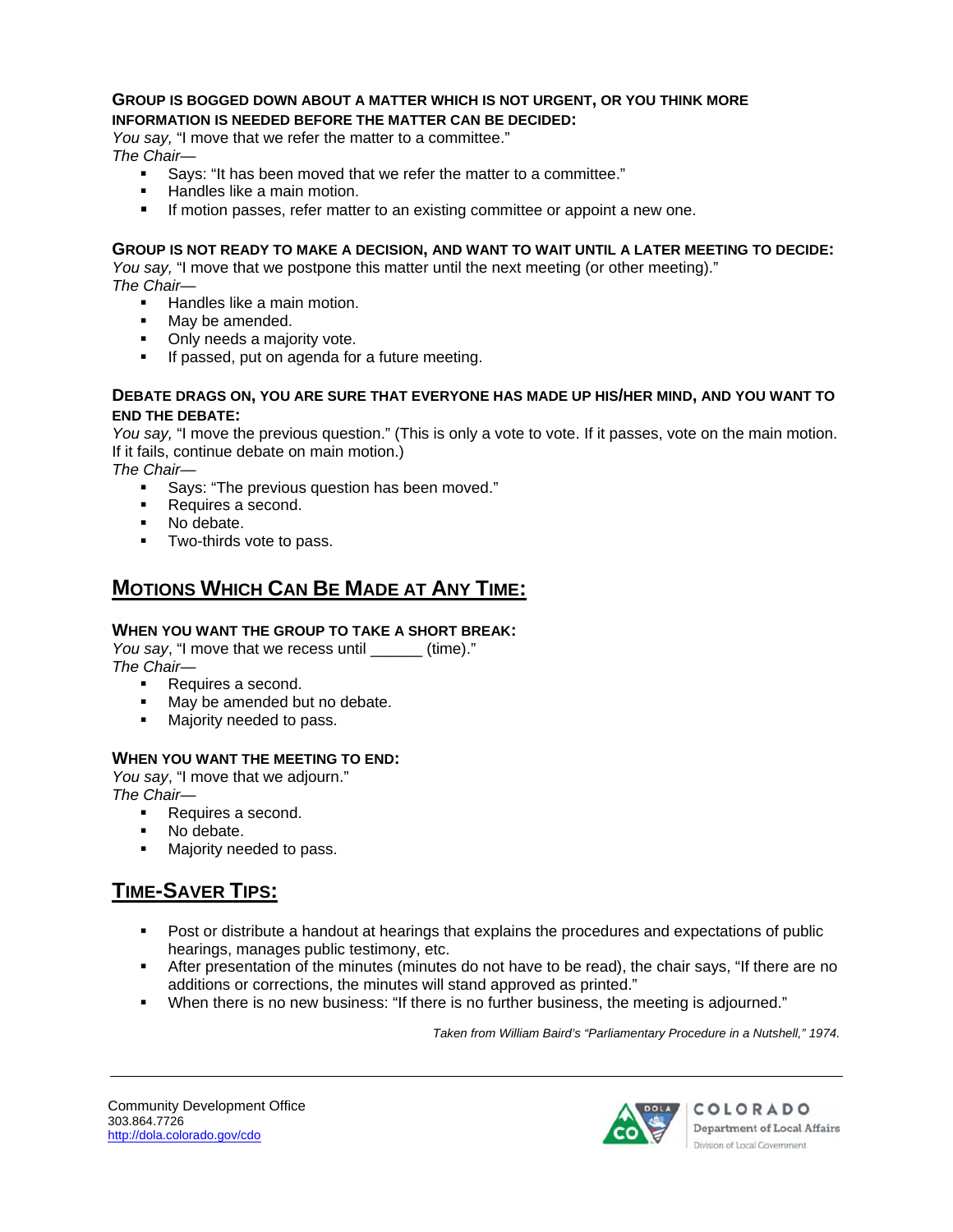

### **TIPS FOR RUNNING A PUBLIC HEARING**

- 1) Chair calls meeting to order, announces agenda, approves minutes of past meeting(s), and outlines the general procedures under which cases will be considered.
- 2) Chair declares the public hearing open.
- 3) Staff introduces the case and enters, if applicable, the following exhibits into the record:
	- a. Proposed ordinance or resolution by title only
	- b. Official application form and attachments, if any
	- c. Staff report
	- d. General reference map of the area
	- e. Applicable Comprehensive Plan documents by reference
	- f. Zoning Ordinance by reference
	- g. Official Zoning Maps by reference
	- h. Proof of Posting
	- i. Proof of Publication
	- j. Public hearing roster, if used
- 4) Staff presents its analysis of the case and the comments of referral agencies, and then makes a recommendation for Commission action.
- 5) Applicant presents the case, including presentation of exhibits, and formally requests action to be taken.

*NOTE: The burden rests with the applicant to produce evidence sufficient to prove the request is justified.*

- 6) Chair establishes whether proponents and opponents are represented by a spokesperson. The Chair may establish a time limit on persons (staff and applicants excepted) who wish to address the Commission.
- 7) Public may comment or ask questions.
	- a. Proponents speak first
	- b. Opponents speak second

*NOTE:* At no time should the public speak directly to the applicant or vice versa. All *comments should be directed to the Commission.*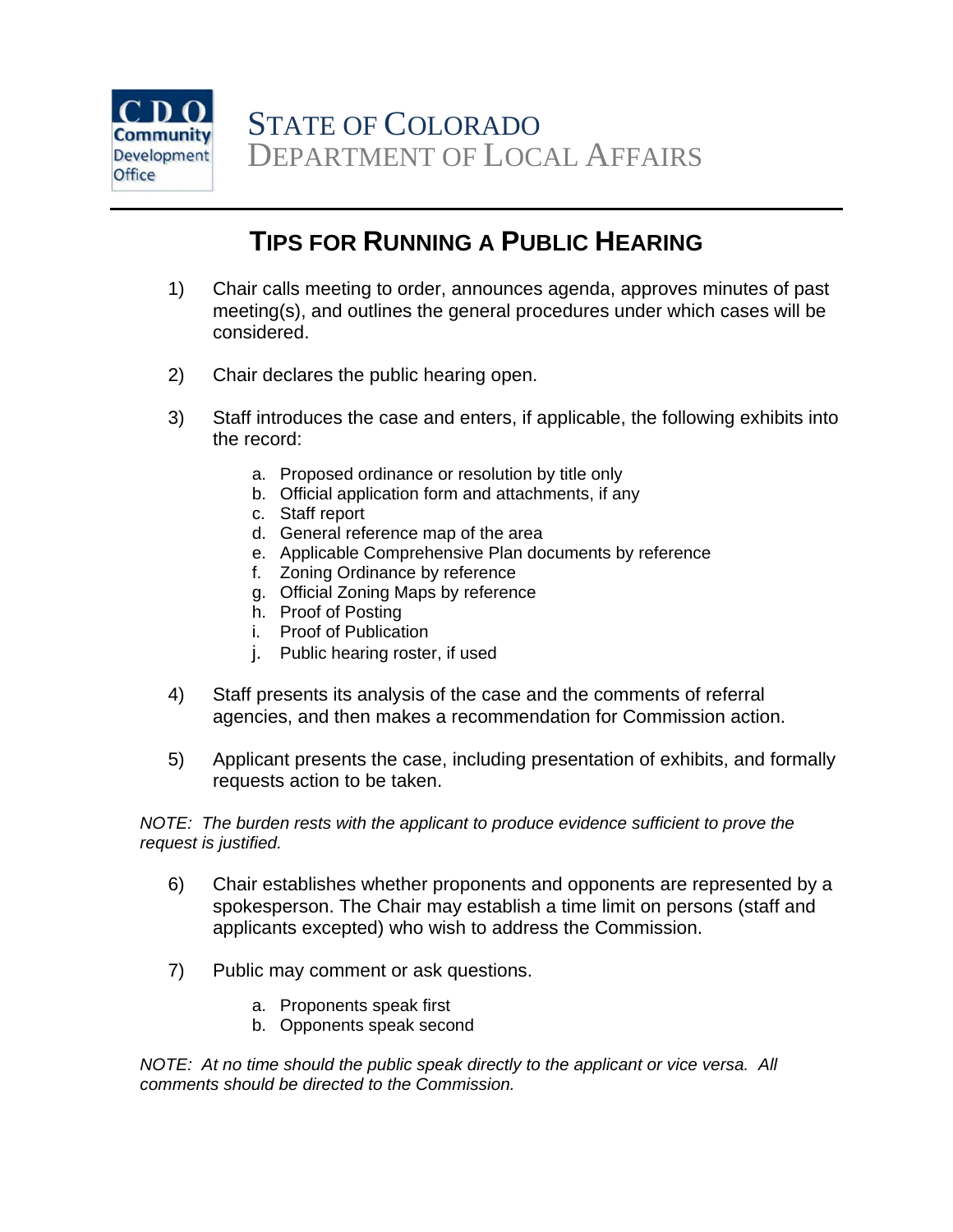- 8) Applicant may reply to staff and public questions, but may not introduce any new evidence or information not previously presented by either group.
- 9) Commission may ask questions of applicant.
- 10) Chair will close public portion of the hearing.
- 11) Discussion by the Commission.
- *NOTE: Only the staff may be questioned at this stage*.
	- 12) Declaration of Findings of Fact.
	- 13) Action by the Commission.
		- a. Motion by Commission member
		- b. Roll call/electronic vote, chair votes last

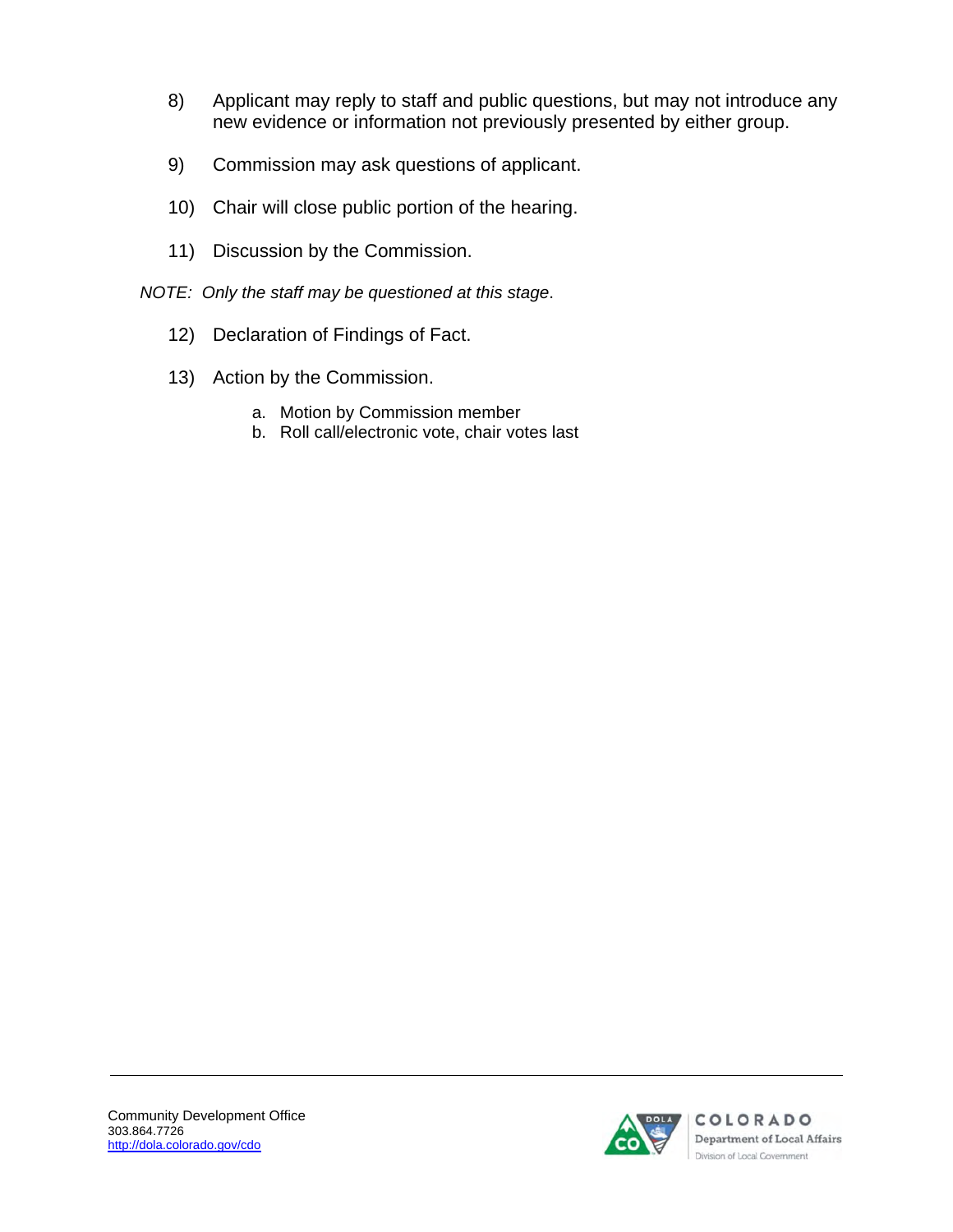

### **A CHECKLIST FOR DEFENSIBLE DECISION MAKING**

### **ELEMENTS OF DEFENSIBLE PROCEDURES**

### **1) NOTICE**

Notice should be adequate and timely. It should be reasonably calculated to notify interested parties of a proposed action and give them an opportunity to present their objections. The average person must be able to understand the notice. It must allow sufficient time for interested parties to prepare. Also it must meet statutory and/or charter deadlines and posting requirements.

### **2) OPPORTUNITY TO BE HEARD**

All parties interested in a proposed action must have the opportunity to be heard and present evidence to support their position. Hearings must be open to the public.

### **3) FULL DISCLOSURE**

All parties must have full access to information, statements and evidence relied upon by decision-makers to make their decision. Ex parte communications should be avoided. Avoid acting on information received at the last minute.

### **4) FINDINGS**

Findings are the legal "footprints" that should be left in administrative proceedings to explain how the decision-maker progressed from the facts through established policies to the decision. The decision must be explicitly stated, as well as the underlying rationale.

### **5) UNBIASED DECISIONS**

The decision maker should be clear of bias or prejudice. Conflicts of interest or apparent conflicts of interest must be identified. In some but not all cases, abstention is required.

### **6) TIMELY DECISIONS**

Decisions should be made within a reasonable period of time. The decision-maker must avoid having the process used as a delaying tactic.

### **7) COMPLETE RECORDS**

A full and clear record must be kept of the proceedings, including not just the deliberation of the decision-makers, but also all evidence which is offered and relied upon by the decision-makers.

#### **8) CLEAR RULES**

Rules for the proceedings should be set out clearly in advance and followed.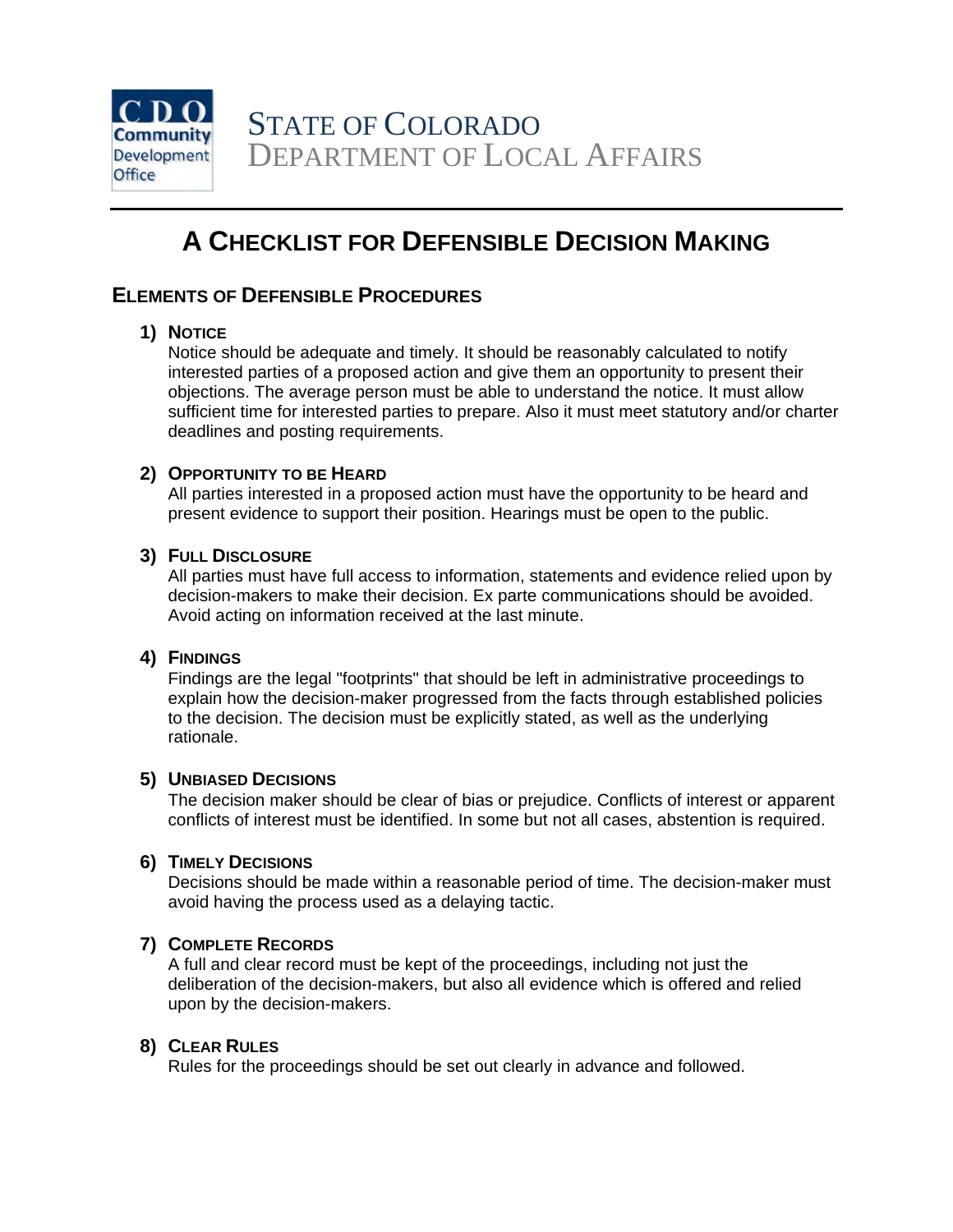### **ELEMENTS OF DEFENSIBLE DECISIONS: QUESTIONS TO CONSIDER**

- **1) DOES THE REGULATION ADVANCE A LEGITIMATE PUBLIC INTEREST?**  Review old regulations to ensure they have the intent and effect of accomplishing results that are legitimate public policy objectives.
- **2) IS THE REGULATION A REASONABLE WAY TO ACCOMPLISH THAT PUBLIC INTEREST?**  There may be many ways to accomplish a certain objective, but one must balance public interest and private interest. The particular regulatory approach should be reasonable in light of this balancing.
- **3) CAN THE RELATIONSHIP BETWEEN THE REGULATION AND PUBLIC INTEREST BE DOCUMENTED?**

A regulatory body should be able to show how the particular zoning regulation advances the public interest. Typically, this is best accomplished by ensuring that zoning decisions are made in accordance with a land use plan. See discussion of findings below.

**4) DOES THE REGULATION ALLOW A REASONABLE ECONOMIC USE OF PROPERTY?**  Again, the public interest being served by the regulation must be balanced with the private interests such that there is some reasonable use of the property under the zoning regulation.

#### **5) IS THE REGULATION FAIRLY APPLIED?**

Generally speaking, similarly situated property should be regulated equally. If not, care should be taken to document legitimate reasons as to why this is not the case.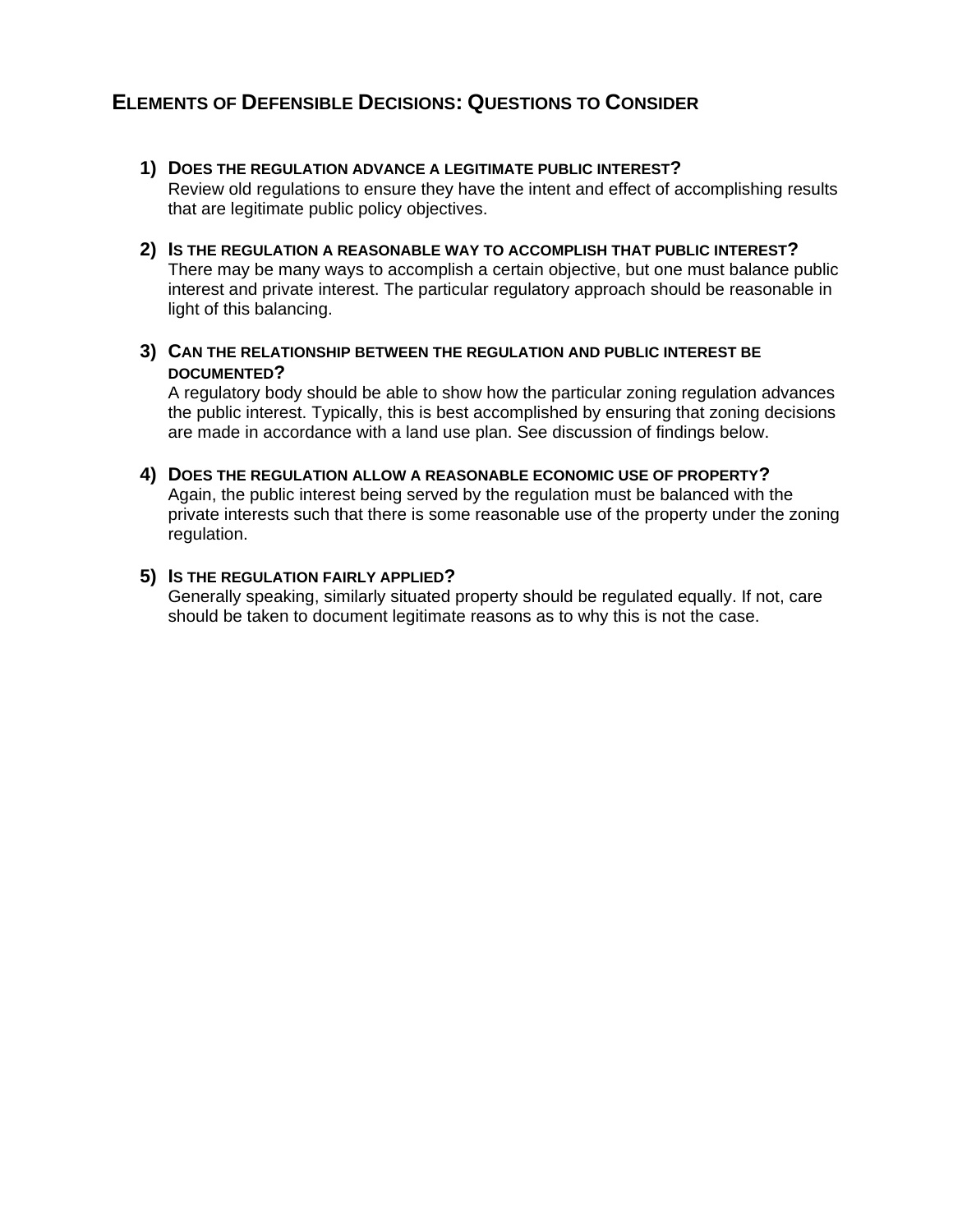### **FINDINGS OF FACT**

### **WHAT ARE THEY?**

Findings of fact are a citation of specific facts about the application that the approval body finds to be true and which led to its conclusion that the application conforms or fails to conform to one or more applicable approval criteria. They are:

- **Legal footprints**
- **Findings of fact and conclusions of law**
- Factual foundations for your conclusions as to whether your standards are met

### **PRINCIPLES OF FINDINGS**

- Your decisions must be based on facts
- The facts must address the standards
- The burden of proof is on the applicant
- **Information is not the same things as "facts"**
- **Weighing of the evidence is your responsibility**
- You do not have to believe everything you hear
- Opinions without a factual basis are without merit
- **Public sentiment is not a basis for decisions**
- You can rely on personal knowledge, but make it a part of the record

### **TIPS FOR DETERMINING THE FINDINGS**

- Use the application process to put the burden on the applicant
- Use the staff report as a starting point
- Announce the rules in advance
- **Encourage factual testimony**
- **Have the standards in front of you**
- Ask questions designed to get evidence related to the standards
- Keep your records neat and complete documents and exhibits
- Keep the evidence phase separate from the deliberation phase
- Deliberate the facts and standards
- Assess compliance explicitly
- Make careful motions with stated reasons
- Have a "package" of application, records, staff report, motion and minutes:
	- **EXEC** lists the record
	- lists the standards
	- **Fig.** reflects a weighing of the evidence
	- determines compliance
	- clearly states the decision with any conditions

*Adapted from Rocky Mountain Land Use Institute 2001 Annual Conference handout by Gregory Dale, AICP, Principal, McBride Dale Clarion. Cincinnati, Ohio.* 

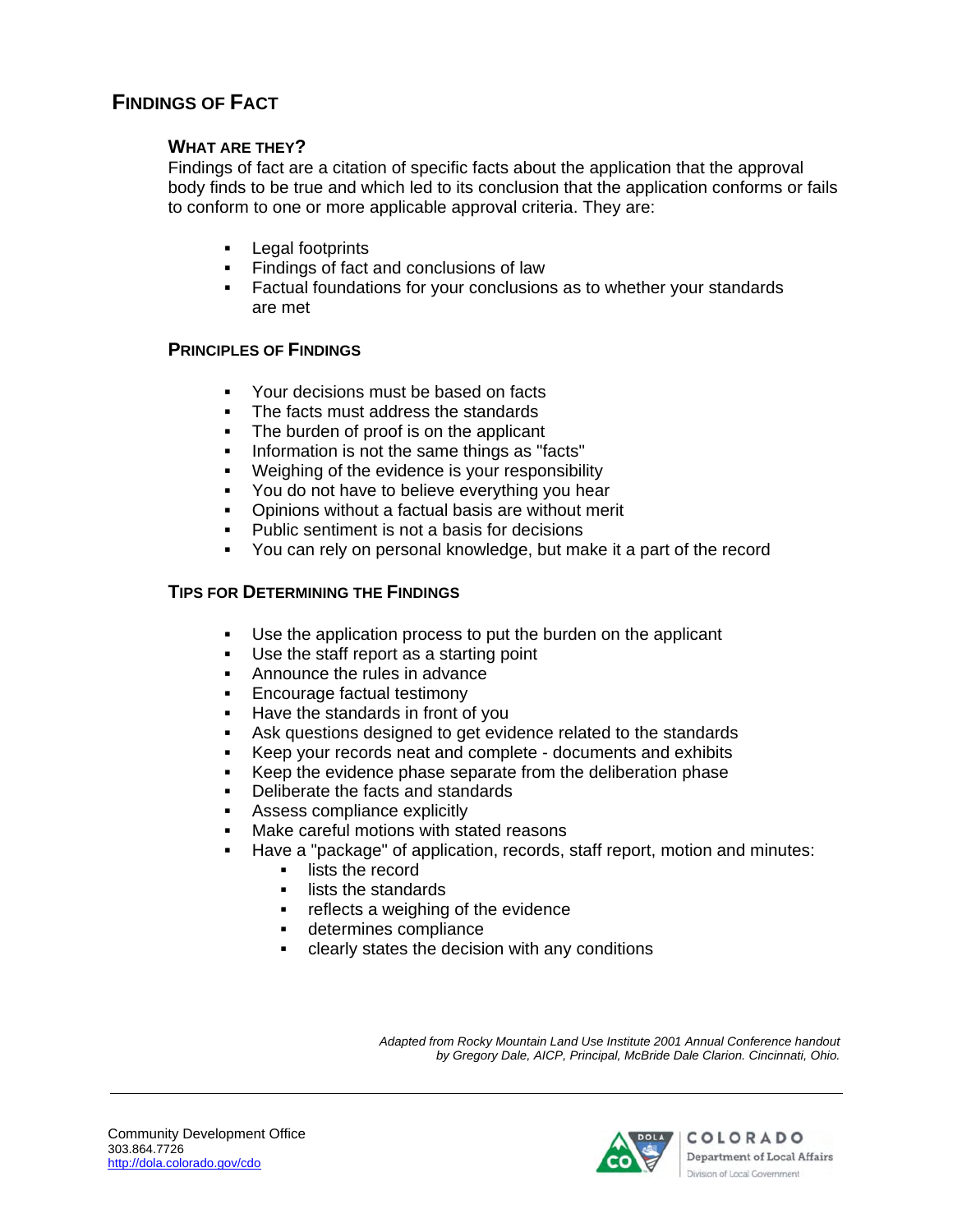

### **DUE PROCESS, EX PARTE CONTACTS, CONFLICTS OF INTEREST, AND PERSONAL LIABILITY**

### **DUE PROCESS IN LAND USE HEARING**

- I. Any applicant appearing before a local body requesting a decision of that local body when acting within the scope of its powers is entitled to receive due process of law.
	- A. Due process is guaranteed by the United States Constitution.
		- 1. Amendment 5 provides that no person shall "be deprived of life, liberty, or property, without due process of law;" Article 14, Section 1 provides "Nor shall any state deprive any person of life, liberty or property without due process of law…"
		- 2. A similar provision exists in the Colorado Constitution at Article II, Section 25. "No person shall be deprived of life, liberty or property without due process of law."
	- B. In the land use context, because property rights are at issue, the provisions of each of the constitutional sections cited above, together with 42 U.S.C. § 1983, are applicable.
- II. Legislative v. Quasi-Judicial Actions.
	- A. The level of due process which is required to be afforded depends upon whether the action of the governing body is legislative or quasi-judicial in nature.
	- B. The Colorado Supreme Court, in the case of Cherry Hills Resort Development Company v. City of Cherry Hills Village, 757 P.2d 622 (Colo. 1988) has discussed the distinction as follows: Legislation action is usually reflective of some public policy relating to matters of a permanent or general character, is not normally restricted to identifiable persons or groups, and is usually prospective in nature. Quasi-judicial action, on the other hand, generally involves a determination of the rights, duties, or obligations of specific individuals on the basis of the application of presently existing legal standards or policy considerations to past or present facts developed at a hearing conducted for the purpose of resolving the particular interests in question. This type of decision-making is denominated "quasi-judicial" precisely because it bears similarities to the adjudicatory function performed by courts. If a statute or ordinance authorizes the exercise of quasijudicial authority but does not provide for notice and hearing, these basic requirements may property be implied as a matter of fundamental fairness to those persons whose protected interests are likely to be affected by the governmental decision.
	- C. The leading case on what makes a matter quasi-judicial is Snyder v. City of Lakewood, 542 P.2d 371 (Colo. 1975). In Snyder the Court identified three criteria for identifying a matter as quasi-judicial, which are: (1) a state or local law requiring that the body give adequate notice to the community before acting; (2) a state or local law requiring that the body conduct a public hearing, pursuant to notice, at which time concerned citizens must be given an opportunity to be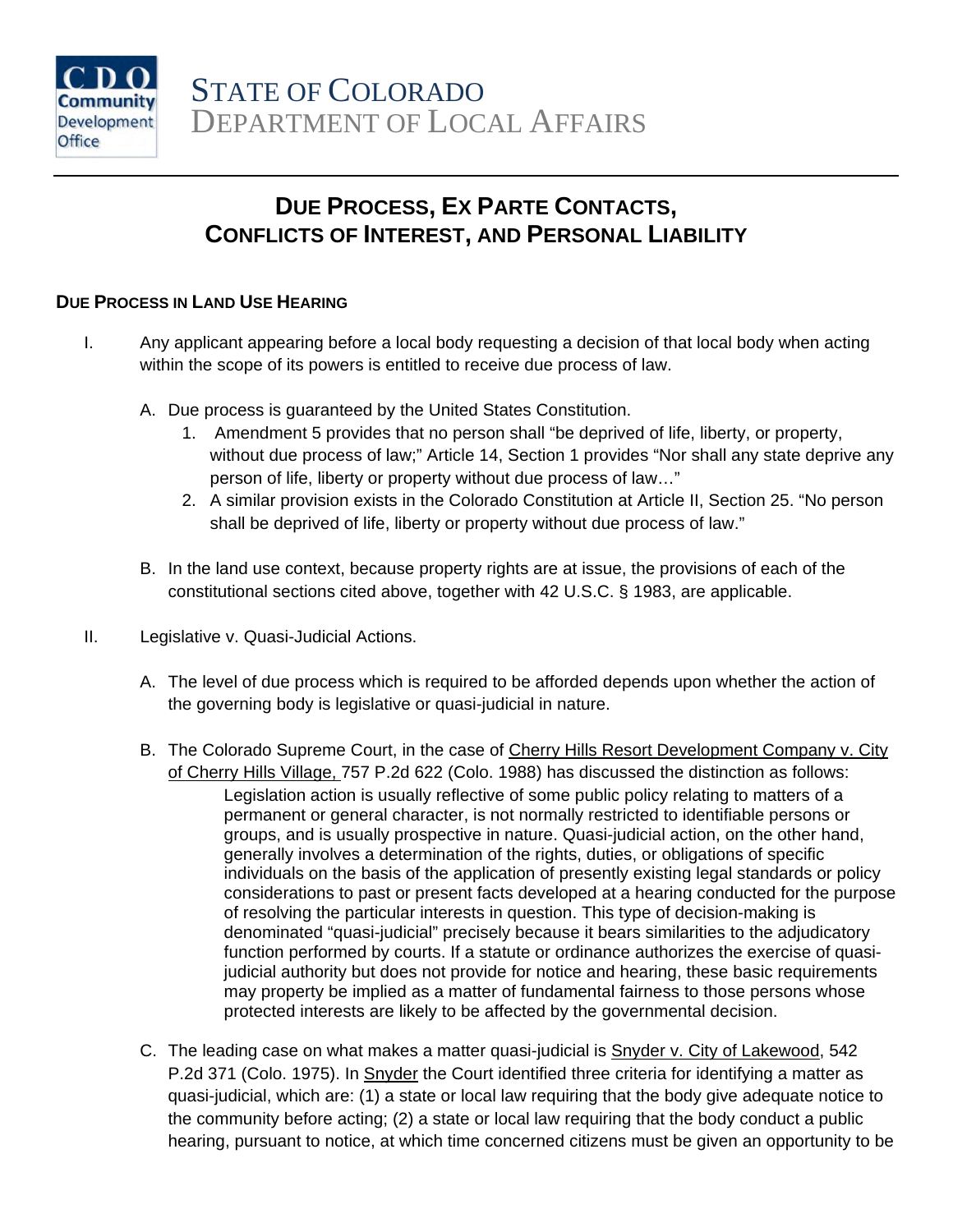heard and present evidence; (3) a state or local law requiring the body to make a determination by applying the facts of a specific case to certain criteria established by law.

- III. Elements which must be present in a hearing.
	- A. The hallmark of a due process hearing is that a "fundamental fairness" attack to the proceedings. Monte Vista Professional Building, Inc. v City of Monte Vista, 531 P.2 400.
	- B. The first element of fundamental fairness is adequate notice to place all parties in interest on notice that a hearing is to held, and giving fair notice as to what will be the scope and requested outcome of that hearing. Failure to give adequate notice may void any action taken at the hearing.
	- C. Level of formality. The level of formality to be afforded at the hearing is essentially a question of local preference, so long as adequate opportunity is afforded for all viewpoints which are relevant to the application to be aired.
	- D. Necessity of findings. In order to comply with due process requirements, and in order to insulate the decision made from successful judicial attack, findings must be made by the legislative body (which findings are always better put in writing), which relate both to the evidence presented and to the criteria which exist and which are applicable to the application being heard. Bauer v. City of Wheat Ridge, 513 P.2d 203.
	- E. Impartial decision-making panel. Applicants are entitled to an impartial panel. Any evidence of predecision, or decision based on matters other than those appearing in the record, potentially subject the decision-makers to liability to the applicant for violation of the applicant's due process rights.

### **EX PARTE CONTACTS AND QUASI-JUDICIAL DECISIONS**

### *What is an ex parte contact?*

Broadly defined, an ex parte contact is any written or verbal communication initiated outside of a regularly noticed public hearing between an official with decision-making authority and one or more of the parties, but not all of the parties, concerning a particular subject matter which is under, or which is about to become under, consideration by that official, and which seeks either to influence, or present information relating to, that matter which is the subject of the decision. The term is usually used in a courtroom context; the judge cannot discuss a case with either party or their attorney without the other party and the attorney being present. The term is also equally applicable to any quasi-judicial matter pending before a local governmental body. An ex parte contact may include discussing an upcoming hearing or decision with the staff.

*Why are ex parte contacts before making a quasi-judicial decision improper?* 

- 1. All parties are entitled to have the matter heard by an impartial person or body. At the very least, ex parte contact, whether the contacting person is an applicant or a protestant, call into question the impartiality of the decision maker.
- 2. Every quasi-judicial decision must be supported by findings of fact, and the findings of fact must be based solely upon the evidence as it appears in the record of the proceeding. The record of the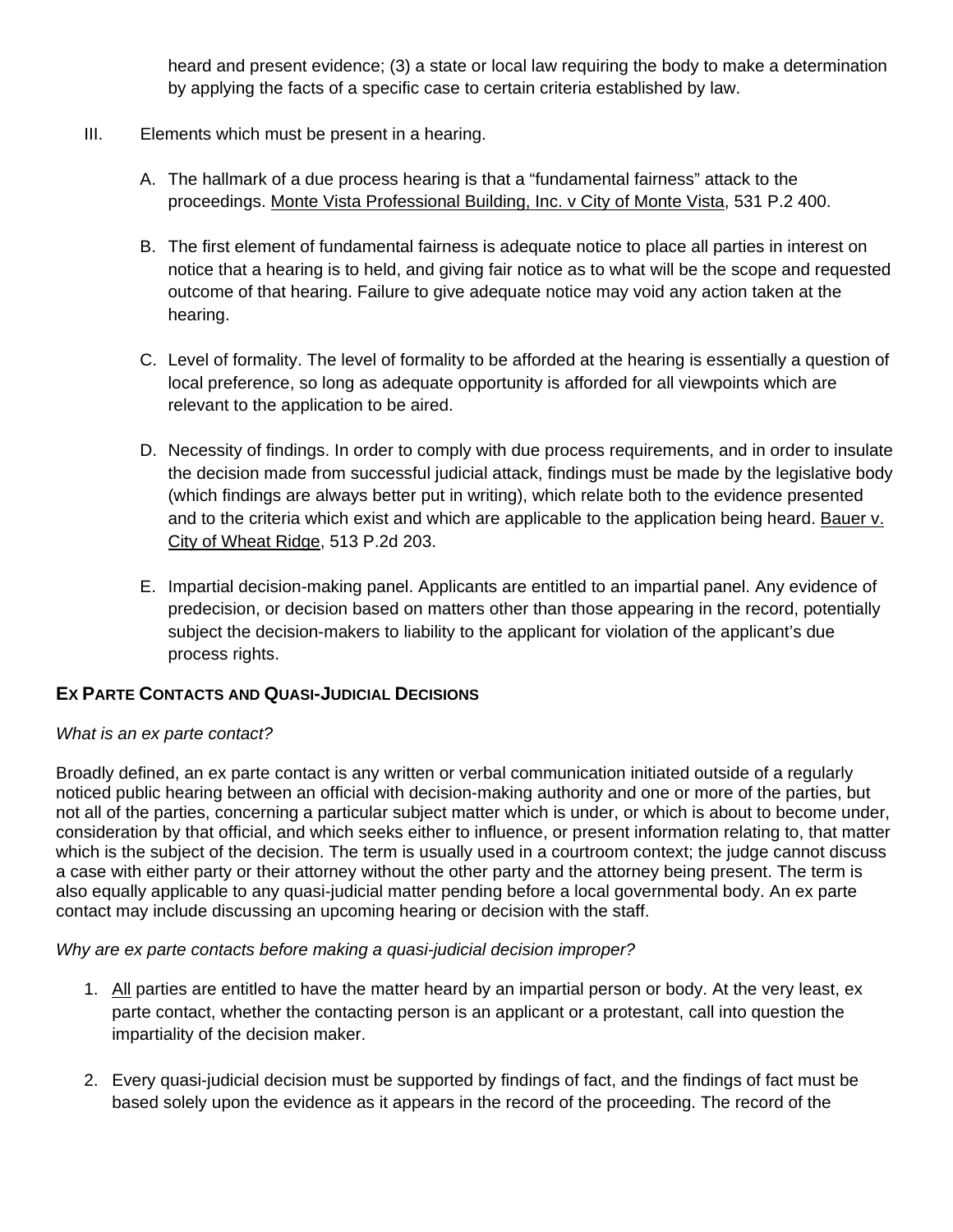proceeding consists only of matters presented at the hearing, not anything presented before or after the hearing. Therefore, to have a defensible record, only evidence presented during the hearing, on the record of the hearing, may be relied upon in reaching the body's decision.

- 3. In some instances, the parties have the right of cross-examination of the opposing side. They cannot cross-examine an ex-parte contact.
- 4. In the event one party challenges the final decision, you can be sure any ex parte communications will be included as one of the grounds for reversing the decision.

### *What do I do if someone attempts to contact me before a hearing?*

- 1. Stop the Person. If it is a verbal contact, advise the person that you are sitting as a judge in the matter and you cannot listen to or review anything about the issue prior to the hearing.
- 2. Disclose the Contact. At the next public meeting or prior to the hearing on the public record, advise the remaining members of the board and the parties of the contact, your response, and whether or not you think you can make an impartial decision based on the evidence presented at the hearing despite the contact.
- 3. Consider Whether the Ex Parte Contact Requires Abstention. An ex parte contact, by itself, is usually not enough to reverse the final decision or require you to abstain from voting on the issue. Each individual contact must be reviewed to determine whether it affects your impartiality or ability to consider the matter fairly, whether it creates an appearance of impropriety, whether it creates a conflict such that you cannot participate in the decision-making process, or whether it otherwise affects the rights of the parties seeking the decision to "fundamental fairness" or due process in the decisionmaking proceedings.
- 4. Consider Adopting Formal Procedures. It is difficult to tell a neighbor or a constituent that you cannot talk to them about an issue that may be very important to them. Very often constituents are unable to understand why they cannot speak about particular issues to those who have been elected or appointed to represent those constituents. It may help to have specific procedures that the governing body or the planning commission has adopted that you can point to as the reason you cannot handle a quasi-judicial issue in the same manner as you do other legislative or administrative issues. This will also help to make sure all board members handle ex parte contacts in the same manner.

### **CONFLICTS OF INTEREST**

Premise: It is not a conflict of interest to have an opinion! It is only a conflict of interest when you act on that opinion for personal pecuniary gain, rather than in the general public interest.

- I. Basics
	- A. Statutory Provisions

1. Sections 31-4-404, 24-18-109, and 24-18-201, et. seq., C.R.S. provided guidelines to defining and disclosing conflicts and abstention from participation when there is a conflict. Most of these deal with having a direct financial interest in a contract being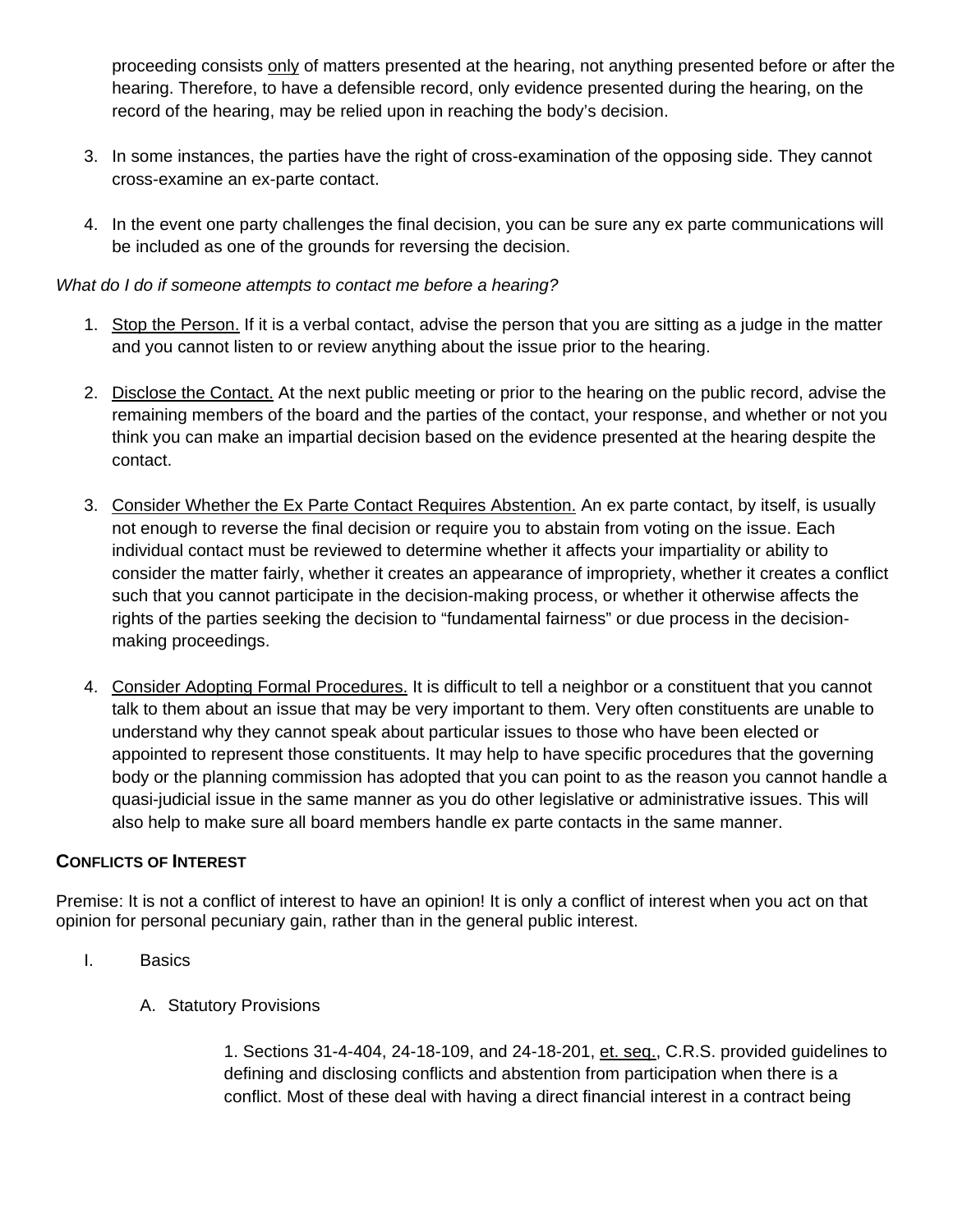awarded or other decisions being made. Municipalities have more limitations than other local governments.

- a) 31-4-404(2). Any member of the governing body of any city or town who has a personal or private interest in any matter proposed or pending before the governing body shall disclose such interest to the governing body and shall not vote thereon, and shall refrain from attempting to influence the decision of the other members of the governing body in voting on the matter.
- b) 24-18-109(2). A local government official or local government employee shall not: (a) engage in a substantial financial transaction for his private business proposes with a person whom he inspects or supervises in the course of his official duties; or (b) perform an official act directly and substantially affecting to its economic benefit a business or other undertaking in which he either has a substantial financial interest or is engaged as counsel, consultant, representative, or agent.
- 2. Potential criminal ramification for conflicts are in 18-8-301, et. seq., and 18-8-401, et. seq., C.R.S.
- 3. Many municipalities have local ordinances or rules governing conflicts.
- 4. What to do if you have a conflict
	- a. Disclose
	- b. Abstain from voting (except if necessary for quorum)
	- c. Do not participate in the process (you cannot lobby your fellow board members or speak as a regular citizen)

### **AVOIDING PERSONAL LIABILITY IN THE MAKING OF A LAND USE DECISION**

- I. Following the rules for conducting quasi-judicial hearings clothes the decision maker in the common law judicial immunities.
	- A. Pearson v. Ray, 386 U.S. 547
	- B. This immunity can be lost, however, when judges act in some manner other than as judges.
- II. Legislative immunity.
	- A. At common law, legislators, when acting within the provisions of the "speech and debate clause" of the United States Constitution, are absolutely immune from liability for their official actions. Tenney v. Brandhove, 341 U.S. 367.
	- B. This immunity, too, may be waived when ultra vires action are taken.
- III. Colorado Governmental Immunity Act
	- A. The Colorado Governmental Immunity Act, 24-10-101, et. seq., C.R.S., affords protection to government officials when acting within the scope of their duties except for six identified, but here irrelevant, circumstances.